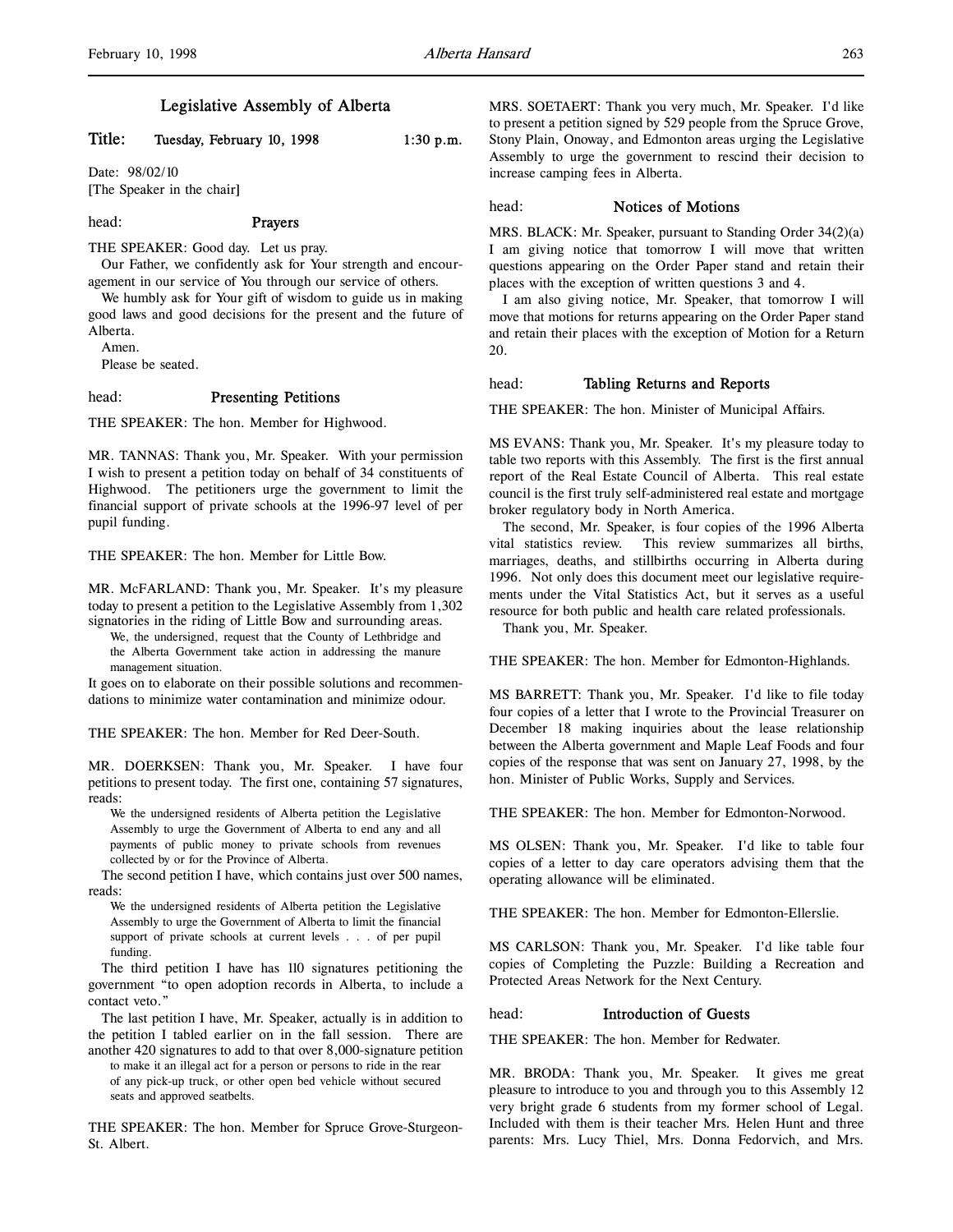Shelley Perkins. I'd ask them to please rise and receive the warm welcome of this Assembly.

THE SPEAKER: The hon. Member for Clover Bar-Fort Saskatchewan.

MR. LOUGHEED: Thank you, Mr. Speaker. I'd like to introduce to you and through you to the members of this Assembly 64 students from Win Ferguson school in Fort Saskatchewan. They are accompanied by their teachers Mrs. Pat Sprague and Mrs. Sandra Godue as well as parents Cheryl Jordan, Val Harris, Randy McIsaac, Nila Pinnell, Janice Hoover, Raji Amarnath, Marie Schultz, and Janice Casey. If they would rise and receive the warm welcome of this Assembly.

THE SPEAKER: The hon. Member for West Yellowhead.

MR. STRANG: Thank you, Mr. Speaker. It gives me great pleasure to introduce to you and through you to the Assembly today two constituents of mine. First of all, I'd like to introduce my right arm in Edson who looks after my constituency people, Linda Conarroe, and her husband, Dennis. I'd like them to stand and receive the warm applause of the Assembly today.

THE SPEAKER: The hon. Member for Edmonton-Norwood.

MS OLSEN: Thank you, Mr. Speaker. I'd like to introduce to you and through you to Members of the Legislative Assembly seven members of the Alberta Union of Provincial Employees – President Dan MacLennan, Gloria Surridge, Patricia Newel, Maureen Brower, Sharon Kluthe, David Diduch, and Mac McNaughton – and several members of local 312 of the United Food & Commercial Workers. They are seated in the public gallery, and I'd ask that they rise and receive the warm welcome of the Assembly.

THE SPEAKER: The hon. Member for Edmonton-Highlands.

MS BARRETT: Thank you, Mr. Speaker. I'd like to introduce as individuals the members of the UFCW local 312A who are in the public gallery – they are Victor McIver, Larry Swanson, Nic Durante, Vivian Cheperdak, Charlotte Rebman, Shane Svenkeson, Al Williamson – as well as Alex Grimaldi, the president of the Edmonton and District Labour Council. I'd like to ask the Assembly to recognize their presence.

Thank you.

THE SPEAKER: The hon. Minister of Education.

MR. MAR: Thank you, Mr. Speaker. It's a pleasure to introduce to you and to members of the Assembly two visitors from Japan. Mr. Naobumi Tsuchiya is the vice-president of Yamate Gakuin high school in Yokohama. Mr. Tim Winskell is an Englishlanguage teacher at that school.

Yamate high school has been offering high school exchange programs for Alberta students for the last 25 years. Each summer approximately 100 Alberta students participate in a two-week cultural exchange, and each year up to seven Alberta students participate in a year-long program at Yamate to develop their language skills and knowledge of Japanese culture.

### 1:40

Mr. Speaker, while I was in Japan in October of last year, I

had the pleasure of meeting with Mr. Tsuchiya and Mr. Winskell as well as the school's principal, Mr. Inomoto. Today I'm delighted to introduce the two of them, Mr. Tsuchiya and Mr. Winskell, to Alberta and thank them for the excellent educational experience that they've provided over the years for so many Alberta students. Of note also today is the fact that Canada's Olympic silver medalist Mr. Jeremy Wotherspoon of Red Deer participated in the Yamate program recently. I would ask that they rise and receive the warm welcome of this Assembly.

THE SPEAKER: The hon. Member for Dunvegan.

MR. CLEGG: Thank you, Mr. Speaker. It's an honour and a pleasure today to introduce to you and through you to Members of the Legislative Assembly Cecile Andreiuk. Cecile is a longtime resident of the Rycroft area in the constituency of Dunvegan. She's a very good community volunteer. Cecile is sitting in the members' gallery, and I'd ask her to rise and receive the warm welcome of the Assembly.

THE SPEAKER: The hon. Member for Calgary-Buffalo.

MR. DICKSON: Thank you, Mr. Speaker. I recognize in the gallery opposite a very distinguished freelance journalist from Regina, Mr. Colin Laughlan, who has written extensively on privacy issues and who I know is in the city for two days dealing with the health privacy conference cosponsored by the Department of Health. I'd invite Mr. Laughlan to rise and receive the customary warm welcome of the Assembly.

Thank you.

### head: Oral Question Period

### Health Care System

MR. MITCHELL: Mr. Speaker, red alerts are not supposed to be normal, yet last year there were over 2,500 red alerts in Edmonton alone, and 1998 is shaping up to be another record-breaking year with the recent red alert events in the city of Edmonton. As difficult as this is to believe, the Minister of Health is now saying that all of these red alerts are simply a dispatch problem. To the Premier: how can it be a dispatch problem when no matter where an ambulance is dispatched, the hospital is on red alert?

MR. KLEIN: Mr. Speaker, I'm not aware of what the Minister of Health said or didn't say, but certainly I'll have him supplement.

MR. JONSON: Mr. Speaker, I think it has been acknowledged that this is an extremely busy time of year. In fact it's the busiest time of the year in terms of utilization of emergency facilities. However, the point that should be made here is that the emergency departments in both Calgary and Edmonton, yes, they have been very busy over the past number of weeks. However, in Calgary the number of red alerts is insignificant. In fact they report that in Calgary they do not bother compiling them.

In Edmonton there appears to be an extremely large number of red alerts, and civic officials in Edmonton have acknowledged that their dispatch system, which was established sometime ago, needs to undergo a very thorough review, Mr. Speaker, and that is the case.

MR. MITCHELL: The minister, Mr. Speaker, will believe anything. Calgarians are lining up in Strathmore for emergency services.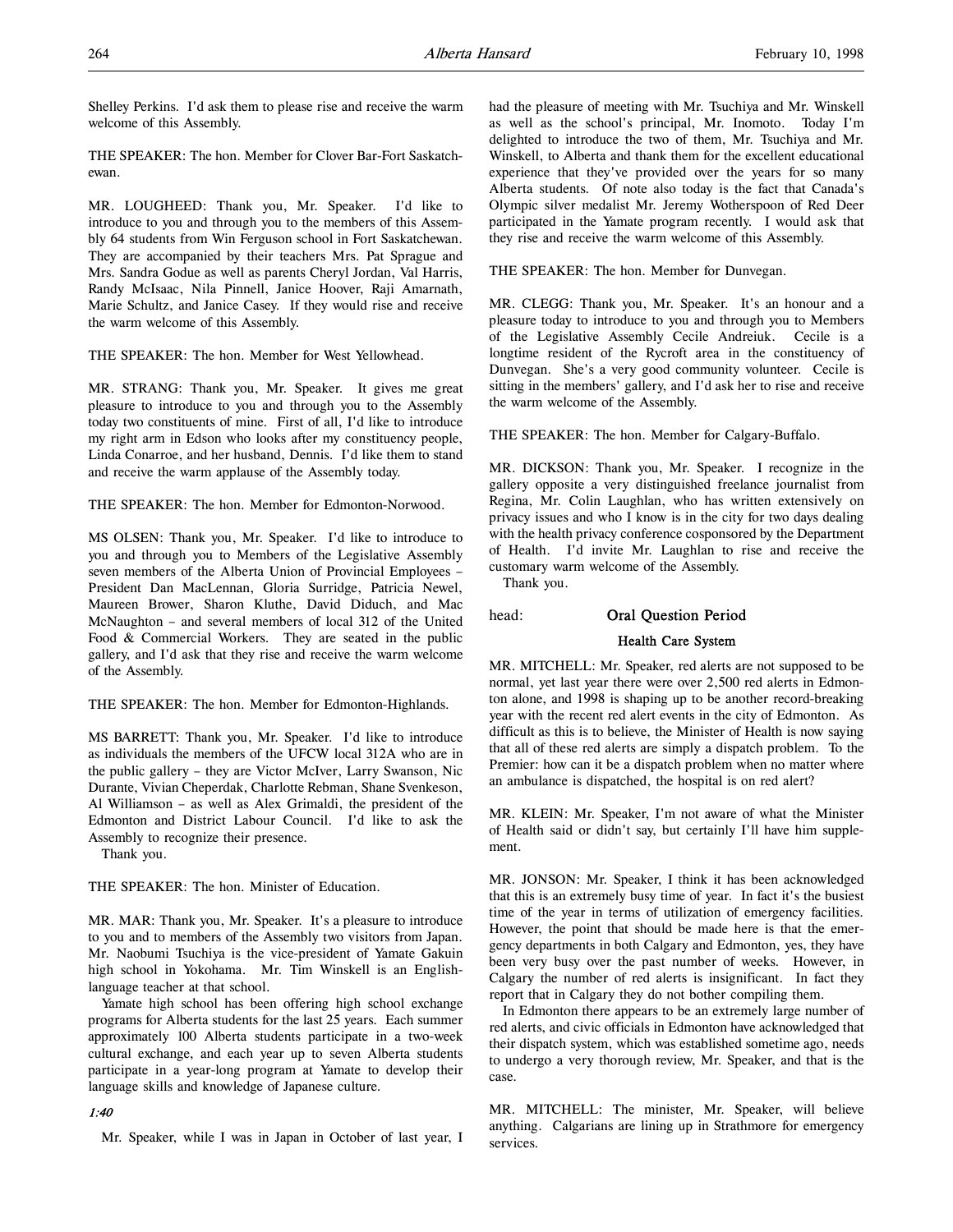MR. KLEIN: Mr. Speaker, we have taken responsibility. It's always been the policy of this government certainly to challenge systems to find better and more effective and more efficient ways of doing things. I think that in both cities we have good pathways to health. I've always said that if pressure points can be identified and if these pressure points are consistent and funding is justified to alleviate a situation, that funding will be there.

Again I'll have the hon. Minister of Health supplement relative to the specific question.

MR. JONSON: Mr. Speaker, in terms of overall support for the capital region, as I indicated, the government has responded very significantly in terms of funding for the Capital regional health authority, as I recall, some 15 percent in terms of an increase over the past two years. We've put money at an even higher rate into provincewide services, those particularly life-threatening conditions which are served only in Edmonton and Calgary. I would like to reiterate once again that the two systems are working hard, yes. They are responding to the need that is there, which is very typical of this time of year.

MR. MITCHELL: I don't know about direct pathways to health, but I know that there are a lot of well-worn pathways to health between hospitals on red alert.

How can the Premier say that he will improve health care standards, make health care better in Alberta when his government's new health care funding commitment won't even be enough to sustain the inadequate standards that he has established for this province now?

MR. KLEIN: Mr. Speaker, I take exception to the allegation that our standards are inadequate. Indeed the health care system has gone through tremendous reformation over the past four years and generally is operating much more effectively and much more efficiently than it ever was before. Nothing is ever going to be perfect, but the commitment of this government is to monitor on an ongoing basis the activities of all 17 regional health authorities. If pressure points can be identified and justified as pressure points, they will be addressed by this government, and that is a commitment.

THE SPEAKER: Second main question. The hon. Member for Edmonton-Norwood.

#### Day Care Subsidies

MS OLSEN: Thank you, Mr. Speaker. Yesterday the Minister of Family and Social Services said that he had heard from numerous interested parties in regards to the elimination of day care operating allowances. We have also received numerous phone calls and letters, many of them copies of those sent to the minister. All have been critical and opposed to this plan. Parents and child care educators remain unconvinced of the plan's viability. To the Minister of Family and Social Services: what impact will the proposed changes have on nonsubsidized, middleclass Albertans, not the hundred thousand dollar earners but middle-class Albertans?

DR. OBERG: Thank you very much, Mr. Speaker. I guess, first of all, you must define what middle-class is because in our subsidy program anyone who receives a gross family income of \$60,000 or less does receive a subsidy. I'd be more than happy to table a document here. It's called The Facts on Day Care Funding Changes. So if I could table that, I would certainly like to.

The question raised had to do with how much the so-called middle-class people would pay extra in subsidy. I'll give examples. For the Edmonton Northwest Day Care the expected funding change is actually a \$17 increase per child, so what should be happening in that particular day care is that there should be a \$17 decrease in the amount that the so-called middle-class people will pay. In the South Edmonton Child Care Centre there is a \$9 loss, Mr. Speaker, so there should be approximately a \$9 increase in the amount paid by the people. I'll use an example of my own day care in Brooks, Alberta, where the average loss in that day care is \$4 per child per month, so that is what they should be increasing.

# 1:50

MS OLSEN: Thank you, Mr. Speaker. Maybe the minister will read the CAFRA report.

Instead of standing there and citing numbers on individual day care centres, will the minister table all the work done by his department to determine what impact this plan will have on the quality and accessibility of child care across Alberta?

DR. OBERG: Mr. Speaker, I find this line of questioning very interesting. Approximately two weeks ago the opposition was talking to me about child poverty. They were talking about how poor the children were in Alberta.

Mr. Speaker, what this plan does is take \$10 million from a global, universal grant to day cares and puts that \$10 million into subsidizing the lower income people in society. So what we have done is – we have not made any savings – we have taken it from everyone and put it to the people that have actually needed it. So I really feel that this is a positive, positive step in day care funding.

There's another very interesting thing as well, Mr. Speaker. This Liberal government has been talking about subsidizing private, for-profit agencies. Right now in Alberta 70 percent of the day care are private, for-profit industries, yet they're the ones who still want to keep subsidizing them. It's this government's view that the money should go to the people who need it the most.

MS OLSEN: Thank you, Mr. Speaker. It's interesting how the minister can twist questions. We're talking about middle class here.

Accompanying changes to the day care . . .

## Speaker's Ruling Preambles

THE SPEAKER: Hon. member, please. You have an opportunity to raise questions. You've raised the first question with a preamble. You had a short little preamble with the second one. Now is not the time for editorial comments. If you have a question for the hon. minister, you direct it; otherwise, we'll move on.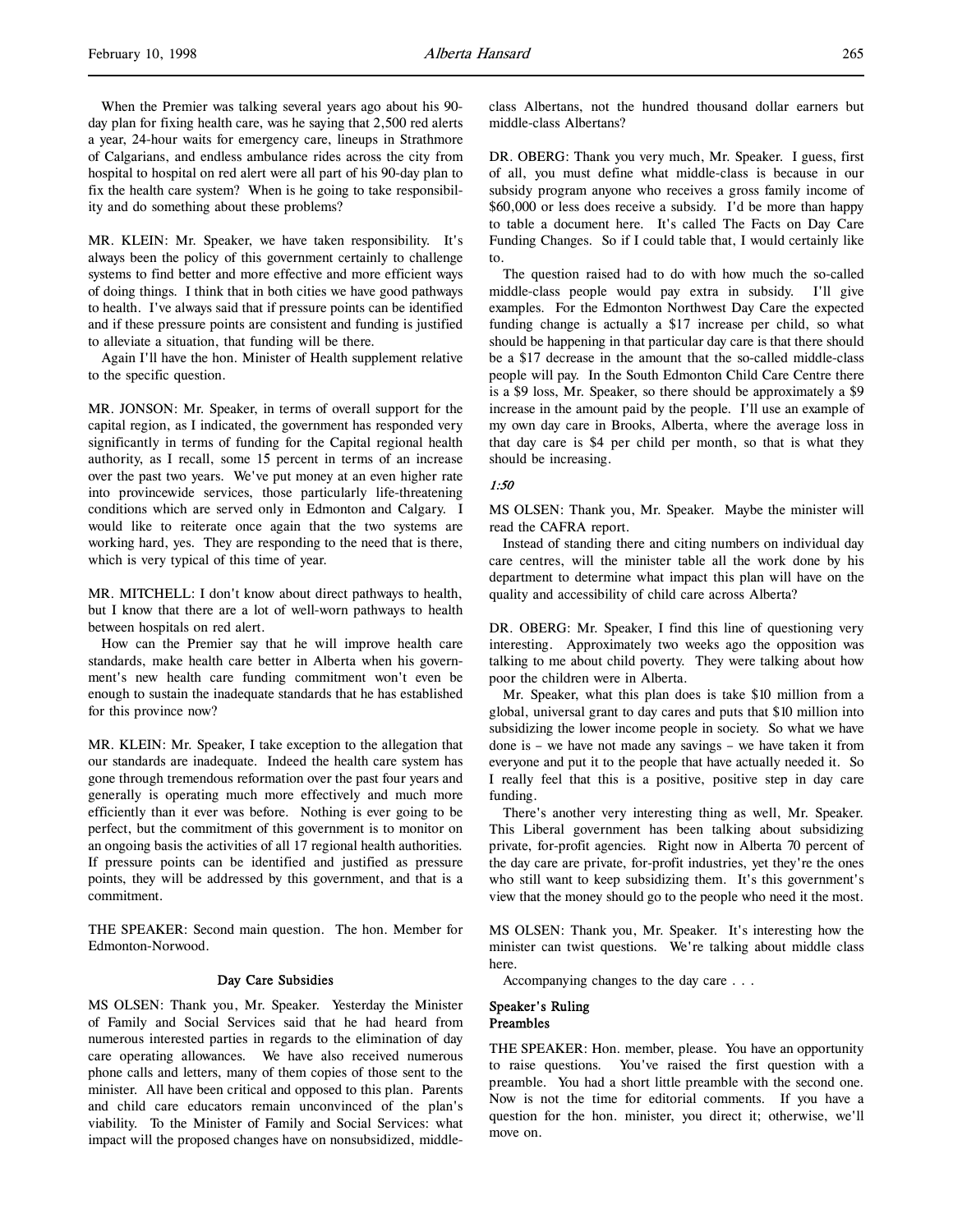# Day Care Subsidies

(continued)

MS OLSEN: Thank you, Mr. Speaker. Accompanying changes to day care regulations have fueled fears that the elimination of the operating allowance will result in pressure to reduce standards. Will the minister commit to maintaining the current staff qualification and child-to-staff ratio standards?

DR. OBERG: Mr. Speaker, the staff qualification and the staff-tochild ratio is a very important aspect of day care, and certainly we will continue it. There may be some subtle changes. There may be some subtle regulation changes, but we are not going to give the people of Alberta a decreased standard in day care.

THE SPEAKER: Third Official Opposition main question. The hon. Member for Lethbridge-East.

# Intensive Livestock Operations

DR. NICOL: Thank you, Mr. Speaker. The public is concerned about the potential impact of livestock operations on the quality of community life. Farmers are concerned about the impact it may have on their reputation. We see that at present a variety of different agencies are undertaking activities related to studies on livestock wastes. My question is to the Premier. Who's in charge: the regional health authorities; Alberta Agriculture through its code of practice; Environmental Protection, that's responsible for water quality; or municipal governments, who are dealing with land use planning?

MR. KLEIN: That's a very interesting question, Mr. Speaker, because I would suspect that all of those agencies are involved in one way or another. Now, I can't speak for the municipalities, but relative to the responsibility of government I could have each of the ministers named respond if the hon. member so wishes. I'll start with the hon. minister of agriculture.

MR. STELMACH: Thank you, Mr. Speaker. There is a longtime held tradition in this province that municipalities have the final say in site development and siting permits, and we are going to be maintaining that tradition through the discussion that we're going to be holding in this province heading towards the end of March, and that's at the annual AMD and C conference. We have instructed a discussion document to be put together. It's going to go to the AMD and C, the AUMA, all of the livestock production groups, all of the people involved in agriculture for a thorough discussion. As the Premier so wisely pointed out, this is a cooperative effort when it comes to intensive livestock operations.

DR. NICOL: Thank you, Mr. Speaker. I'd like my second question to be to the Minister of Municipal Affairs. I'd like to ask the minister what her department is doing to help the local municipalities co-ordinate activities between their different land use planning actions.

MS EVANS: Mr. Speaker, I'm pleased to respond that we've spent a considerable amount of time not only discussing the issues with the people that are involved – I've toured the area myself – but with the other ministers at this table: Agriculture, Environment, and Transportation and Utilities. We have not only had discussions in the past but plan further discussions to see what assistance may be given.

DR. NICOL: Thank you, Mr. Speaker. My final question again is to the Premier. Mr. Premier, it seems that there are a number of different activities being undertaken right now by different departments, by different agencies. Will the Premier set up a task force, including health authorities, municipal governments, Environmental Protection, and Agriculture so that we can get this issue addressed properly and out in the open so we know who is responsible?

MR. KLEIN: Again, Mr. Speaker, that co-ordination is actually going on, and it will indeed become more prevalent as we receive more applications for intensive livestock operations. There is a council within government of economic ministers that really brings together all parties when a matter such as an intensive livestock operation is being considered.

I will have the hon. Minister of Economic Development supplement, followed by the minister of agriculture if he so wishes.

MRS. BLACK: Mr. Speaker, it's important for all members of the Legislature to realize that in our restructuring and reframing of government, we were very intent on taking down the silos between departments so that team projects could come forward to deal with issues such as the hon. member raised. That is why you have a variety of departments working together to address issues and bring the stakeholders to the table on the issue, and that's what's going on.

MR. LUND: Environmental Protection is working co-operatively with the other departments, and on this particular issue the minister of agriculture is taking the lead. We've been working since last August looking at various things and mechanisms that we can use to alleviate the concerns that the public has relative to, in the case of Environmental Protection, the possible danger of groundwater and/or surface water contamination.

Mr. Speaker, we will, as the hon. minister of agriculture said, have a discussion paper out very shortly and look to how we can assist the municipalities in this whole siting process.

MR. STELMACH: Mr. Speaker, just to give some further information, Alberta Health, Alberta Environment, Municipal Affairs, Alberta Agriculture, Environment Canada, and the municipalities have all appointed point people to work on this discussion document that's going to be coming forward before the conclusion of March, ready for the AMD and C conference to be held in Edmonton at the end of next month.

THE SPEAKER: The hon. leader of the ND opposition, followed by the hon. Member for Calgary-Mountain View.

### Maple Leaf Foods Inc.

MS BARRETT: Mr. Speaker, as we speak and over the course of the last few weeks there've been semitrailer trucks at the docking areas of Maple Leaf Foods on 66th Street hauling away custommade equipment that can never be used in any other meat packing plant, hauling it to a hidden place in Red Deer in an attempt to make sure that nobody, including the workers, can ever buy this plant. They want to render it inoperable forever as a meat processing plant. My first question to the Premier is this: how could this government have been so stupid in 1994 as to sign a sale agreement with the then Burns to allow them to continue to own the equipment and fixtures while the government held on to the land and the buildings?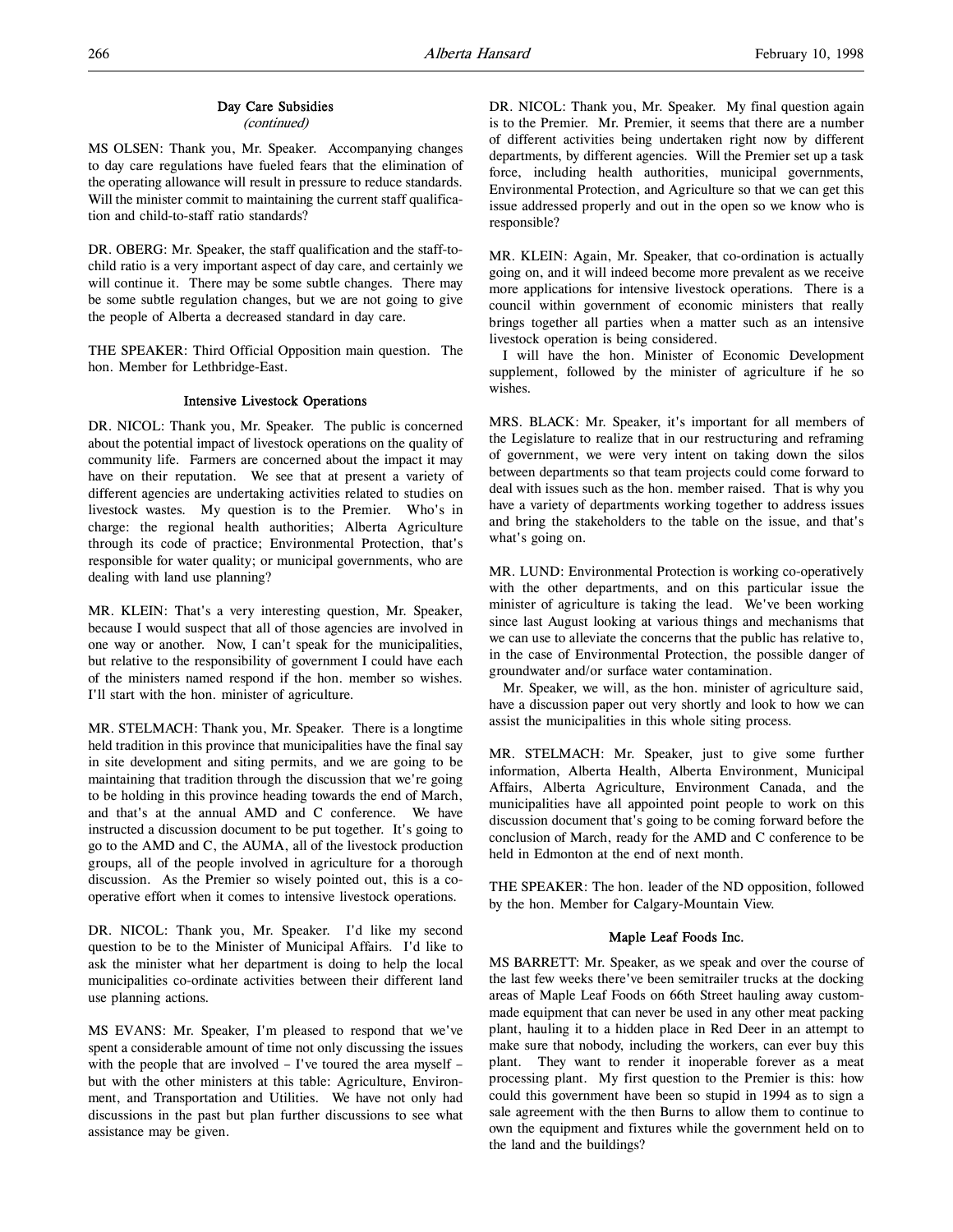MR. KLEIN: I don't have the precise answer to that. Perhaps the Provincial Treasurer does, and if he doesn't, perhaps the Minister of Public Works, Supply and Services does.

# 2:00

MR. DAY: Mr. Speaker, I can assure you and assure the people of Edmonton, Alberta, that there is a full inventory of all equipment in that particular operation, and there's been a very careful process in terms of assessing what equipment belongs to who. In fact if there's any question about the ownership of any piece of equipment, it's all fully detailed. The minister of public works could explain even further if he so felt.

MR. WOLOSHYN: Mr. Speaker, it is in fact unfortunate that the plant has been closed. I think there are a couple of points that have to be made. We honour the agreements that we enter into. Maple Leaf Foods does own the equipment that they're removing. They have been as responsible in that process as could be expected.

With respect to 1994 there is in the library – and I'm sure the hon. member has looked at these – a pile of documents about 16 inches high with reference to the lease that were tabled on March 24, 1994, and I would say that the agreement with Burns at the time it was made was a very prudent agreement because it took the government out of operating a meat packing plant at what was at that time an annual loss and put in a bona fide packer. Business changes, and five years later this packer then chooses to enter into an agreement with somebody else in the industry. That's private enterprise, Mr. Speaker.

MS BARRETT: I wonder if the Premier would consider ordering the public works minister or even Michael McCain, the owner, to open the doors of that building to the rank and file members of the union who could then look to see if there's any truth to reports that I've received that there's a demolition derby going on in there, including the unnecessary hacking away of fixtures such as bathroom sinks and toilets. Is he prepared to do that?

MR. KLEIN: Well, Mr. Speaker, I understand that the Minister of Public Works, Supply and Services has things under control, and again I'll have him supplement.

MR. WOLOSHYN: Mr. Speaker, I find it strange that the question was even posed, because we've taken every possible person through that plant that we could, including members of the opposition who asked. Any member of the opposition who asked had a tour of the plant. I can say that they were not exactly pleased with what they saw. However, they were prudent enough to make the statement that there's enough money gone into it. Quite frankly, the structure is being respected, and the only things that are being removed are what is listed out and itemized in the agreements that they actually bought from Burns.

MS BARRETT: Okeydoke. Will the Minister of Public Works, Supply and Services agree, then, that union officials, including the rank and filers, can go into that building tomorrow to see for themselves the kind of destruction that's taking place?

MR. WOLOSHYN: Mr. Speaker, at such time as the lease has been concluded with Maple Leaf Foods, at such time as we get all the engineering reports, and at such time as we are totally responsible for that property, anyone who is bona fide can in fact, through my office, have a guided tour through it, including the hon. member.

THE SPEAKER: The hon. Member for Calgary-Mountain View, followed by the hon. Member for Edmonton-Ellerslie.

### Support for Municipalities

MR. HLADY: Thank you, Mr. Speaker. The mayor of Calgary and city council have said that the city faces significant growth pressures. At the same time they are hearing about tax reviews which would affect municipal taxes. To the Provincial Treasurer: is the Treasurer doing anything at all to make sure the mayor is involved in these discussions, or is the mayor being ignored?

MR. DAY: Mr. Speaker, the city of Calgary, their council, and the mayor, I can assure you, are not being ignored. Calgary MLAs are very aggressive in terms of promoting the concerns and the views of Calgarians and their city and council. As a matter of fact, just last week I was in discussion with Mayor Al Duerr. He does want to know and he does want the assurance that Calgary issues related to a tax review that'll be going on this year will be brought to the table. We've been very clear that we're reviewing a number of areas related to taxation and to making the taxation system less complex and hopefully lighter on everybody's backs. That would include taxpayers individually and corporate, small business, and industry. So I can give the Member for Calgary-Mountain View the assurance that the mayor and I have spoken directly, that the Economic Development Authority will be significantly involved, and that his views will be represented in a manner which he seems fit.

MS EVANS: Mr. Speaker, may I please supplement that? I have appointed recently the Deputy Minister of Municipal Affairs to sit on a positive growth task force at the city of Calgary's request to examine not only the impacts of growth on infrastructure but taxation and the framework in which this community is funded by the province.

MR. HLADY: Thank you, Mr. Speaker. The city pays \$200 million in fuel taxes yet only gets 10 percent back. To the Provincial Treasurer again. There is some talk of fuel taxes staying with municipalities. What is the plan?

MR. DAY: Well, that's one of a number of initiatives that have been brought forward for consideration in terms of individual municipalities being able to access fuel taxes. I have to be very open about that. As an initial idea I haven't shared a whole lot of excited warmth to that proposal, but it is on the table for discussion, and a committee involving Calgarians will look at it.

Mr. Speaker, when you look at all the money taken in from fuel taxes in the province – I think it's something in the order of \$570 million to \$580 million – that money is spent in an increasing amount all over the province, not just in one city. But Calgary certainly is enjoying the benefits of the Alberta advantage, certainly a lot of growth, and their infrastructure system is under pressure. We understand that, and we want to take a look at it with them.

MR. HLADY: Mr. Speaker, with talk of tax reviews and hopefully lower taxes for Albertans and with falling oil revenue, which means less money for municipalities, what will the Treasurer tell the Calgary mayor and council relative to their overall funding from the province?

MR. DAY: Well, we don't want to anticipate the budget on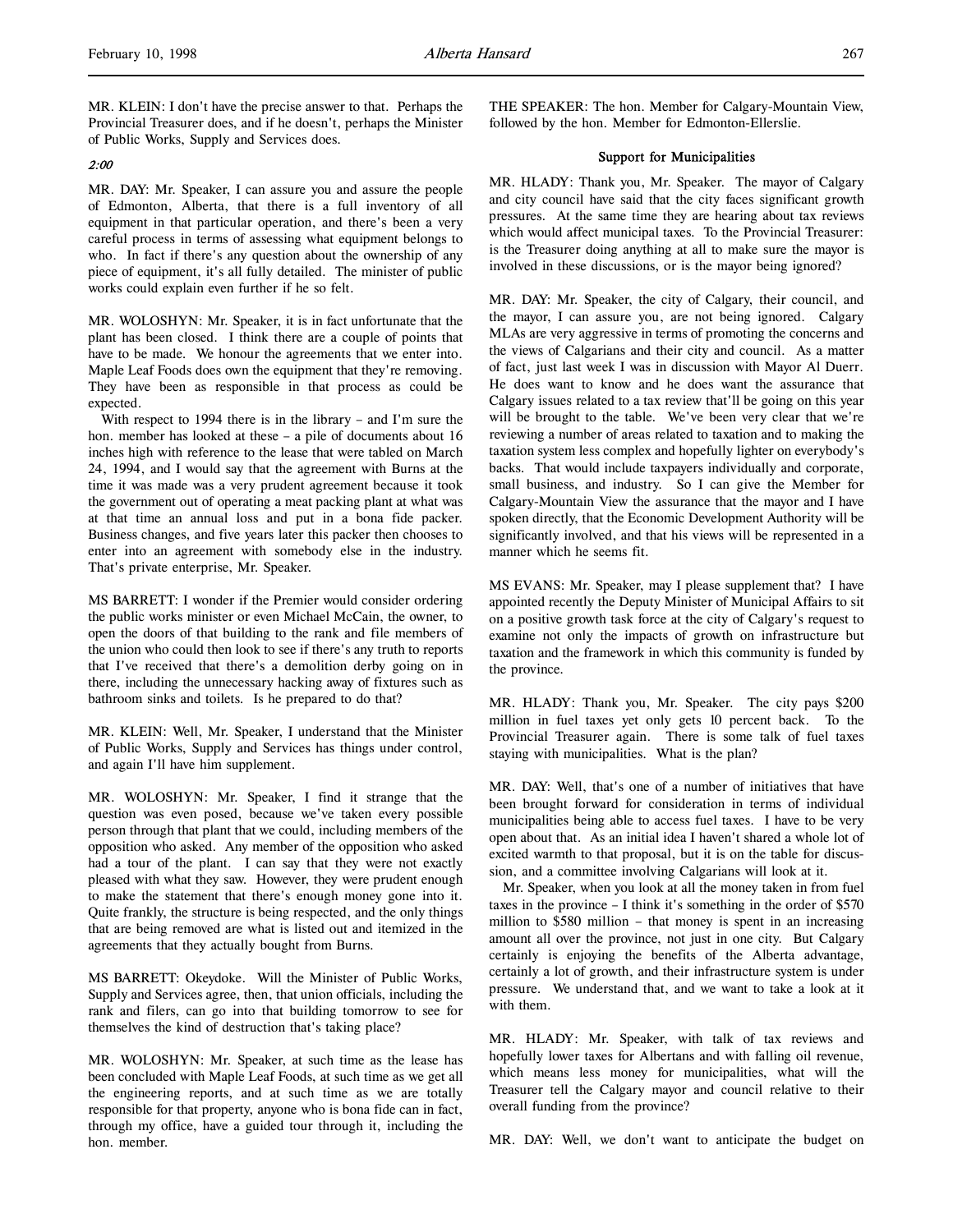Thursday, but the member is quite correct. Oil prices are not as high as they were a year ago. That does reflect our revenue base. Thankfully, because of the Alberta advantage at work and considerable diversification over the last few years, a lot of valueadded manufacturing that's going on in sectors other than oil and gas were able to absorb somewhat of an oil price shock and some of these other pressures. But I have been telling the mayor of Calgary and other mayors that we are in a period where, though the economy is expanding and will for 1998, revenues to the government will be somewhat less from the oil and gas sector. That means we all have to work together to find the most efficient and prudent means of managing those resources. I'm sure the mayor wants to work with us on that.

THE SPEAKER: The hon. Member for Edmonton-Ellerslie, followed by the Member for Little Bow.

### Parks and Recreation Areas

MS CARLSON: Thank you, Mr. Speaker. In September 1996, when the Liberals released a draft government report on the rationalization of Alberta parks, we warned that it could lead to arcades, gas stations, and hotels in the parks that were privatized. The implementation guide that I tabled today shows that we were right. Albertans don't know that with the privatization of these parks and recreation areas, major commercial developments could be allowed to operate within their boundaries. Why hasn't the minister of Environmental Protection told Albertans that this is the direction their provincial parks are going in?

MR. LUND: Mr. Speaker, the fact is that back when this was a major item of discussion, we did say that there was the possibility of commercial enterprises within the recreation areas. We made it very clear that there was a process that would have to be followed. It would have to be supported by the public before those enterprises could possibly be sited within one of the recreation areas. The minor kinds of investments that a facility operator could establish within a recreation area would have to meet the standards that were set out by the department, and those of course were very minor and things that the public would support.

# 2:10

MS CARLSON: Mr. Speaker, what good is a consultation process when the process happens after the contract has been awarded and the only choice for these people is to allow commercialization in their local park or a guarantee from your government that it's going to be closed?

MR. LUND: Mr. Speaker, I'm not aware of a major development in any of the recreation areas that has not had public consultation.

MS CARLSON: Public consultation in three local papers that are not widely distributed is not public consultation in the eyes of Albertans.

Mr. Speaker, why doesn't this minister just consult now with Albertans before this process goes any further and ask them plainly and openly how much commercialization they want in their provincial parks? That's a very simple question.

MR. LUND: Mr. Speaker, of course the hon. member is confusing the provincial parks with recreation areas. If the hon. member knows of some major development in a recreation area that hasn't had public consultation, I would like to know about it.

THE SPEAKER: The hon. Member for Little Bow, followed by the hon. Member for Spruce Grove-Sturgeon-St. Albert.

### Water Quality in the South

MR. McFARLAND: Thank you, Mr. Speaker. Earlier today I presented a 1,302-name petition started in September 1997 that requested action on the management of solid and liquid manure. Since that time the Canada/Alberta environmentally sustainable agriculture report on the impacts of water quality was released in January. My first question is to the Minister of Agriculture, Food and Rural Development. Has a crisis in southern Alberta with respect to our water quality been identified?

MR. STELMACH: Mr. Speaker, as so rightly put forward by the Member for Little Bow, Alberta Agriculture, Alberta Environment, Alberta Health, with funding under CASA, sponsored a report to pretty well give us a baseline study of the quality of water in the province of Alberta. Although there were a few flags raised in that particular report to water quality, there is no crisis per se in any portion of the province of Alberta as it relates to intensive livestock operations.

MR. McFARLAND: Thank you, Mr. Speaker. The first supplementary is also to the same minister. Is there accurate information, Mr. Minister, indicating that high fecal counts are coming from the agricultural industry?

MR. STELMACH: Mr. Speaker, with respect to fecal counts, the maximum allowable fecal counts in surface water for human consumption is zero. So no matter where we test that water, whether we test in Kananaskis park or in southern Alberta, surface water is not suitable for human consumption by simply dipping into the creek and drinking it. We suggest that everyone treat their water by boiling it. All of the water that's treated municipally in southern Alberta is safe for human consumption.

MR. McFARLAND: My last supplementary, Mr. Speaker, is also to the same minister. Will your department, Mr. Minister, require municipalities to enforce the code of practice throughout Alberta?

MR. STELMACH: Mr. Speaker, as of late many more municipalities have incorporated the code of practice in their bylaws. We are presently reviewing the code of practice simply because the code of practice was never meant to be a static document. The code of practice is similar to the plumbing code, the electrical code, where as new technology becomes available, new information becomes available, the code is changed.

One of the positions that I believe will be taken in this discussion document is to have all municipalities incorporate the code of practice in their bylaws. One significant thing though, Mr. Speaker, is that municipalities vary in size from one end of Alberta to the other, different densities of population, different soil conditions, and that will all be taken into consideration when this draft document goes out for public consultation.

THE SPEAKER: The hon. Member for Spruce Grove-Sturgeon-St. Albert, followed by the hon. Member for Calgary-West.

### Hunting and Fishing Licences

MRS. SOETAERT: Thank you, Mr. Speaker. When I asked the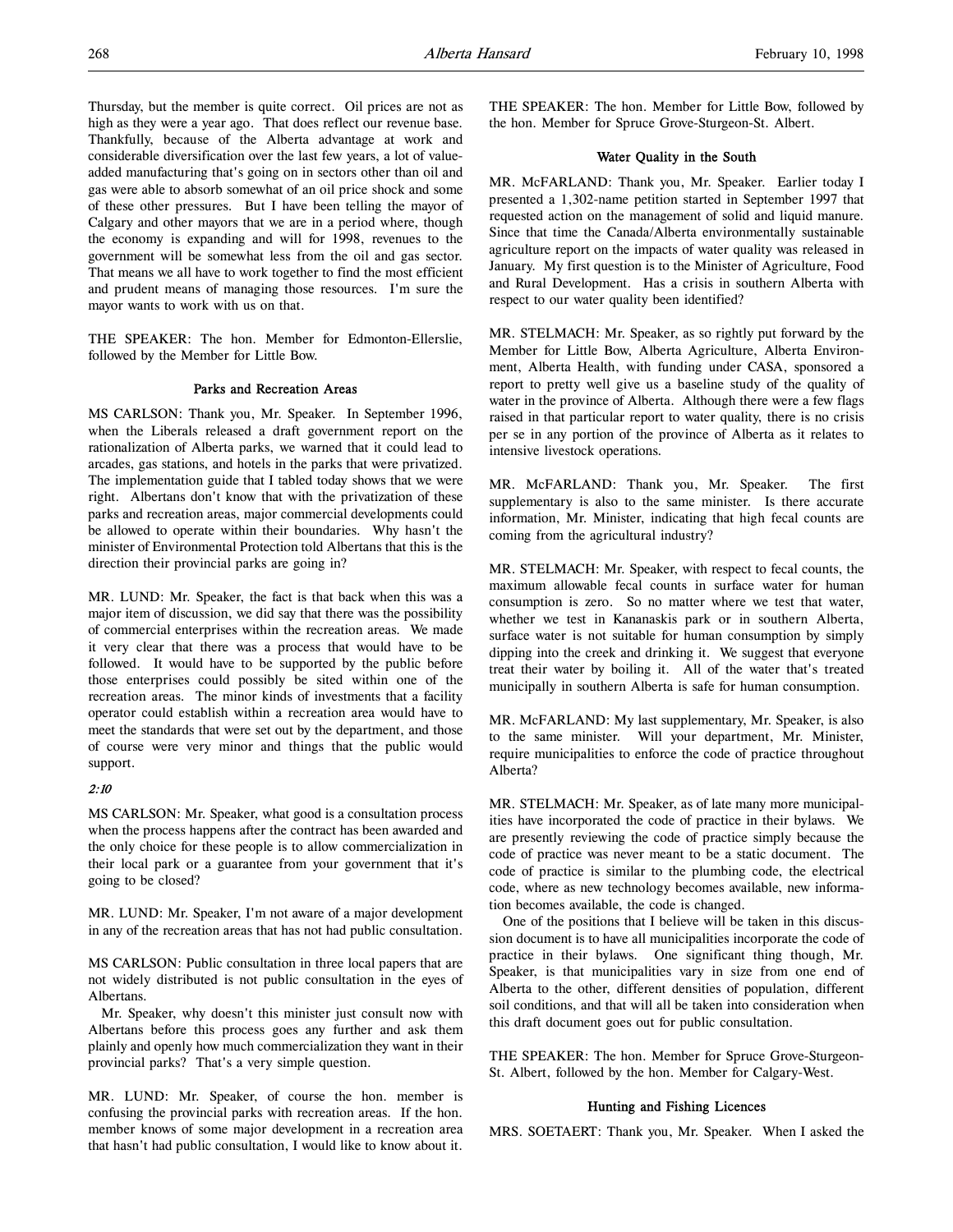Minister of Environmental Protection about the privatization of hunting and fishing licence sales last week, he had lots of answers, but none of them tally up with what the vendors are telling me. Not only were there no proper consultations; there are still lots of problems. Vendors still don't have detailed information packages and say that it will take months to install machines, test them, and train staff. Yet fishing licences expire March 31. So to the Minister of Environmental Protection: who were the hundred or more vendors that you talked about? Who were they that were consulted on this scheme and approved it? No major retail outlets were called or large specialist fishing stores. Who did ISM talk to?

MR. LUND: Mr. Speaker, this whole process started some 18 months ago. At that time there were something in excess of 30 individuals and companies that were invited to talk about the possibility of changing the way fishing and hunting licences were sold in the province of Alberta. That was then narrowed down to three or four, and they applied when we put out a call for proposal. ISM told us that they had consulted with about a hundred retail outlets to see if in fact they agreed with this proposal that they were coming forward with.

MRS. SOETAERT: Mr. Minister, you've not done your homework. As the vendors don't yet have detailed information packages, how do you expect them to sign up tomorrow?

MR. LUND: Mr. Speaker, ISM has conducted regional workshops all over the province. They have invited current vendors to come to these workshops. I believe it was late last week or this week that ISM is sending out packages to every vendor in the province that is currently selling licences, and if they are interested in signing up, they will have that ability.

MRS. SOETAERT: Thank you, Mr. Speaker. As there are so many problems, will the minister delay this scheme, or is the real reason he won't delay it because he's already laid off his own staff that used to handle the licence sales? What's the real reason?

MR. LUND: Mr. Speaker, we are confident that in fact this system will work. We have committed that we will, as soon as ISM has the number of outlets signed up, make sure that in the communities there are outlets. We've taken that undertaking that we will in fact look at the distribution and make sure that it's adequate. As far as turning back, I have difficulty with asking taxpayers to pay \$1.4 million to sell hunting and fishing licences in the province of Alberta.

THE SPEAKER: The hon. Member for Calgary-West, followed by the hon. Member for Calgary-Buffalo.

### Housing Rent Increases

MS KRYCZKA: Thank you, Mr. Speaker. There has been no shortage of good news stories about Calgary's strong economy. Our unemployment rate is one of the lowest in Canada. Thousands of people are coming to Calgary each month to fill jobs.

DR. TAYLOR: Why is Al Duerr complaining?

# MS KRYCZKA: I don't know.

The housing market seems to be breaking records each month.

I'm reminded, however, by my constituents of Calgary-West that there is a downside to our present strong economy, that being our low vacancy rate. The current low rates favour the landlord. Many landlords are increasing rents 20 to 40 percent at one time. My first question is to the Minister of Municipal Affairs. What can the department do to protect renters from these huge rental increases?

MS EVANS: Thank you, Mr. Speaker. Certainly we have the Residential Tenancies Act, which implies that there are only two rent increases allowed in any one year. I think one of the things that is a factor that we're taking into consideration in Calgary is that the rates of rent in Calgary are relatively low. Although they have recently increased to about \$630 per unit, across Canada those same units rent for approximately \$800. So we're looking at ways to not only work with the city and the private developers, but we're also providing subsidies to those who wish assistance.

## 2:20

MS KRYCZKA: Mr. Speaker, my supplementary question is also to the Minister of Municipal Affairs. If government isn't going to introduce rent control or stimulate private-sector development, what is government's role?

MS EVANS: Mr. Speaker, we are hosting a housing symposium this year in order to discuss not only the availability of units but the affordability. We've spoken with developers and privatesector builders and landowners and landlords to see what the best possible solutions may be. One of the reports we're getting from Calgary is that a significant number of people have chosen, through banking institutions and favourable RRSP programs, to finance their own homes. Over the previous year, last year showed an increase of about 7,000 homeowners as a consequence of lower numbers for rental. Our department, if I may focus on one other thing that I mentioned previously, is also involved with the strategies for positive growth with Deputy Minister Holmes.

MS KRYCZKA: Mr. Speaker, my second supplementary question is also to the Minister of Municipal Affairs. I know many people can afford to pay the rental increases, but I know there are some on fixed incomes who cannot. What alternatives are there for people like seniors who are on fixed income?

MS EVANS: Mr. Speaker, our rent supplement program is one which not all landlords in Calgary have taken advantage of. There are still a few dollars available in that program this year. Landlords and people who require housing can not only contact our department but can contact either Calhome or the Calgary Housing Authority. They will certainly advise them of our program, and we will provide assistance where we're able to.

THE SPEAKER: The hon. Member for Calgary-Buffalo, followed by the hon. Member for Calgary-Glenmore.

### Video Lottery Terminals

MR. DICKSON: Thank you, Mr. Speaker. The government has an Environics poll which shows that 62 percent of Albertans oppose VLTs in bars and taverns. Albertans have told the Premier through this and presumably other polls that they don't want VLTs, that they destroy lives and hurt communities. Yet the Premier continues to shove them into our neighbourhoods. It's now clear that the only reason the Premier refuses to have a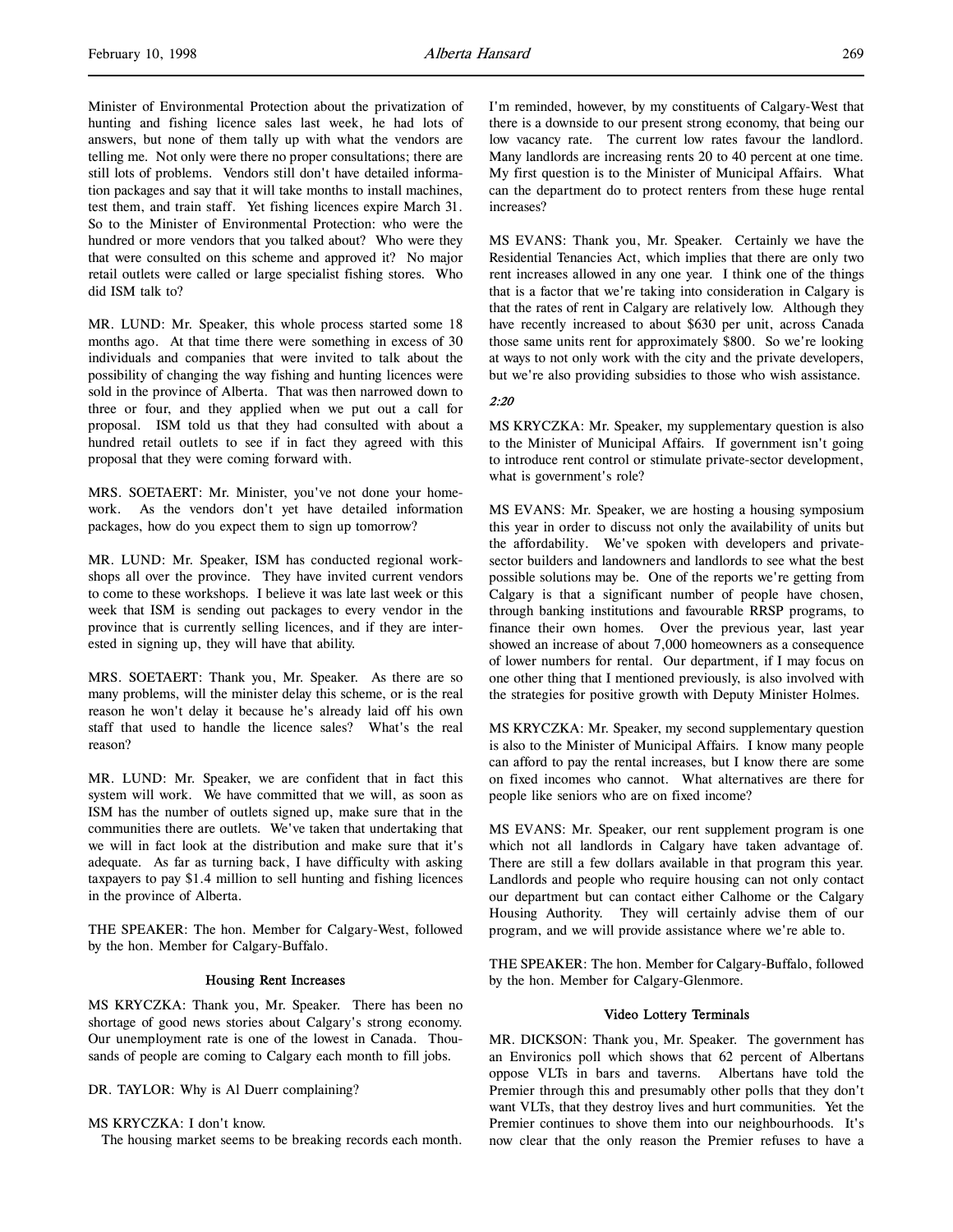provincewide plebiscite is because he knows the outcome: he'll lose. To the Premier: will the Premier admit this afternoon that his government has polls which show that most Albertans don't want VLTs in their communities? The only thing stopping us from having a provincewide plebiscite is the Premier's nervousness about the result.

MR. KLEIN: Mr. Speaker, I'm not nervous about the result one way or the other. Not at all. Again, I'll take the hon. member through a little bit of history. There was about a year-long public consultation process undertaken relative to gambling, including the question of VLTs. As a result of that public consultation process some recommendations were brought forward, one of which was to let municipalities decide on the basis of a plebiscite whether or not they want the VLTs removed. If the plebiscite was to remove, there would be an application to the Alberta Gaming and Liquor Commission and the machines would be removed, as they were removed in Rocky Mountain House and in Sylvan Lake.

Mr. Speaker, I've often said that if you ask any question in any poll, you'll get an answer, and that's not a surprising answer, by the way. I noted that the poll was not undertaken by the province of Alberta. We subscribe to polling services. One is Environics; the other is Angus Reid. These are polls undertaken from time to time by the polling companies. This was a national survey, and indeed it indicated all across Canada that people were generally opposed to VLTs. In Liberal New Brunswick, in Liberal Nova Scotia, in Liberal Newfoundland, in separatist Quebec, in Conservative Manitoba, in ND Saskatchewan: all across Canada it indicated that people didn't like this form of gambling. As a matter of fact, I read the survey, and it showed that the opposition was much higher in Liberal New Brunswick and Liberal Newfoundland, where they have a higher percentage of VLTs per capita than we do in Alberta.

Mr. Speaker, I would suggest that if the leader of the Liberal opposition, who is so inconsistent on this particular issue – you know, during the election he was saying that VLTs should be phased out over a three-year period. Right? Over a three-year period. Then he was saying not so long ago in this very Legislature that the Premier with a stroke of his pen could eliminate all these VLTs. Now he is saying, "Well, we'll do the democratic thing and have a provincewide plebiscite." Well, democracy will prevail because I would suspect most municipalities will be having plebiscites this fall.

MR. DICKSON: Mr. Speaker, so that we can ensure that the VLT summit is fully informed and Albertans are fully informed, will the Premier, then, undertake this afternoon to release all polls related to VLTs, including the Environics poll which had been done for this government at taxpayer expense?

MR. KLEIN: Mr. Speaker, that poll was not done specifically for the province of Alberta. Environics from time to time on its own does its polling. That polling information is available to the Liberals. It's available to the NDs. It's certainly available to all the people sitting in the press gallery. And the results of the poll are not surprising. As I pointed out, in Liberal New Brunswick, there was tremendous opposition, where they have a higher ratio of VLTs per capita. The same prevails in Newfoundland. I don't know what the situation is in Prince Edward Island – there's the one that I missed – if they have them at all. I don't know.

The point is that we have committed to review this whole situation. Another recommendation that was accepted in the

Gordon report is that we have a full review of the whole gambling situation, including VLTs, by the end of August 1998. The program that is being undertaken at the University of Alberta, I'm sure, will feed into that review. Public comment will feed into that review. Certainly the gambling summit that hopefully will be held soon will feed into that review. Once we have all the information we will revisit the recommendations and consider the whole situation very seriously. Perhaps new recommendations will evolve; perhaps they won't. I don't know.

#### MR. DICKSON: Not very illuminating, Mr. Speaker.

My supplementary question to the Premier would be this: will he simply undertake to release this poll that he's now trying to dissociate himself from but we've paid for through tax dollars so everybody's fully informed before we do the summit that the Premier wants to conduct?

MR. KLEIN: Yes. As a matter of fact, Mr. Speaker, the poll was actually delivered to us by one of the members of the media. I don't know which one because it came to another minister. But this polling information is available to anyone. This is the company Environics. The government of Alberta subscribes to that polling information. I'm sure that the Southam papers and perhaps the Sun papers subscribe to that. I'm surprised that the Liberal Party, the Liberal caucus does not subscribe to Environics or the constant day-to-day polling of Angus Reid. Maybe that's why they never know what is going on.

THE SPEAKER: The hon. Member for Calgary-Glenmore, followed by the hon. Member for Edmonton-Glengarry.

#### Cataract Surgery

MR. STEVENS: Thank you, Mr. Speaker. Recently a constituent expressed his concern regarding funding for laser cataract surgery at a Calgary eye centre. The Calgary regional health authority allocates such funding on a quota basis, and this particular eye centre used its quota by November of 1997 and had to place prospective cases, including my constituent, on a waiting list and as such could not perform surgeries again until the next contract year, which is in April of this year, even though my constituent was prepared to pay directly to the physician for that service. My question is to the Minister of Health. Firstly, why is there a quota system for funding this surgery, which has the impact of limiting access to the choice of physicians?

# 2:30

MR. JONSON: Mr. Speaker, first of all, I think it should be emphasized that the access of Albertans to cataract surgery is among the highest, if not the highest, in Canada. Now, when we took measures to make sure that we complied with the interpretation of the Canada Health Act, we laid out the rules so that the principles of the Canada Health Act would be adhered to. To abide by those rules, the Edmonton and Calgary health authorities chose different routes.

In Edmonton the vast majority of cataract surgeries are provided within the regional health authority's facilities and programs centred here at the Royal Alex. In Calgary, because of the history of the development of cataract surgery there, the regional health authority chose to put out a request for proposals. They then determined an allotment of numbers of cataract surgeries among physicians. It is my understanding that while one clinic may have gone over quota, so to speak, there is still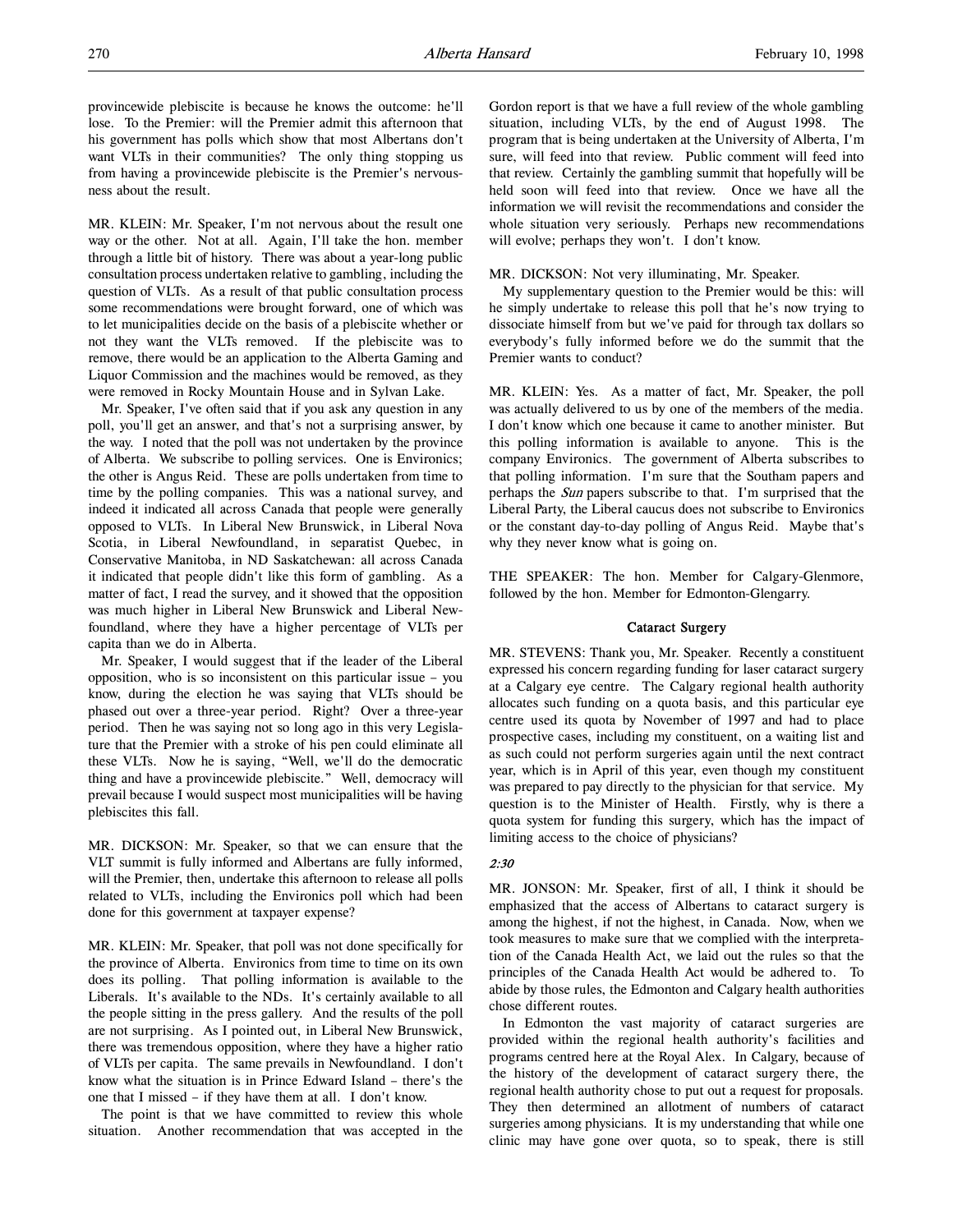capacity with other reputable, well qualified ophthalmologists in Calgary. So I can assure the hon. member that access is still available.

MR. STEVENS: Is there any review under way or contemplated by Alberta Health to determine changes to this quota method of allocation?

MR. JONSON: Mr. Speaker, not specifically by Alberta Health. However, I am aware that the Calgary regional health authority is reviewing their overall service to the public of Calgary and the allocation to the various eye clinics in Calgary.

MR. STEVENS: Lastly, is there anything that can be done so that this eye centre can perform services for Albertans who are prepared to pay in that interim period between the expiry of the cap and the next contract year?

MR. JONSON: Mr. Speaker, this is a matter for individual choice. There is the provision, of course, for physicians of any particular specialty to opt out of the public health care system, as, for that matter, there is for individuals, for patients, but our emphasis of course is on the adherence to the Canada Health Act and a strong public health care system in this province.

### head: Members' Statements

THE SPEAKER: We have three members' statements today. We will proceed in this order: first of all, the hon. Member for Highwood, followed by the hon. Member for Calgary-Buffalo, followed by the hon. Member for Red Deer-South.

### Quarter System in High Schools

MR. TANNAS: Thank you, Mr. Speaker. This afternoon I'd like to speak about the Copernican or quarterly system in Alberta high schools. Out of over 600 high schools approximately a dozen have chosen to use the quarterly system. One such high school is in the Highwood constituency, Foothills composite high school, and it is in its fourth year of using this quarterly system whereby each student takes two courses per day for 10 weeks. Thus, the student is able to cover eight full subjects in a normal school year.

This interesting innovation in Foothills high school has resulted in some remarkable statistics. One, the failure rate has nearly dropped to half its former rate. The number of students receiving marks in the 70 to 79 percent range has increased. The number of students achieving 80 percent or more has dramatically increased from 16 percent to 25 percent. Student attendance has substantially increased. Student tardiness, the number of lates, has decreased, and student dropout rates have also decreased.

Mr. Speaker, I've had the occasion to meet with students from Foothills composite high school on a number of occasions over the past few years and have heard them extol the virtues of the quarterly system. Students feel that they were more engaged in their own learning because of the long class times and less time being wasted moving to other classes. If it takes five minutes for a class change, then having two fewer class changes per day provides a net gain of 500 minutes of instruction and learning time per quarter. It also allows students to focus in depth on the two courses, and because there are no spare periods in the day, there are fewer distractions and less discipline problems.

Teachers at first had a difficult time adjusting their teaching style. The old lecture and listen system is just not practical, and each teacher became more of a coach, a mentor, a reference person to guide students through their learning exercises. Mr. Speaker, this is one innovation in education that demonstrates excellent results with a high degree of student achievement and satisfaction. I believe it's worth keeping.

THE SPEAKER: The hon. Member for Calgary-Buffalo.

### Health Information

MR. DICKSON: Thank you, Mr. Speaker. On Monday at the health information conference cosponsored by Alberta Health and Health Canada, there were opening remarks by our Minister of Health and his federal counterpart. Mr. Rock aptly observed that we may be drowning in information but thirsting for knowledge. What he was talking about was the need for accurate health information. It appears, though, that in the rush of provinces to enact this kind of legislation – and we saw the province of Manitoba recently proclaim their health information bill and certainly, Alberta, Ontario, and Saskatchewan are in the process of adopting such legislation. There are important, pervasive messages that came from the conference on Monday and this morning to the federal and provincial governments. These include the need to involve members of the public directly in these changes to the way we deal with our health information.

Another very important message was that health information legislation must cover private, for-profit health providers as well as public providers. This is consistent with the 1995 European Union privacy directive, with the January 1998 conference in Ottawa cosponsored by Industry Canada and the federal Justice department, consistent with the Quebec privacy law. It's also consistent with Bill 210, the bill that will be coming up for debate later in this session, dealing with the protection of personal information in the nongovernment sector.

There are some other important principles that I heard at the conference from privacy advocates and people concerned about privacy issues, a concern that every effort should be made to harmonize legislation in each jurisdiction to ensure the strongest possible protection for the privacy of individuals. Health information legislation has to be comprehensible and harmonized with freedom of information legislation if, indeed, it's not incorporated in the same statute. It has to be designed to empower patients and to ensure that proper, informed consent is the basis of health information sharing.

Health information legislation has to be designed to ensure that personally identifiable information can only be shared with the consent of the patient or in limited circumstances of medical emergency or some other cases, but once again based on the principle of informed consent.

Mr. Speaker, I think it's imperative that in this province all members inform themselves and consult with their constituents simply because the issues at stake are enormously important. In the apparent stampede for health information legislation across the country, it's important that we ensure that those standards of privacy are always put first and foremost.

Thanks, Mr. Speaker.

#### Outstanding Contributions to the Community

MR. DOERKSEN: Mr. Speaker, Olympics are a time when we make special note of persons who give excellence and dedication in all that they do in sport. Today I want to recognize some of Red Deer's special people who are engaged in a variety of fields.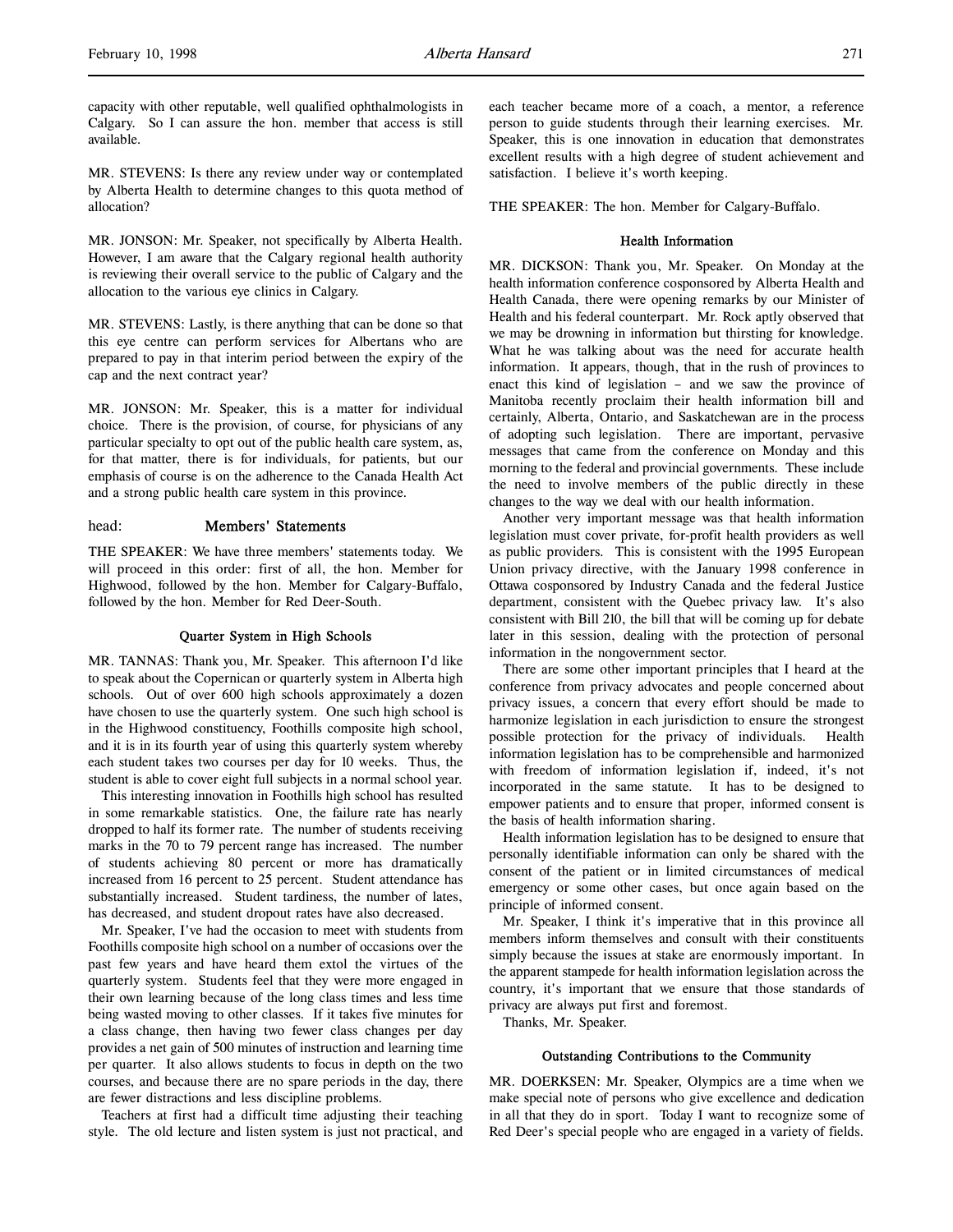Lisa Fielder has led the jazz choir Take Note at Lindsay Thurber high school for many years. Year after year she takes new combinations of students and turns them into outstanding choirs. This week on special invitation they will perform at Carnegie Hall.

Yesterday I introduced the Huntington Hills high school robotics team led by Carl Dyke. This team of eight students won five firsts and three seconds in winning the overall championship at the sixth international beam robot games held in India late last year.

# 2:40

Early this morning Jeremy Wotherspoon won a silver medal at the Winter Olympics in Nagano in the 500-metre long track speed skating competition. His favourite distance of 1,000 metres is yet to come.

Next week Red Deer hosts the 1998 Alberta Winter Games. Its organizing committee, led by Tom Ganger, deserves our praise and our thanks in advance for a tremendous amount of effort.

Dot Egan has taken positive action from a tragic circumstance and raised the issue of traffic safety and seat belt restraint. The Prairie Baseball Academy has initiated a baseball scholarship to remember her son Ross.

Mr. Speaker, people make a community. All of these individuals I have mentioned have made outstanding contributions in their own way. To accomplish what they have done has needed the support of parents, sponsors, spouses, and friends. To Lisa, Carl, Jeremy, Tom, Dot, and all those unnamed supporters, you have made all of us in Red Deer and in Alberta very proud.

Thank you.

THE SPEAKER: Prior to proceeding with Orders of the Day, we've been notified of two points of order.

The first point of order, the hon. Government House Leader.

## Point of Order Preambles

MR. HAVELOCK: Yes. Thank you, Mr. Speaker. The point of order arises from the House leader agreement which was executed in April of 1997, and I refer you to section 5(4), if I could simply read it into the record.

A member asking a question shall, in the discretion of the Speaker, be allowed a succinct preamble, a main question and two supplementary questions to which there shall be no preamble. Any member who, in the discretion of the Speaker, abuses the opportunity to give a preamble shall be called to order.

I noted today, Mr. Speaker, that the Member for Edmonton-Norwood, the Member for Lethbridge-East, the Member for Edmonton-Ellerslie, and the Member for Calgary-Buffalo had some preambles attached to their supplementary questions and/or decided to engage in debate after the answer was given. That clearly is contrary to the spirit of the agreement. It's clearly contrary to the express terms of the agreement, and I humbly ask that in the future, if you could, please make members aware of this provision and, if possible, enforce the terms.

Thanks very much.

THE SPEAKER: The hon. Member for Spruce Grove-Sturgeon-St. Albert on this point of order?

MRS. SOETAERT: Yes, Mr. Speaker, if I may reply to the House leader's point of order. One person he forgot to mention is Calgary-Mountain View and his preamble to all of his questions.

Now, in all fairness, Mr. Speaker, I realize that sometimes the flexibility of the House is within your control – and we appreciate that on both sides of the House – when the Premier gives a speech or some of the ministers play football and pass it back and forth or sometimes there's the odd comment or the odd preamble. I respect that that is your decision sometimes to allow that type of freedom and democratic process to take place.

#### THE SPEAKER: Anyone else on this point of order?

If an hon. member chooses to raise a point of order, that hon. member has that opportunity to raise a point of order at any time. In today's question period there was no such point of order raised regarding any questions raised by the hon. Member for Calgary-Mountain View. So I take that statement as redundant to what we're talking about here today.

I want to draw to all hon. members' attention Beauchesne 409(2) and *Beauchesne* 410(8). Now, they are part of the rules of this House, but taking precedence over the rules of this House are our own Standing Orders. Part of everything that we deal with are the agreements that are made from time to time, and there's absolutely no doubt at all about the fact that on the 30th day of April of 1997 an agreement was reached. It's called the House leader agreement, the 24th Legislature, and it says, "The House Leader of the Government of Alberta and The House Leader of Her Majesty's Loyal Opposition." There's absolutely no doubt whatsoever in reading 5(4) that the clause says:

A member asking a question shall, in the discretion of the Speaker, be allowed a succinct preamble, a main question and two supplementary questions to which there shall be no preamble. No preamble.

Any member who, in the discretion of the Speaker, abuses the opportunity to give a preamble shall be called to order.

I look at the signatures to this particular document and I see the signatures of the House leader of the government of Alberta, the House leader of Her Majesty's Loyal Opposition, and the House leader of the New Democratic opposition.

So, hon. Government House Leader, on your point of order you were absolutely within your rights, and you made a classically good argument. There most certainly is a point of order.

Members will still not have had an opportunity today to have reviewed the Blues, so I would ask you to review Hansard of Monday afternoon, February 9, 1998. That's yesterday's Hansard. I would draw to your attention the text on page 228, and if you would kindly look at the section of questions being initiated by the hon. Member for Edmonton-Strathcona to the hon. Minister of Advanced Education and Career Development, that is not a good example of how questions should follow. There are considerable preambles that were given yesterday. Nobody raised a point of order. We also had 13 questions yesterday, so there was a bit of ebb and flow with respect to this.

But the fact of the matter is: there is an agreement. All members subscribed to that agreement. This is not a school. You're not looking at a principal that has to take people by the hand and slap them on the hand. The hon. members must look at themselves and see how they're going to deal with this. So, hon. Government House Leader, there's nothing in the rules to prevent you from suggesting a penalty in this case. I'm not suggesting for a moment that on the point of order that you have so succinctly argued – but we would take a penalty under suggestion.

MR. MITCHELL: Not for the first question of the day.

THE SPEAKER: No. No. There's considerable leeway. Okay; there's no penalty being prescribed.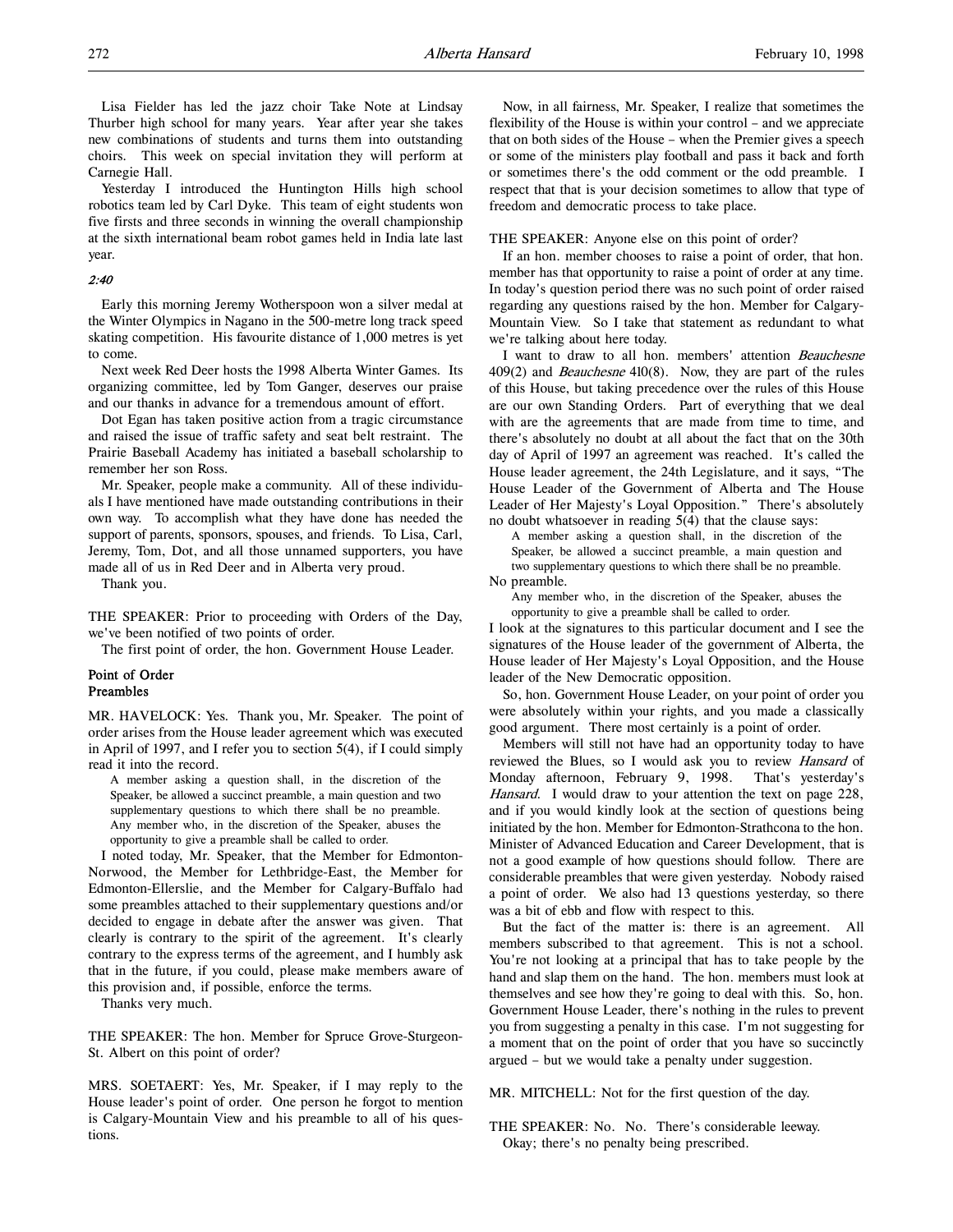Hon. Member for Edmonton-Norwood, would you kindly in the future refrain from having long, extended preambles and editorial comments?

The position taken by the Speaker in dealing with this – and it will be dealt with fairly to all members – is that I'll simply say that we're moving on to the next question.

MRS. SOETAERT: To both sides.

THE SPEAKER: I just finished saying that, hon. member. This is not a discussion or a debate.

# Speaker's Ruling Supplementary Responses

THE SPEAKER: Hon. members, we started something today as well that seemed to be kind of an oddity, and that is that if a question is being directed to one hon. member – and it's not uncommon to have one other hon. member supplement the answer briefly, but this will not be an entitlement on a daily basis, that when a question is directed to one hon. member of Executive Council, all hon. members of Executive Council will then be invited to provide a response. That is not within the spirit either. So I ask the Government House Leader to make sure that his troops follow the will of the day, and I ask also the Opposition House Leader to make sure that his troops follow the will of the day.

Now, hon. Member for Edmonton-Ellerslie, your point of order.

# Point of Order Imputing Motives

MS CARLSON: Thank you, Mr. Speaker. I rise under 23(i) of Standing Orders. Clearly the Minister of Environmental Protection was imputing false motives when he suggested that I was confusing recreation sites with provincial parks. I would refer the minister to his own implementation guide, which clearly lists under the heading Recreation Facility Sites 30 provincial parks in addition to a hundred other sites that are now available for some form of commercialization because of his parks privatization scheme. If you take a look at the list, here where it says "Recreation Facility Sites," where 30 provincial parks are listed, in fact what is going to be allowed there now under the facilities list is absolutely everything that is listed with the exception of liquor stores. So if there was confusion in the Legislature today, I suggest that it was with the minister, who should clearly pay closer attention to the policy his own department is developing.

THE SPEAKER: The hon. Government House Leader.

MR. HAVELOCK: I'll let him deal with it.

MR. LUND: Well, Mr. Speaker, I really take offence to what the hon. member has just said. Today the Alberta Liberal caucus put out an official release, and clearly the hon. member continually said provincial parks. Let me tell you what this document, which they claim was leaked from my department, which is not true – it's open to the public; it's been out there for a long time. I'll tell you what is not permitted in provincial parks, and they are permitted in some of the recreation areas: motorized trails, swimming pools, golf courses, downhill ski areas, cottages, arcades, liquor stores, gas stations, lodges, motels, and cabins. Those are all excluded. During the question period the hon. member continually used the word "parks," and I simply corrected her that she was confused with provincial parks and recreation areas.

## 2:50

MR. HAVELOCK: Mr. Speaker, I'll be very brief. There was certainly no indication of motive on the part of the member. The minister was simply expressing his understanding of the member's rather confused state regarding the issue. This point of order I see is nothing more than an attempt to make up for a weak line of questioning and seek some further clarification after the minister quite accurately responded to the original questions.

MR. MITCHELL: Mr. Speaker, the minister is continuing in promoting the very point that my colleague rose on, and that is that he is  $- I$  don't want to say carefully avoiding; in fact maybe he's mistaken. But he is forgetting that while there is a list of provincial parks that are constrained by the conditions that he just read in this House, there is another list of provincial parks which come directly under the designation of recreation facility sites, and they in fact do include motorized trails, swimming pools, golf courses, downhill ski areas, cottages, backcountry huts, convenience stores, arcades, laundromats, equipment rentals, restaurants. I guess to the dismay of his colleague from Vermilion, the only thing they don't include is liquor stores, and that will undoubtedly change if he keeps nattering in his ear long enough. Thank you.

THE SPEAKER: Well, that was a fine extension of the question period on a point of order. The statement certainly was made by the hon. Minister of Environmental Protection: "Mr. Speaker, of course the hon. member is confusing the provincial parks with recreation areas." There was more said with respect to that. Perhaps one might subjectively make the argument that there was an aspersion. One has listened carefully to the Minister of Environmental Protection, and the argument put forward by the Minister of Environmental Protection, at least in the ears of the chairman, was not one of casting aspersions about the character or anything else of the Member for Edmonton-Ellerslie. What it was was a statement that perhaps the definition of provincial parks didn't include recreation areas in the eyes of the minister, whereas the Member for Edmonton-Ellerslie has an interpretation that provincial parks would include recreation areas.

Now, hon. members have the legislation before them, all of the legislation of this Assembly, located in green documents in here, and perhaps sometime this afternoon hon. members will be able to read the legislation per se and find the acute definition of what this is so that they will be relaxed in their own minds on what this means.

There has been considerable clarification here offered in the last number of minutes with respect to this matter. I'm not sure that I'm clear, but I hope that the hon. members will be clear with respect to this.

head: **Orders of the Day** 

head: Public Bills and Orders Other than head: Government Bills and Orders head: Second Reading

Bill 202

Child Welfare Amendment Act, 1998

[Debate adjourned February 4]

THE SPEAKER: The hon. Member for Edmonton-Norwood.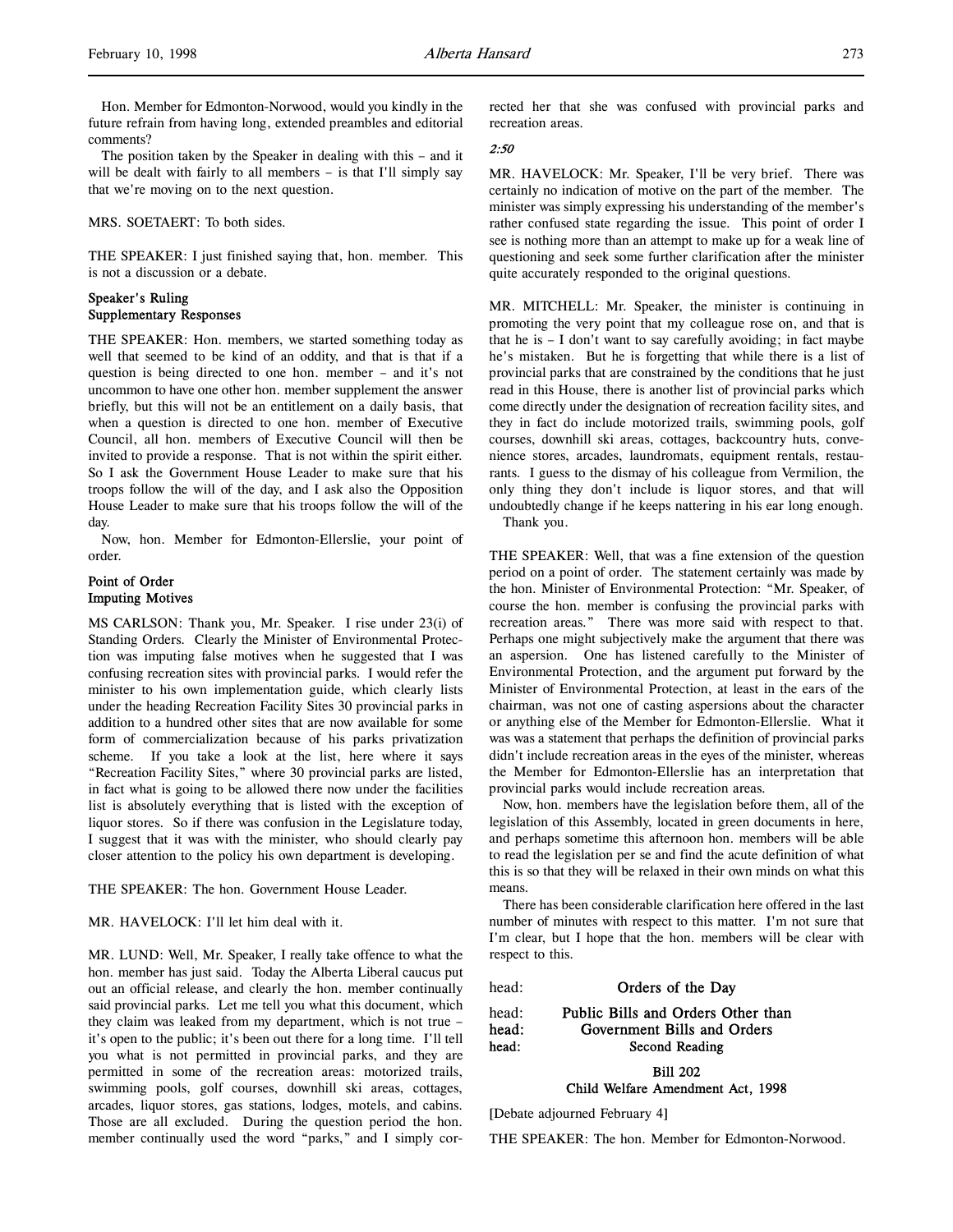MS OLSEN: Thank you, Mr. Speaker. I'm very pleased to rise to speak this amendment to the Child Welfare Act. I believe it's a responsible amendment, entrenching the duties of what should be done by a responsible government.

Bill 202, the Child Welfare Amendment Act, allows for two specific areas to be changed. The first one is the area that allows for the disclosure of the identity of the child in protective services to the public if it is deemed necessary for the safety and wellbeing of the child. Make no mistake. This would not be for a frivolous request but for a serious event, where the well-being of a child is in jeopardy; for example, when a child in care has run away and is on the street. This child may suffer from problems such as fetal alcohol syndrome, something that's being discussed right now. It may be that this particular child is a troubled youth. As a matter of fact, this particular problem was identified in a scathing report resulting from a public inquiry into the death of a 15-year-old girl that was in care of social services.

If a child with these serious problems goes missing, it may indeed necessitate the release of information and the disclosure of information, and that would be for that child's safety and would be in the best interests and well-being of that child. This, I would say, would not be a frivolous act. We take that whole notion of disclosure very seriously, as we have the freedom of information act and as we have conflicts of interest. So in our view this is not a means of abusing and having full disclosure on something just for any little incident. This would also prevent children's services or social services or, say, a police agency from being confused about who has the responsibility and authority to release that information.

The bill also identifies an amendment to require the Minister of Family and Social Services to submit a summary of the child and family service authorities' annual report and specifies information to be included. That information would be the number of children receiving services and the types of services, tracking the number of children suffering from abuse, neglect, and death as well as measures taken to address these issues, entrenching the role of the Children's Advocate into the regional system of services, monitoring and receiving information about integration between the departments of Health, Justice, Community Development, and Education.

I just want to go back to the second point that I talked about: tracking children suffering from abuse, neglect, and death as well as measures taken to address these issues. This point I find particularly important. It's been debated in this House. Questions have been asked in this House over the last couple of weeks, and prior to that, my colleague from Edmonton-Riverview has done a report on this whole issue.

I find it particularly important, and I find the need to be important, but what I also find somewhat discouraging are references made to this particular section from the other side of the House. It was, I believe, the Member for Calgary-McCall who stated – and I'm quoting from page 176, February 4, 1998. He takes issue with this provision "due to the fact that it is inflammatory." He said, "If a child is receiving protective services, there is no reason that they would be suffering from neglect and abuse." And he said:

Let me repeat that again: if a child is receiving protective services, there is no reason that they would be suffering from neglect and abuse.

He also alluded to an ostrich digging its head in the sand. Well, I guess if the member believes that children receiving protective services do not ever suffer from any kind of abuse, physical or sexual abuse, then he's really, really got his head in the sand, so far that I think it'd pop off if he ever tried to pull it out. This comment can only be made or believed without having adequate information, and I'll forgive him for that. I might add that as a police officer I've seen children and I've apprehended children who have been abused and neglected in the care of social services. So let's not be so closed minded as to think that the system is perfect.

# 3:00

I also find it interesting that the Member for Dunvegan doesn't believe, at least in his day – I think he said the good old days, and considering our age difference, they're certainly old days. He refers to – there wasn't a need for child welfare in the good old days. I beg to differ with him. If we look at the severely abused and traumatized children that are coming to our attention right now, those children abused in orphanages and residential schools – you might speak to them and ask them if there was no need for this kind of service or if indeed this type of thing didn't happen. Unfortunately, we have an unimpressive past across this country in relation to these kinds of things. We have to identify them and we have to speak to them.

The other area I'd like to speak to is entrenching the role of the Children's Advocate. Now, given the pending changes and given the fear out there that the role of the Children's Advocate is going to be reduced, minimized, or disappear, I believe it's important that we entrench that role into legislation, into a role where the child's advocate is reportable to this Legislature, not that government, so they can give a very unbiased report to us about what's going on within children's services.

I might add that the Muttart Foundation has hired a longtime friend of youth and children as a parallel advocate, parallel not because this advocate right now doesn't do his job but because he's muzzled to a certain degree because of his relationship with the government and because of a fear that this government will not entrench the child advocate in legislation and have this child advocate accountable to this Legislature. This is also something that was recognized by the Dignity Foundation at their conference on children, Catch Them Before They Fall. Those recommendations were tabled in this House by the hon. Member for Calgary-Buffalo. They again outline the need for the child advocate to have an entrenched role reportable to the Legislature.

I also just want to bring up a few concerns I have in relation to the regionalization. I guess I had those concerns in terms of delegating authority because I look at what's happened to delegated administrative authorities in this province. We don't have a good history here. We really have some pitfalls. I might quote from the Auditor General's report of 1993-94 on page 3, where he says: the accountability is necessary when responsibility is assigned or delegated; an effective accountability framework is required when central control is reduced or eliminated.

Well, that's essentially what we'll be doing with the redesign of children's services. What really bothers me is that we have no standards set out at this point. We have no funding model that's been adopted, that's been tried and true, that we can live by. We have no system for evaluating and monitoring what's happening in every region. So right now I think there is a cause for pause with regionalization of children's services.

I think we have to be very, very careful in what we're asking communities. Let's not forget that there have been hundreds and hundreds of volunteers donating thousands and thousands of volunteer hours with the regionalization of children's services. They've volunteered everything from photocopying to pencils in some regions, because they weren't provided those materials.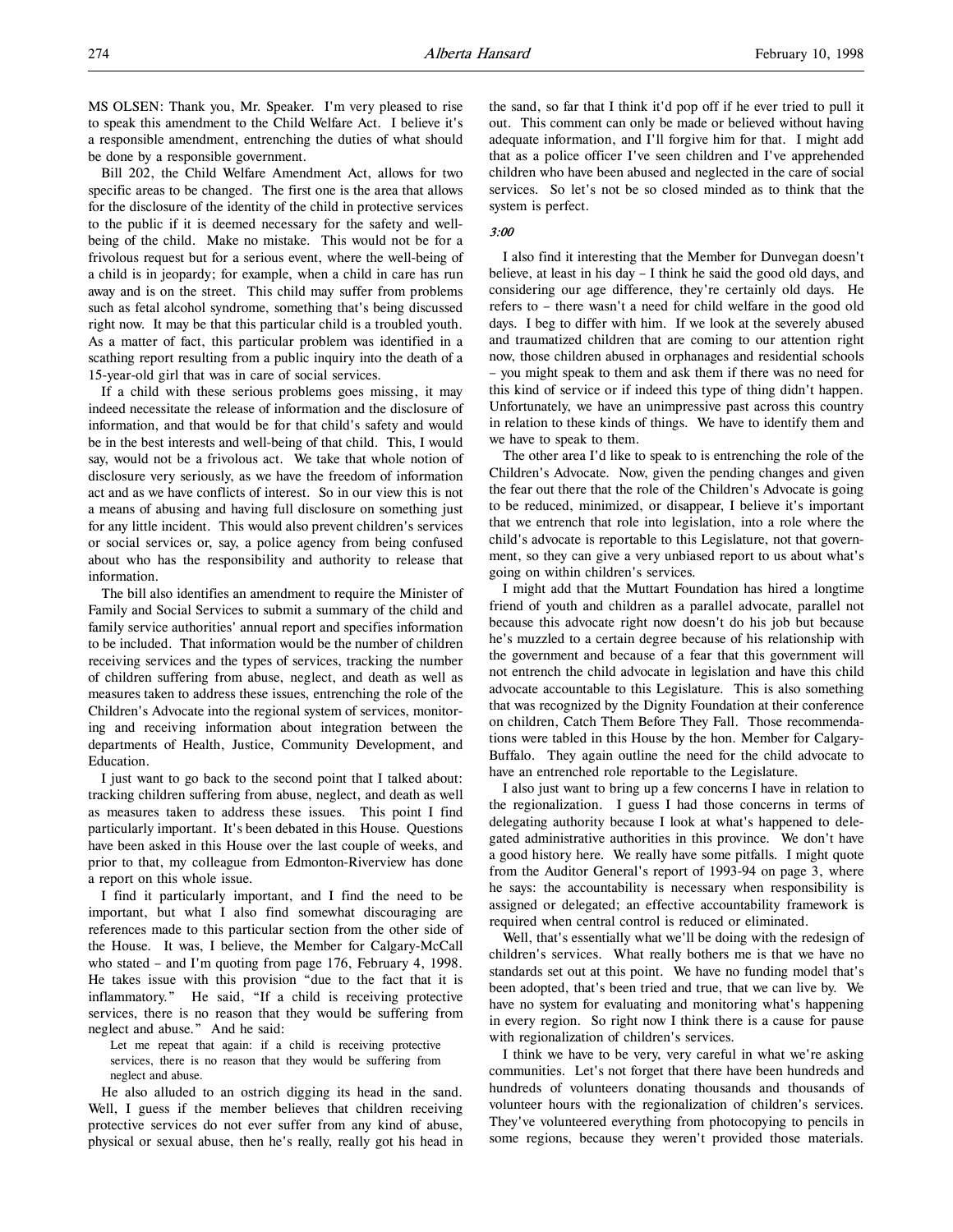Those people around the province have consistently told me: "Well, I don't know why we're doing all this, because this government isn't listening. We're spinning our wheels. This whole thing is off track." And that's including the aboriginal communities and their concerns about their children to the regions in the larger centres. So I would caution the moving forward without addressing the concerns of these children.

If we do not put an accountability framework in place and if we do not take the responsibility that we're required to with the regionalization, we will certainly be in as much trouble as delegated administrative authorities are now. That has been identified over and over and over again. If you want good service delivery, if you want to change the system, make sure all your ducks are lined up before you proceed, and right now we can't say that that's going to happen.

My next concern with the whole issue speaks to the monitoring and the receiving of information about the integration between the departments of Health, Justice, Community Development, and Education. I might add that the minister responsible for children's services the other day indicated that she did not favour a superministry of children's services such as that that exists in other jurisdictions, in British Columbia perhaps. We can't put our blinders on to that notion. Every aspect of child care and caring for children in this province comes through Health, Education, Community Development, Justice, and Social Services. We have to know. The left and the right hands have to know what's going on. We've seen time and time again from the other side one minister saying something and the other minister saying something else, and we're not sure out there who to believe. I think it's time that that kind of governance stopped and that we are very clear on where we're going and what we're doing. I believe the whole notion of creating the superministry and at least some conversation, at least the departments talking to each other, Social Services and Justice, Justice and Health – my goodness, would it be too much to ask for these two departments to speak to each other, to pass on the information so they know what's going on?

We've also talked a little bit about the number of children receiving service and the type of service. One hon. member commented that there were over 10,000 children in this province in care at some point or another or receiving the services of Social Services. Well, because there are 10,000 children, I would say that we need to track who these kids are, the direction they're going and taking, and the types of services we are providing those children. This is so we know what's going on and there is an accountability process, so when the minister is asked how many children have died in care, he's really sure about the numbers he talks about and that over a few different days he's not giving three or four different sets of numbers.

We want to make this government the best government, the ministers the best ministers by helping them provide the best legislation to Albertans. So if as the opposition we can do that, I urge all of you to support this bill. This is good government. This is good legislation.

Thank you.

THE SPEAKER: The hon. Member for St. Albert.

MRS. O'NEILL: Thank you, Mr. Speaker. I'm happy to be able to speak to this bill today. On one level I'd like to applaud the Member for Edmonton-Riverview for taking the initiative to bring this bill forward and have it debated in the House. However, on another level I do have some concerns about the provisions of this

bill. I must stress that my opposition to this bill does not stem from a lack of commitment to the children and families of Alberta. As an MLA the health and welfare of the families and children of our province is of utmost importance to me. Rather, I am opposed to this bill because it is completely redundant and would needlessly tax the time and energy of child welfare service providers. There is really no need for this bill.

Mr. Speaker, we do not need new legislation in this province that seeks to do things that are already being done. There is no sound reason to support this bill, because everything that it proposes is covered by existing legislation, is completely unnecessary, or may even threaten the safety of children in Alberta. I can only conclude one of two things about this bill: either the Member for Edmonton-Riverview didn't take note of all that is in place, or she is graciously complimenting this government on its provision of child welfare by proposing that this government do things that it is already doing.

### 3:10

Mr. Speaker, this bill offers nothing new that would help to protect Alberta's children. The bill proposes that the Minister of Family and Social Services prepare a summary of reports provided to the minister by child and family service authorities. I would like to point out some of the redundancies, duplications, and inefficiencies that this would create.

The Department of Family and Social Services already requires reports to be filed by contracted service providers. These reports are used by the ministry for the purposes of monitoring and evaluation. By requiring that child welfare service providers prepare formal reports, we would be adding an additional level of bureaucracy to deal with. Mr. Speaker, this bill would put increased pressure on the time and staffing resources of service providers.

There also seem to be sufficient provisions in existence to cover the bill's reporting requirements with the requirement of the Government Accountability Act that the authorities table annual reports to the minister. It seems to me that this is partly what the Member for Edmonton-Riverview called for in her bill. The Government Accountability Act and the Child Welfare Act do not have to unnecessarily duplicate each other. Mr. Speaker, we in fact have an adequate level of checks and balances in the report of what's going on from year to year in the area of children's services.

The proposal to identify a child in care is a major philosophical departure from the confidentiality provisions of both the Freedom of Information and Protection of Privacy Act and the Child Welfare Act. As well, Mr. Speaker, the disclosure of the child's name contravenes the Freedom of Information and Protection of Privacy Act. With the proposed amendments we would be risking the safety and well-being of children in Alberta if we breached this confidentiality. In a small community the release of a protected child's name can speak volumes.

THE SPEAKER: I hesitate to interrupt the hon. Member for St. Albert, but under Standing Order  $8(5)(a)$ , which provides for up to five minutes for the sponsor of a private member's public bill to close debate before all questions must be put to conclude debate on the motion for second reading, I would invite the hon. Member for Edmonton-Riverview to close debate on Bill 202.

MRS. SLOAN: Thank you, Mr. Speaker. To conclude, I think it's important to verify that the sponsoring of this bill was with the complete acknowledgement that some provisions existed within the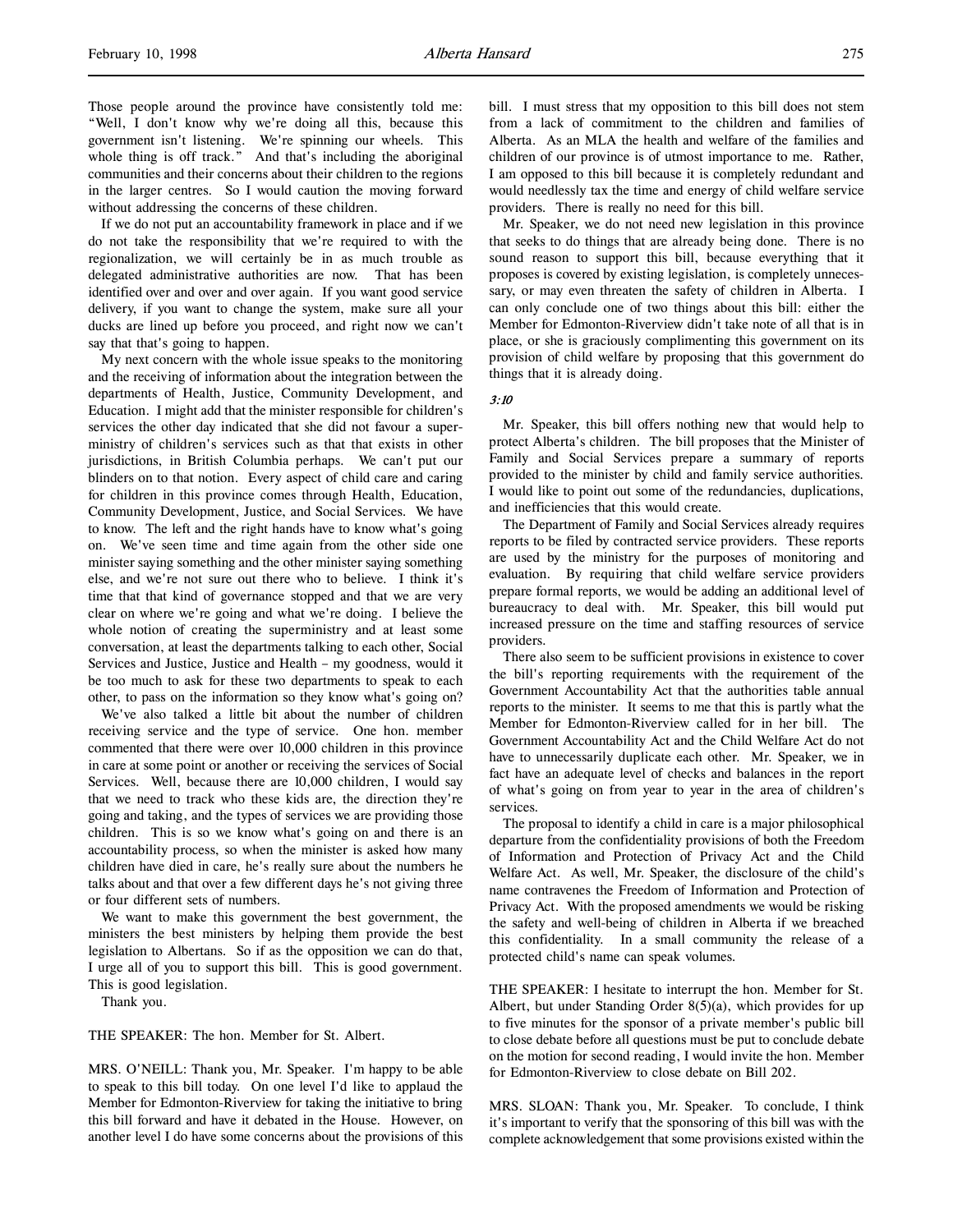authority act. However, it was also with the knowledge that the Child Welfare Act was a superior and overarching act that clearly delineated the responsibility for the welfare of children in this province and therefore should incorporate these amendments.

It has been explicitly clear to me, listening to the government members debate their reasons for not supporting this bill, that they truly have not done their homework. They were relying on preprepared speeches that led them to believe, as an example, that abuse and neglect never occurred when a child was in protective custody. That reality is so blatantly clear to anyone who took the time to read it. It should have been more than obvious why these types of provisions were needed.

As I stand in this Assembly today, it is clear to me that this government is not prepared to make the system fully accountable and responsible for the services to children, to give children in this province, to give parents in this province, to give service providers in this province, and to give interested public citizens in this province clearly delineated standards, monitoring frameworks, evaluation frameworks, and adequate funding for child welfare services so that they will have a sense of trust that if by chance one of their loved ones is taken into custody in the child welfare system, that young child is going to be taken care of. Mr. Speaker, I regrettably this afternoon do not have a sense of trust. In fact, my paranoia and concern with respect to the regionalization of child welfare in this province has accelerated as we have debated this bill.

If they have served no other purpose, I believe my amendments have truly magnified the lack of responsibility in this government and the lack of their sincerity in upholding the welfare of children in this province. The platitudes that were contained within the Speech from the Throne mean nothing when you read the debates of the government members on this particular bill.

Thank you very much, Mr. Speaker.

THE SPEAKER: Would all those members in favour of second reading of Bill 202, Child Welfare Amendment Act, 1998, please say aye.

### SOME HON. MEMBERS: Aye.

THE SPEAKER: Opposed, please say no.

SOME HON. MEMBERS: No.

THE SPEAKER: Bill 202 is defeated.

[Several members rose calling for a division. The division bell was rung at 3:17 p.m.]

[Ten minutes having elapsed, the Assembly divided]

[The Speaker in the chair]

| For the motion:     |          |           |
|---------------------|----------|-----------|
| <b>Barrett</b>      | Massey   | Paul      |
| Dickson             | Mitchell | Sloan     |
| MacDonald           | Olsen    | Soetaert  |
|                     |          |           |
| Against the motion: |          |           |
| Amery               | Hancock  | McFarland |
| Boutilier           | Havelock | Melchin   |
| <b>Broda</b>        | Herard   | Oberg     |
|                     |          |           |

| Burgener | Hierath   | Pham           |
|----------|-----------|----------------|
| Cao      | Johnson   | Renner         |
| Cardinal | Jonson    | Shariff        |
| Clegg    | Klapstein | Stelmach       |
| Coutts   | Kryczka   | <b>Stevens</b> |
| Day      | Laing     | Strang         |
| Doerksen | Lougheed  | <b>Tannas</b>  |
| Ducharme | Lund      | Tarchuk        |
| Fischer  | Magnus    | Thurber        |
| Forsyth  | Mar       | Trynchy        |
| Fritz    | Marz      | West           |
| Haley    | McClellan | Yankowsky      |
| Totals:  | $For - 9$ | Against $-45$  |

[Motion lost]

# head: Motions Other than Government Motions

#### 3:30 Government Privatization

502. Ms Barrett moved on behalf of Dr. Pannu: Be it resolved that the Legislative Assembly urge the government to prepare for Albertans cost-benefit analyses detailing cost savings as well as cost increases in the form of user fees prior to any privatization of government services or sale of Crown assets.

THE SPEAKER: The hon. Member for Edmonton-Highlands.

MS BARRETT: Thank you, Mr. Speaker. In speaking to the motion, I would suggest that it's a commonsense motion. I think it argues well for the detailed "cost savings as well as cost increases in the form of user fees prior to any privatization of government services or sale of Crown assets," and I hope it receives support from all members of this Assembly.

A dramatic change I noticed upon my return to the Legislature 11 months ago was how wedded this government has become to the ideology of privatization and contracting out. I call it ideology because the decision to privatize or contract out is not based on cost-effectiveness or quality of service but on the notion that the private sector should deliver public services regardless of cost and regardless of quality of service to the public; in other words, privatization at any cost. I will fill out that argument later on.

I must say I'm disappointed about this blind adherence to the ideology of privatization. It's been promoted by right-wing socalled economists like Milton Friedman, who, by the way, has suffered an appropriate decline in respect around the world for his outdated and ideologically driven theories, and the right-wing think tanks like the Fraser Institute for decades.

For most of those years sensible Conservatives, including many in Alberta like former Premier Lougheed, continued to see a positive role for government in the delivery of public services. I note, Mr. Speaker, in fact that after the Lougheed government privatized the temporary staff services, they realized: whoa, we might have made a mistake. They didn't want to talk about it, so they didn't bring them back into the public service. But they realized that in fact they were having to pay the profits of private companies, not to mention all their individual administrative costs, just to hire temporary people when in fact it had been cheaper to keep them on a casual basis under the roof of government itself. However, a turning point came in 1993. The only political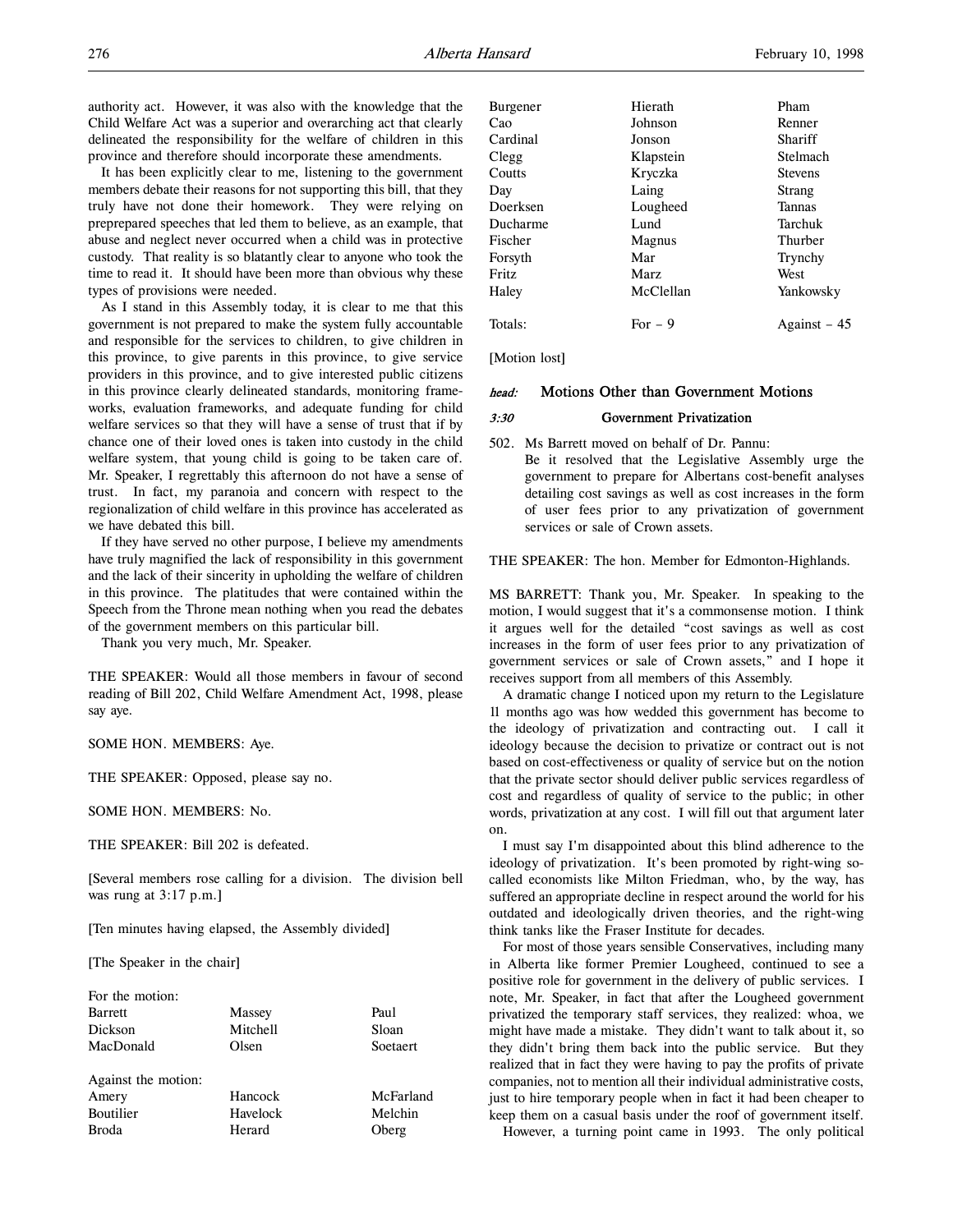parties with a voice in the Legislature between 1993 and 1997 were the, and I quote, massive cuts Conservatives – that's what they campaigned on – and the brutal cuts, and I quote, Liberals. That's what they campaigned on. During those years right-wing economists and think tanks were given free rein . . .

### DR. WEST: What happened to the NDP?

MS BARRETT: Well, the NDP was, I admit, defeated. But we're back; aren't we?

During those years right-wing economists and think tanks were given free rein to use Alberta as a laboratory for their privatization experiments. The mentality behind this privatization ideology was revealed in a speech given last year by the now Minister of Energy to a privatization conference in Toronto. You may recall that I tabled a copy of that speech in this Assembly last April. In that speech the Minister of Energy made a number of remarkable statements demonstrating that ideology clearly won out over common sense. The minister said that the results of the government's privatization record have been "an amazing removal of government in Alberta as a primary deliverer of services." And that's exactly the point; isn't it? In order to successfully privatize, you need to take the service out of public services.

### [The Deputy Speaker in the chair]

The minister made a completely unsubstantiated statement that the government is 20 to 40 percent less efficient in any services it delivers compared to the private sector, but there is no evidence. Why not? While it is true that the wages paid to the frontline workers are often lower in the private sector, especially in human services sectors, this is often more than eaten up by salaries paid to corporate executives and by higher administrative costs. A recent study by that well-known socialist rag known as the New England Journal of Medicine concluded that administrative costs in private, for-profit hospitals in the United States were about 25 percent higher than comparable administrative costs in nonprofit community hospitals. Yet this government seems determined to introduce private, for-profit hospitals in Alberta.

In fact, there are a growing number of reputable studies showing that public administration of human services like health care, education, and social services is by far the most costeffective way to go. Comparative studies of the Canadian and U.S. health systems show that the administrative costs of administering Canada's single-payer health care insurance plans are only a fraction of administering the multiplicity of private medical insurance plans in the United States. Not only that, but the limitations on the insurance are severe in the United States compared to Canada. A recent review of U.S. experience in contracting out welfare programs by American states concluded that more money was spent and poorer results were achieved in terms of people leaving welfare compared to states that continued to run their own welfare programs.

If the private sector is so much more efficient than government, then why are government employees not allowed to compete with the private sector on the basis of price and quality? I will give you a perfect example: registry services. Before motor vehicle registrations and licence renewals were privatized, the department had developed an excellent and efficient mail-in renewal service. Contrary to what the Premier said a few weeks ago in this Assembly, long lineups at government offices were a thing of the past long before the service was privatized. Now instead of being

able to mail in a vehicle registration to a government office, Albertans are forced to line up – and it's happened to me a couple of times – at a private registry office and pay a \$5 markup to boot.

Birth, death, and marriage certificates are another example of where government employees are not allowed to compete with the private registries. Well, government employees still do the work behind the scenes. I mean, they work for the department of vital statistics, so they're still doing the actual work to verify the vital stats information. The consumer is forced to apply at a private registry agent, who marks up that cost, that the taxpayers are already paying, anywhere from 16 to 68 percent, and the average is somewhere in the middle, around 35, 40 percent. That's a heck of a deal. Maybe I should go into the private registry business.

Another example of this government's unwillingness to let public employees compete with the private sector involves the privatization of provincial parks and recreation areas. The government's strategy for parks privatization has the dubious name Completing the Puzzle. Well, it's a puzzle all right as to why the government would require as a matter of policy that every single campground and recreational facility has to be privately managed.

The outcome of such a wrongheaded approach is obvious. Private operators have cherry-picked the best sites and are charging exorbitant fees of up to \$17 a night to camp there. On top of this, there are additional charges for hookups, for showers, and for firewood. In addition, to force people to pay these exorbitant camping fees, the government has banned backcountry camping on Crown land within a mile of its designated campgrounds. Talk about free market; I call that managing it. Meanwhile hundreds of smaller government campsites in more remote areas of the province are being closed down because the private sector cannot find it economical to operate them. Like I said, another ludicrous example of ideology winning out over common sense.

In his Toronto speech the now Minister of Energy went on to say that the most important thing to do when privatizing is to move fast and not do lots of studies. Well, no one can accuse the minister of moving slowly when he made the decision to privatize CKUA radio. The result was the fraudulent misuse of millions of taxpayers' dollars, conflicts of interest involving the minister's appointees, and an incredible failure of leadership and accountability.

In his speech the minister said that another privatization don't – that's in quotes – was to "listen to the vested interest groups" like unions and the people working in the system or consumers. What the minister failed to point out is that the people working in the system were directly accountable to the public through a system of checks and balances. The owners of privatized entities have no such accountability to the public. Rather, they are accountable only to their shareholders and to the bottom line.

What is created through privatization and contracting out is what *Edmonton Journal* columnist Mark Lisac calls - and I quote again – the red market, close quote. The red market is privatesector entities that owe their existence to government either by being directly funded by government or by delivering a service for which they have a right to charge fees to the public – inevitably these are essential public services; you have to have access to them – private registry agencies, liquor store owners, provincial park operators, casino owners, bottle depots, and the list goes on. Well, of those, one is forced to deal with the private registries and the same with provincial parks if one goes to the parks: vested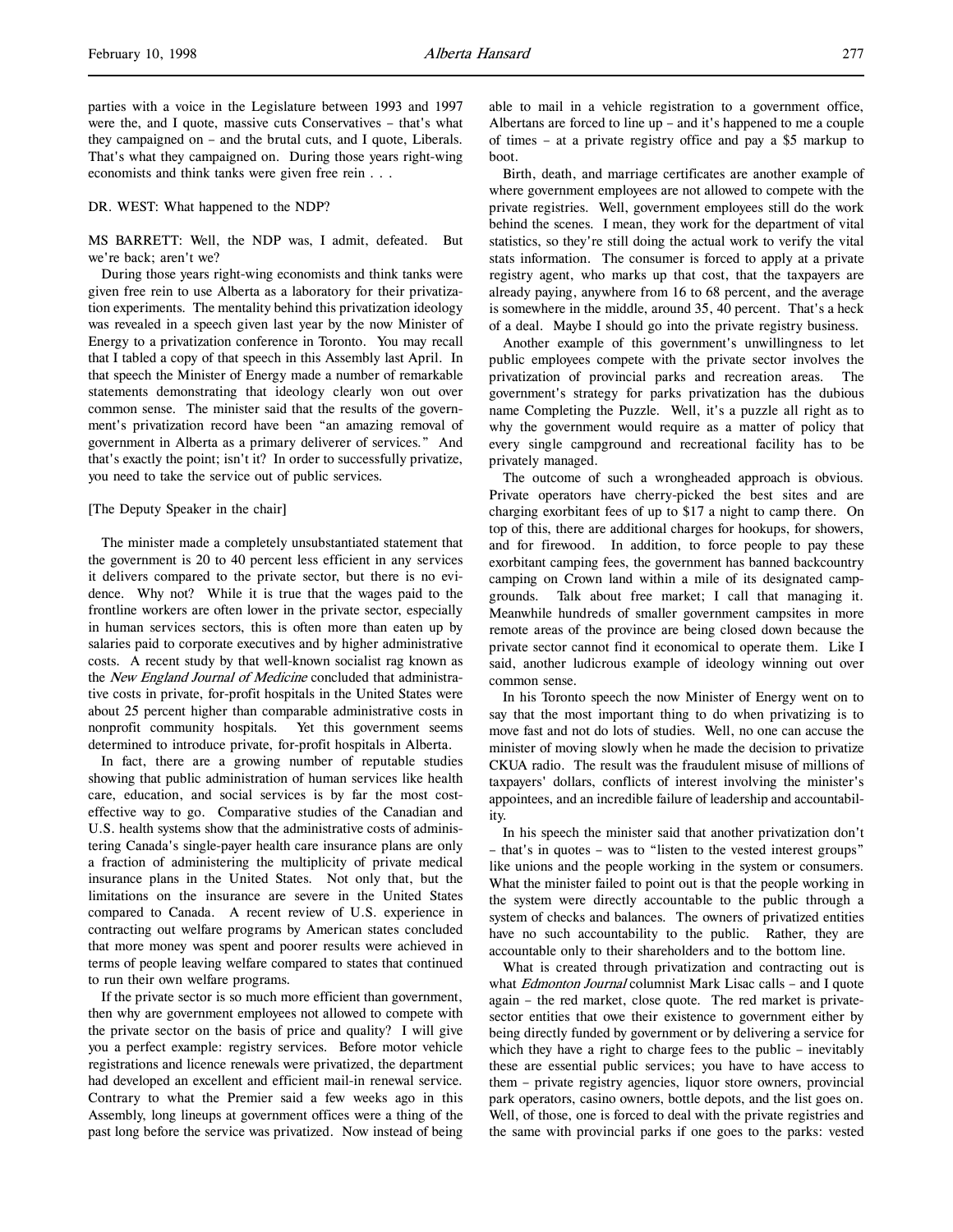interests who owe their very existence to the government but with none of the checks and balances that apply to government employees. Don't just take my word for it. The Auditor General's most recent annual report is a virtual privatization horror story. Fully 12 of the Auditor General's 28 recommendations dealt with privatization failures and lack of accountability on the part of privatized entities.

Lest it be thought I'm picking only on the failures of the Minister of Energy, the Auditor General's report shows that there's plenty of blame to go around. For example, he reported that charter schools are not accountable for the quality of education they provide. Charter schools are another one of those 1993 to 1997 inventions that basically says: if you can't get yourself elected to a school board, you can always set up your own school. Virtually all of the charter schools set up in Calgary have had serious governance problems. While the Minister of Education has dismissed these as growing pains, I believe the problems have a lot more to do with a complete lack of accountability to taxpayers. Charter schools receive the same level of funding that public schools do but without any of the safeguards of having democratically elected boards overseeing them.

# 3:40

Another case of privatize at all costs cited by the Auditor General was the laundry services at Michener Centre in Red Deer. The government overinflated – this is right from the Auditor General's report – overinflated, overstated the cost of renovating the in-house laundry by a factor of between four and eight times just to justify contracting out the service to a private plan. They set the whole thing up.

The Department of Labour went on a privatization spree by setting up delegated entities to perform such functions as safety inspections. The Auditor General pointed out the threat to public safety of the huge backlog that developed in inspection of pressure vessels and boilers.

More recently we've had the Travel Alberta fiasco. It was another brainstorm of the now Minister of Energy on what was probably a good day for him but a bad day for the rest of us. This privatization effort in tourism and marketing has most people in the travel industry yearning for the days when it was the government's job to do some basic promotion of Alberta as a tourism destination. I will say that the current Minister of Economic Development originally stating . . .

DR. WEST: Point of order.

THE DEPUTY SPEAKER: The hon. Minister of Energy is rising on a point of order. You have a citation for us?

# Point of Order Allegations against Members

DR. WEST: Yes, 23(h), (i), (j). The hon. member mentioned that I was the minister responsible for the Alberta Tourism Partnership privatization, and that insinuates that I was the minister responsible for it or says that I was, and I wasn't. I wasn't the minister of the day at that time.

THE DEPUTY SPEAKER: Hon. member, on the point of order.

MS BARRETT: No. I apologize. My apologies.

#### Debate Continued

MS BARRETT: The Minister of Economic Development having

announced that she was going to terminate the contract with ATPC earlier than the contract date called for has at least now given Travel Alberta the chance to operate with a new board of directors, save those jobs, look after the families of those people holding those jobs, and presumably maintain their reputation down the road. I think that that was an honourable thing to do. However, it still points to the problems originally initiated by privatization Klein government style.

Through Motion 502 New Democrats are saying: let's use some common sense when making decisions to privatize or contract out public services. Let's make sure the benefits outweigh the costs, and let's make sure that we calculate all the costs. That's the purpose of this motion. Those costs were never calculated, and we have ministers of the Crown bragging that they don't want to do those studies because it might demonstrate that it's not costefficient to do so. Remember that this includes costs to the public in the form of increased user fees. If I only had to spend my 50 bucks to register my vehicle five years ago, I don't understand why I should have to spend 50 bucks or whatever it was inflated to plus an additional five bucks. And mark my words, by the end of this summer after the so-called review is completed, it's going to be \$56 as opposed to \$55.

As the right-wingers are always so fond of reminding us, there's only one taxpayer. But that taxpayer is the user fee payer as well. Those are taxes by any other name. So let's make sure that the savings we may achieve in cutting salaries to frontline workers are not eaten up by generous pay packages for CEOs and added administrative costs. Remember that you've got all these little registries and they've got a whole bunch of rents to pay and utilities to pay. They've got to have their own accountants. They've got to have their own equipment. I mean, that's a lot of administration that used to be centralized under a few roofs. That was a lot cheaper. Let's allow public employees to compete with the privatized entities on the basis of price and quality. They're certainly prepared to do so. After all, isn't that what free enterprise is all about?

Contrary to what the Minister of Energy told his adoring audience in Toronto, there are many hidden costs to privatization, some of which were identified in the most recent Auditor General's report. The most serious shortcoming is the lack of accountability, however, by the privatized entities to the taxpayer, who's paying the bills. I note that they're never called a special interest group when they go whining to the government that they're not making enough profit and can they have an increase in their fees, please. They never call news conferences to announce their level of shame over marking up vital statistics reports by up to 68 percent.

This government's privatization chickens are rapidly coming home to roost because of the reckless speed with which these decisions were made and the lack of safeguards put in place. This motion does not state that privatization should never occur, only that it should be done after a thorough examination of its costs compared to the benefits achieved; in other words, using common sense. A first-year economics student could tell you this, Mr. Speaker. On that basis alone I would think the other members in this Assembly would support this commonsense motion.

Thank you.

THE DEPUTY SPEAKER: The hon. Member for Little Bow, followed by the hon. Member for Spruce Grove-Sturgeon-St. Albert.

MR. McFARLAND: Thank you, Mr. Speaker. I know that privatization is a very important issue for the Member for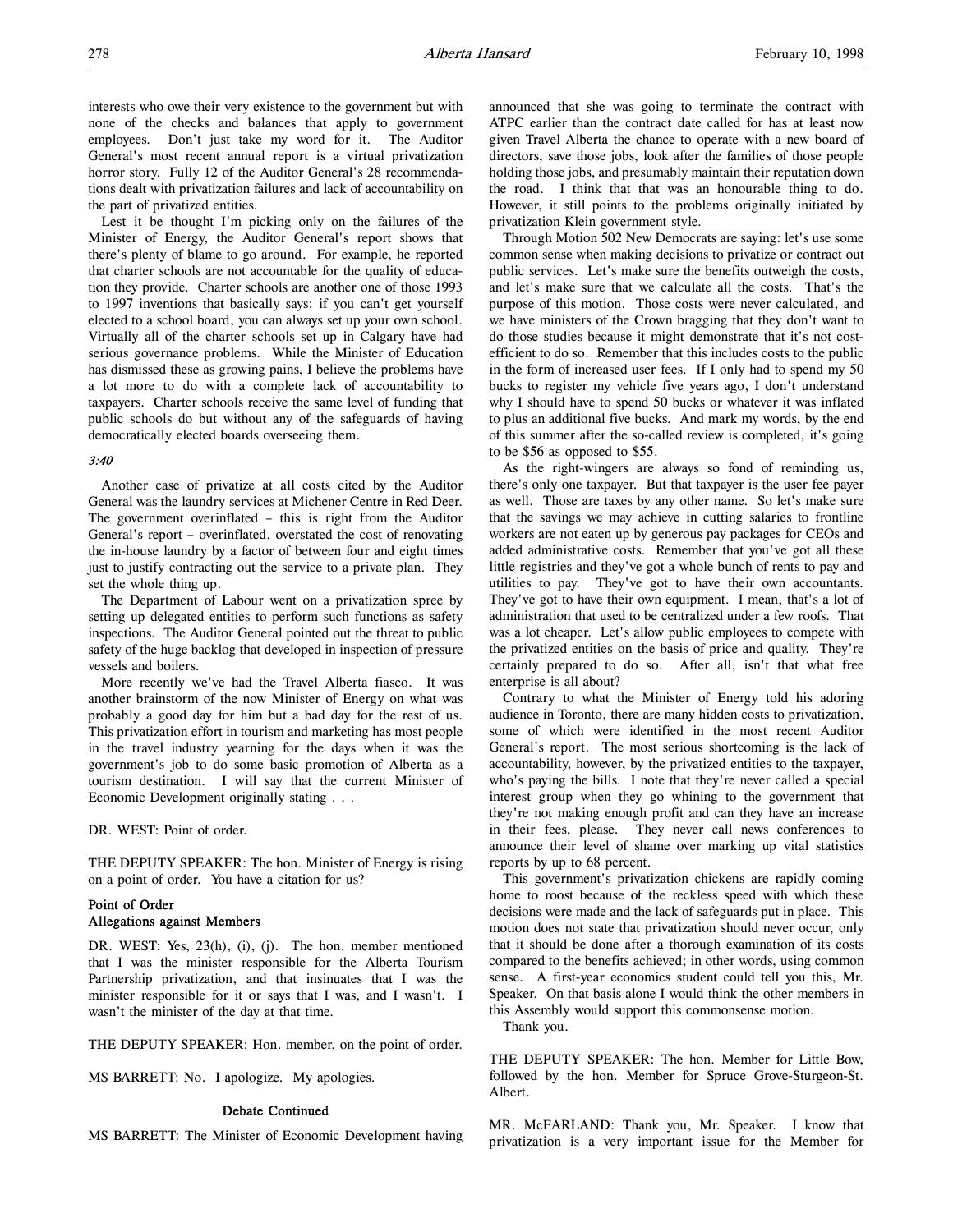Edmonton-Strathcona, and I can assure you that it's also an important issue for this government. I think that perhaps government comes at it from a very different point of view than that which the member opposite has indicated. We do have different philosophies, if you will.

In any case, privatization is a process which cannot be approached without proper preparation and consultation and one which must be considered in relation to the role of government as a whole. Like any government policy, initiative, or program, the primary goal is to provide necessary core services to Albertans and to get the best value for the taxes they pay. The issues of privatization and the sale of Crown assets raised today involve achieving the best results and getting the best value for taxpayer investments. I think it may be the intention of the sponsor of this motion to challenge government in this regard and to raise the question of our commitment to practical management of Alberta's tax dollars.

When looking at this government's track record, I believe our focus on value for money is very clear. Beyond privatization and the sale of Crown assets, we have made it a priority to allocate taxpayer dollars efficiently. We have looked as far as we can internally to restructure and to adjust our spending habits, and we've been successful. This government runs more efficiently than it ever has before. Albertans know it and they appreciate it.

Restructuring has been a challenging process. Part of that process was to look long and hard at what we've been doing in the various ministries. We know that in the 1980s and early 1990s, as people have heard time and again, Alberta did have a spending problem. Lack of revenue was not the reason we were in a position of deficit financing. We needed to review how every dollar was spent for two reasons: first, to make sure it was being spent on a service we needed to provide and, secondly, that it was used in a manner which made the best use of that dollar. We needed to find a better way of running government, so we looked at new ways. We set goals, developed business plans, and established performance measures for each ministry.

To prepare these plans we had to look closely at how well we as government could provide services. Naturally, some programs are more important to the inherent well-being of Albertans than others. They require a high level of government involvement, from public funding to policy direction and regulation and ongoing monitoring. They necessitate direct government involvement to protect the integrity of the service. I strongly support these initiatives, and this government understands their responsibility to protect them.

Some of these core programs include health care, education, social services for children and families, justice, environmental protection, and municipal concerns. Mr. Speaker, we also found that there were certain areas which did not need to involve government as directly as they had in the past. A clear example was the sale of liquor. We're all familiar with the words of the current Minister of Energy when he said: we do not need a government employee to put a Crown Royal in a brown paper bag. End of quote. Within those words lies the basis of why privatization works so well in some circumstances. Government may be needed to govern the implementation of programs and to monitor their evolution through regulation and policy directives, but direct policy is not always necessary. Just because we've done it in the past does not mean that we have to continue doing it.

When considering privatization, I believe there are two necessary conditions which must be met. The first is the clearest:

can the private sector provide this service more efficiently by reducing cost to government and giving Albertans better, faster, smarter service? The second is more dependent upon policy, but must be supported by the first condition: should government be involved in providing this service, and to what extent?

Although government may be and indeed is able to establish and develop structures which can accomplish virtually any task, we need to question whether this is necessary. Services our government has delivered in the past have included the front-line sale of vehicle registrations and licences, administration of a veterinary clinic, the sale of alcohol, and the administration of the Swine Artificial Insemination Centre. I know that some members opposite aren't interested in the Swine Artificial Insemination Centre.

### 3:50

MRS. SOETAERT: Sure I am. I'm the Ag critic. Point of order, Mr. Speaker.

THE DEPUTY SPEAKER: The hon. Member for Spruce Grove-Sturgeon-St. Albert is rising on a point of order that you're going to share with us?

# Point of Order Imputing Motives

MRS. SOETAERT: Standing Order 23(i), imputing false motives. Mr. Speaker, all things that pertain to this province, especially in the agriculture sector, and being the Agriculture critic, all those things pertaining interest us. Some of our members know a great deal about it; some of them are on a major learning curve. So I appreciate the member voicing concern about us not caring, but we do care about it. We're on a learning curve on some issues though.

Thank you.

THE DEPUTY SPEAKER: Two things. One, hon. member, the citation of Standing Order 23(h) refers to "another member," which has to be rather specific.

MRS. SOETAERT: I meant (i). Didn't I say (i)?

THE DEPUTY SPEAKER: So I think that . . .

MRS. SOETAERT: Standing Order 23(i). I did that wrong. I'm sorry.

THE DEPUTY SPEAKER: Right. Even (i) indicates "another member," which would have to be designated. I didn't hear the hon. member mention any specific member, and that's how the objection would arise. It seems that it's an opportunity for clarification.

The hon. Member for Little Bow.

MR. McFARLAND: Thank you, Mr. Speaker. I hope I made it clear. It was in the plural: "members." I wasn't too sure if there were any particular members that were interested in the fee for service that might be offered at that centre.

#### Debate Continued

MR. McFARLAND: I know that some members opposite have engaged in an extensive discourse on some of these services, but I have not heard much about others, about the ones which affect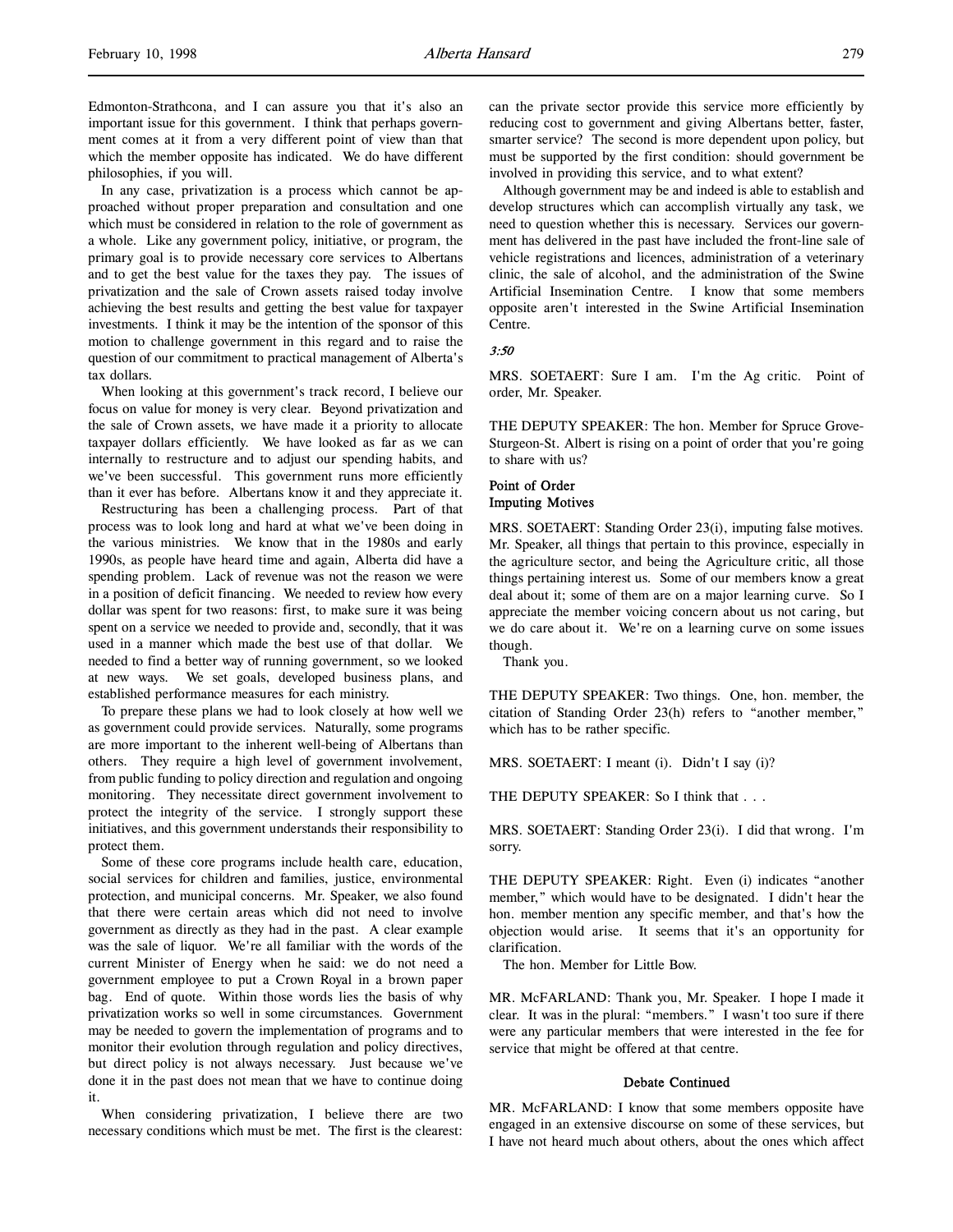a specific sector of the population. This Swine Artificial Insemination Centre is clearly one of the services which affects a specific group of stakeholders. I would submit that the Member for Edmonton-Strathcona may not have considered this privatization initiative. The Department of Agriculture, Food and Rural Development undertook a comprehensive consultation with the stakeholders to ensure privatization was done effectively. Stakeholders were pleased with the outcome, and government costs have been addressed.

I would like to address the first consideration of privatization, Mr. Speaker, which is a reduction in the cost of service delivery. One can argue that the private sector is good at and capable of developing expertise in most economic and social sectors. The nature of the free market necessitates this. They either provide a good service at a reasonable price or they don't operate. It's as simple as that. It's a very simple concept of a free market economy, but it's invariably true.

In general, government does not have the same impetus to operate within financial limitations. Government can operate at a deficit, as it has in the past. Previous to this administration there was no mind-set for government to develop a particularly cost-efficient means of service delivery. This government has changed that. We've recognized the benefits of privatization and moved forward to utilize it when it's clearly demonstrated that it will be cost-effective or, at the very least, cost neutral.

There seems to be some perception, possibly from the Member for Edmonton-Strathcona, that government does not consider the effects of privatization initiatives prior to implementation. This is simply inaccurate. Each ministry develops a clear framework for privatization. Extensive work is done to define the process and selection criteria, to advertise the opportunity, to provide full information to all concerned stakeholders, to receive and evaluate proposals, to select the appropriate candidate, and to negotiate the final contract. Each initiative involves a different process because there are different interests to consider.

Government undertakes such extensive consultation for a number of reasons. As I have said, the private sector is far better at providing such services. It is wise for government to consult stakeholders at the initial stages because they are an integral part of this evolution. To say that government should have all the answers from the outset would be premature. The private sector has the expertise that government lacks. They can be innovative and creative in how they achieve government policy objectives. It is through this consultation that government can formalize expected financial considerations.

Mr. Speaker, it's also time for the private sector to provide feedback that government may not have considered. If we expect the private sector to be involved, effective, and cognizant of government expectations when they take on the responsibility, then government needs to have the private sector involved from the outset. To simply tell the private sector exactly how they will operate would not utilize their expertise, industry knowledge, and innovative approach to doing business.

Whether service fees are necessary or not will depend on the services in question and will be determined through this consultation. There are some services for which service fees are not relevant. To tie up departmental administration, as this motion requires, by isolating service fees which are inapplicable seems to be a waste of resources for any department. Having said this, we recognize that the provision of some services requires regulation and monitoring. Alberta Registries is a clear example. Registries provide an extensive number of services to Albertans more

expediently than ever before. We have chosen to place a cap on service fees charged by agents for those services which are legislated, such as vehicle registration and driver's licence acquisition.

I have made a distinction here between user fees and service fees. A user fee is the cost paid to government for the procurement of a service. A service fee is a fee charged by a private agency to deliver that service. We must remember that before registries were privatized, there was a cost to the user. The user had minimal choice in where to acquire the service and how long it would take. In December past the Premier said quite accurately that a trip to an Alberta motor vehicles branch took literally a day. I've stood in lines, as most of you have, and we've wasted a lot of time awaiting our turn in a lineup. The service fee we now pay allows agents to provide far superior service to what government could ever offer. We now have a one-window registry service, which saves every Albertan numerous hours of productive time.

The user-pay principle is not new. It allows governments to manage costs without incurring losses or making nonusers subsidize the users. It is inappropriate for someone who will never use the service to subsidize those who do by using their tax dollars to pay a government employee. Someone who does not own a vehicle, who does not consume alcohol, and who will never use related services should not be required to subsidize with their tax dollars someone who owns a vehicle or consumes alcohol. That would simply be unfair and inappropriate use of that taxpayer's dollars.

We have more important programs to focus these resources on. Mr. Speaker, health care, education, and social services are this government's priority. Albertans have told us in no uncertain terms, and we will not overlook that.

Mr. Speaker, on that point I will conclude my remarks. I've touched on some of the points regarding privatization in general, and much of what we've already discussed, as required in this motion, has been addressed by stakeholders already. I hope I have persuaded other members of this House to withdraw their support for this motion, and I'm interested in hearing further debate.

Thank you.

THE DEPUTY SPEAKER: The hon. Member for Spruce Grove-Sturgeon-St. Albert.

#### 4:00

MRS. SOETAERT: Thank you very much, Mr. Speaker. I'm glad to speak to this motion. I listened intently to the Member for Little Bow, and if what he said is true, and of course I believe he believes it's true – now I think I'm getting into Beauchesne trouble here. I have to question some of the things he has said, because if we truly are looking at privatization and what we do before we privatize, which didn't happen in licensing – I want to give a little example to express my concern about what's happening, and I do think people, especially representing rural ridings, should be concerned about this.

The government is now privatizing fishing and hunting licences. I think some of you are just twigging on to what's happened in the department, and you're realizing that you've got to defend it out in your constituencies. What's happened is that the minister of the environment is going to privatize the sale of hunting and fishing licences. So the problem is that if you're going to consult stakeholders, which the Member for Little Bow indicated happens when government privatizes, it didn't happen in this one. It didn't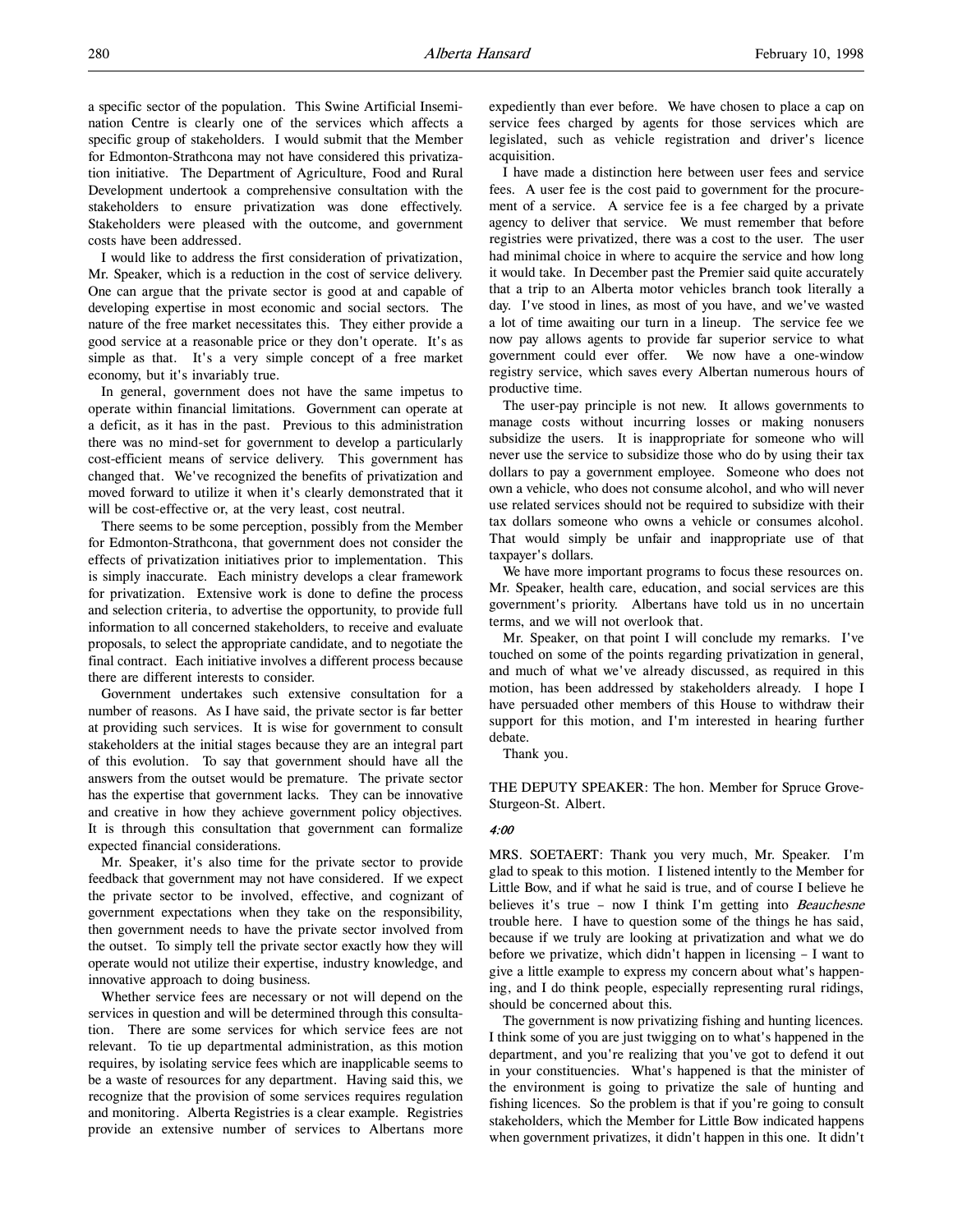happen. None of the vendors, none of the fisher people – what do you call them? I hate to say fishermen.

MS BARRETT: Anglers.

MRS. SOETAERT: Anglers. None of the anglers, those who catch fish, none of the hunters had a chance to even know that this was going to happen. So this privatization scheme has not been thought through.

We've asked for a tabling of who bid on that, of who was consulted on that. We can't get that. So I would venture to say, Mr. Speaker, that these things are not happening. I admire the Member for Little Bow talking about all the consultations that happen with privatization, but the reality is that it's not happening. What we're going to see with the privatization of this is that there won't be vendors across the province, and the minister knows this. An example of privatization not working. The information package to vendors isn't there yet, and by the 15th there has to be a final sign on the line. The information package to the vendors isn't there yet, and they have to sign up by March 15. [interjection] Well, call me on Beauchesne, relevance or repetition, if you really want to.

That's the importance of this. With privatization, if it's going to work, in all fairness there should be an open bid. We haven't seen that in this case. In all fairness, the people affected should know about it. They don't, and those of you coming from rural ridings know that. You've had calls from people concerned about this. Yet this is going to happen: we're going to have fewer vendors. Then on the way out to a lake near Bonnyville – several beautiful lakes out there – they'll stop at the little corner store near Lac Sante, and they won't be able to get a fishing licence. [interjection] You own that store? The hon. member owns the store near Lac Sante. He won't be able to sell fishing licences, unless he's a very poor businessman who figures that spending over \$2,000 to invest in this equipment is going to . . . [interjection] No. It's \$2,000. The computer will cost \$1,500. You will have to have a phone line for it, and then you will have to pay for all the supplies that go with it. It will cost you well over \$2,000 to set up this privatization scheme. Now, most small corner stores make a profit of \$200 a year. It's not good business to invest in this.

I would venture to say that this is one privatization scheme that has not been thought through at all. I would venture to say that hon. members should talk to their minister and ask him about it and what it's going to mean in the constituency of Little Bow. We're going to have people illegally hunting and fishing because they haven't had a chance to pick up a licence on the way.

So that is an example of why I will support this motion, just because I haven't seen in this – I have seen many examples where the cart is obviously put before the horse with this government. But this is one privatization scheme that has not been thought through; people have not been consulted. People – all kinds of vendors, big retail outlets – are phoning the minister. [interjections] Oh yes, it goes with privatization. They've been phoning the minister, and nothing is happening. This is going to go through. It's going to take over six months to implement, yet by March 31 people have to renew their licences. So we've got a little dilemma on our hands, and the minister is just going along with the privatization scheme with ISM, which isn't going to work. It's going to be a mess. So this is why I'd like to say that if privatization was properly thought through, it might work in some cases. This is one example where it could well work, but a businessperson who only makes about \$200 a month selling licences because they're limited to making only \$2 on every licence . . .

MS OLSEN: ISM will make six bucks.

MRS. SOETAERT: And ISM will make six bucks. How are they going to make a profit on this?

MRS. McCLELLAN: A loss leader.

MRS. SOETAERT: "A loss leader," says the Minister of Community Development. Good pun on a fishy topic. Good pun. Well, we'll reel her in here, and pretty soon she'll be voting for this motion.

Mr. Speaker, I hope I've made the points about if you thought through . . .

MR. DICKSON: I'm persuaded.

MRS. SOETAERT: Well, actually the Member for Calgary-Buffalo is persuaded; a very smart and astute man.

MR. DICKSON: I was undecided.

MRS. SOETAERT: He was undecided, but now he's supporting the motion.

In all seriousness, I listened intently to the Member for Little Bow. Some things, I agree, can be privatized, but I don't think all of these have been thought through; for example, the hunting and fishing licences. The minister says he'll even save a million and a half dollars, but it will come out of the Alberta Conservation Association. So nobody saved money.

MR. LUND: No.

MRS. SOETAERT: Yes, that's exactly what's happening.

MR. LUND: That's the agreement they made.

MRS. SOETAERT: The importance of knowing what you're doing before you privatize affects all of us, right now especially the hunters and anglers in this province. So I would encourage, if you don't want to support the motion, at least maybe talking to the minister about fixing up this latest fishing and hunting fiasco that he's involved with.

So with that, Mr. Speaker, I will support the motion.

THE DEPUTY SPEAKER: The hon. Member for Drayton Valley-Calmar.

MR. THURBER: Thank you, Mr. Speaker. It's always a pleasure to stand up and speak right after the Member for Spruce Grove-Sturgeon-St. Albert, because I find her dialogue rather amusing in a lot of ways.

I want to take you back, Mr. Speaker. I can remember the day when this government had the campgrounds. You didn't pay anything to go into them, and the wood was provided to you for free. But there's no free lunch in this world. That was costing the taxpayers of this province a lot of dollars. I watched people in those campgrounds load up their cars and load up their trucks with so-called free wood and take it home, and I resented my tax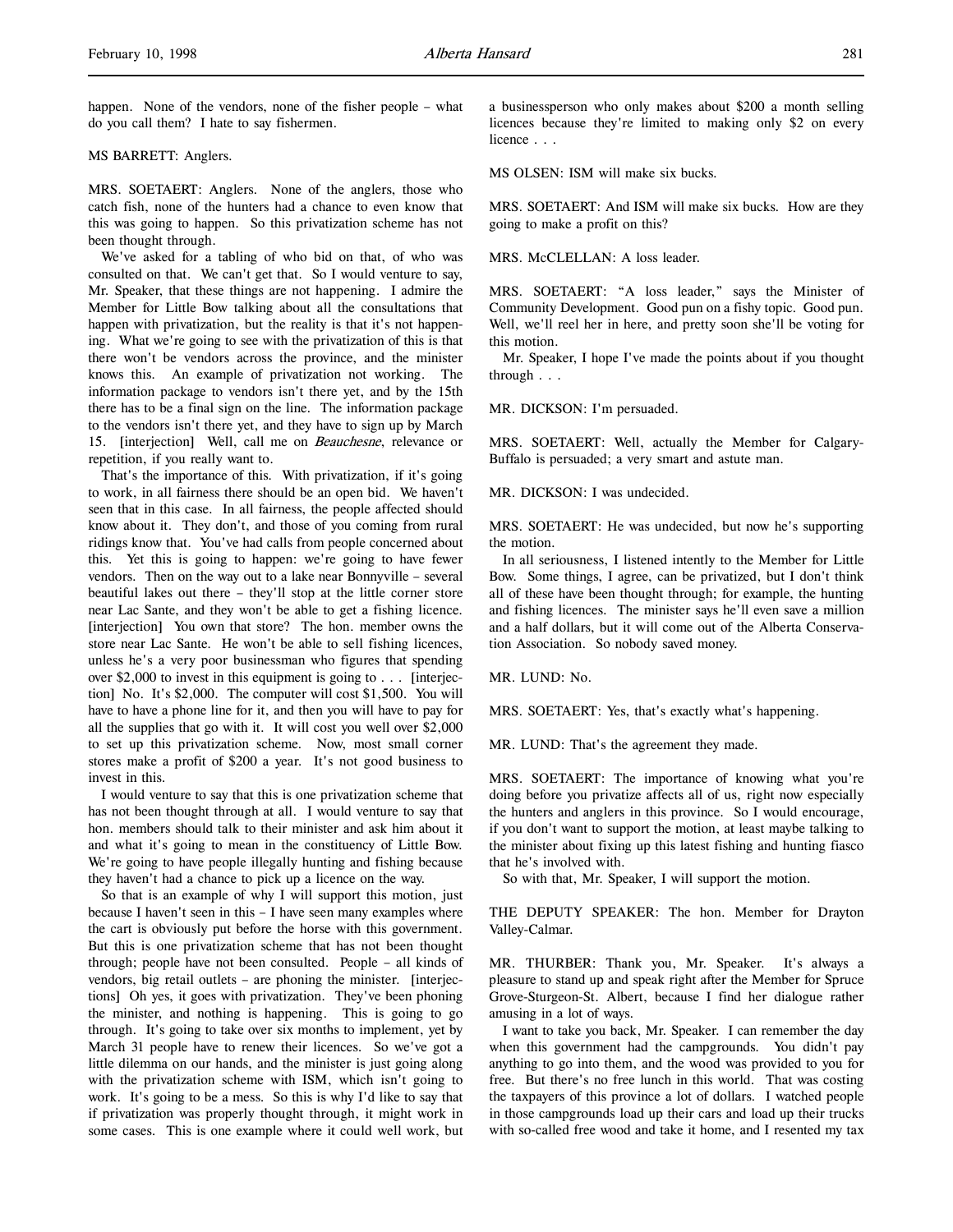dollars going to their house, to buy them wood. I really did.

The hon. Member for Spruce Grove-Sturgeon-St. Albert just got finished with a tirade on fishing licences. I don't happen to fish, but I do know that it costs the taxpayers of this province about \$1.4 million a year to sell those licences, to put them out there. So I don't like to see my tax dollars going to that when I don't use the service. I think that's part of the whole privatization thing that we've gone through in the last few years: to try and put the costs where they should be. There is no free lunch. People seem to think governments have a big tub of money that they can pay for this stuff for society as a whole, and that became very unapparent when you started looking at the dollars. We agreed at a point in time some years ago that we didn't have an income problem, that we had an expenditure problem and we had to get a handle on this stuff.

I must assure the hon. members opposite that with any privatization that goes on in this province, the government does consult extensively with stakeholders, with all stakeholders. While you may not agree with the end result, you have to agree that the process is there, however imperfect it may be sometimes. Each initiative involves different considerations, and each department that's involved in it talks to those particular stakeholders. There's a different process involved depending on what they're trying to privatize and the aims and the goals of that particular department.

# 4:10

Albertans, as I said before, should not be expected to subsidize services that they will not use. Privatization puts the dollar factor where it should be, on the user. It was expensive for government to maintain the separate administrations of Alberta motor vehicles, vital statistics, corporate registry, land titles, personal property, and land information. Access to these services was consolidated at great savings to the total taxpayers in the province as opposed to just the ones that were using the services. As a result, Albertans are able to access all of these services much more conveniently.

The hon. member opposite mentioned that there were no lineups before. Well, I can assure you that there were lineups in registries, and to try and get their stuff done was a maze. People said: well, if you can't make it any more confused, give it to the government. We've put it out in the private sector; we've had rave reviews, particularly on the registries. There have been several surveys done, and it's been well over 95, 98 percent satisfaction. So we can't say that that wasn't successful.

On the very essential items that are legislated in this province, as my colleague mentioned before, the service fees are capped. Now just recently, because of the registry agents saying that they weren't getting enough money, government said, "Well, you can have one more loony, and maybe that'll keep you solvent," because we need these people out there, and they need to be in the private sector. There's a registry in this province that even has a big-screen TV that you can watch if you happen to be third in line. Very short lineups. People stand there and forget to go and get their licence because they're busy watching the big-screen TV and listening to the music. So there's some innovation going on there to bring people into the private sector and into these small businesses.

The prices on other things that are nonessential items are not capped, so it allows for competition in the market. You can shop around. I know people that have done that. They'll go to one registry agent, and if the price is too high, they'll phone another one and talk to them and drive a couple of miles down the road to the next town or the next village or the next registry. They're

able to get competitive prices. They're market driven. There's nothing wrong with that.

As my hon. colleague mentioned before, one of the most successful privatizations was the liquor store business. Certainly it doesn't take a rocket scientist to realize that you don't have to be a government employee to sell a bottle of booze. We didn't take into account the cost of the buildings that we had out there. I believe we sold them for somewhere in the neighbourhood of \$60 million. We sold them at whatever the market would bear. The taxpayers of the province, the nondrinkers, were subsidizing the building of these facilities so that a government employee could stand there and sell you a bottle of booze.

MR. McFARLAND: I was tired of paying for your booze.

#### MR. THURBER: Well, I don't blame you a bit.

Part of this motion talks about the disposal of Crown assets, of government surplus and that. There's a process in place, and I'm very familiar with it. When something is declared surplus, we as a government go to the public and sell that at the highest possible price we can get for it. There are no more giveaways. It used to be the policy of governments in this province to give away certain things if they were surplus. We changed that policy some years ago. Now we want the maximum money back to the taxpayer for what the taxpayer has to sell, and if it's declared surplus, it goes to a public tender or a public bid or an auction sale or some process like that. It's in the free market system, and we get the best dollar we can back to the taxpayer.

There's been a well-established competitive system out there for a number of years under Public Works, Supply and Services. You know, you can't always predict the exact market price, but if you put it out there and you advertise it properly, you know that you're going to get the top market value for it. This applies not only to surplus properties and buildings and furnishings; it applies to some portions of land that are being sold and all the rest of it. They go through an extensive process to make sure that the private sector is involved in the sale of that. The public tender process, as I mentioned before, is a very good way to determine what the market value of that particular product is.

In this government we have the Government Accountability Act, which requires each ministry to develop three-year business plans and to keep them moving forward one year at a time. They are accountable for every dollar that's in that ministry, and if there needs to be something privatized or if they see a place such as the minister of the environment has seen in the selling of fishing licences, where it's costing the other taxpayers \$1.4 million a year to sell those licences, you have to come up with another system. Because some of us – as my colleagues has said, he's tired of paying for the building for the booze, because he doesn't happen to drink booze. Another guy, who doesn't fish, is a little tired of paying into that fund so that the government can sell the fishing licences.

Mr. Speaker, we've gone through many, many different processes within this government to ensure that when we privatize – and I'll agree that sometimes it may be less than what you might expect, but you have to go through that process so the people that are using the services are the ones to pay, and it goes to the private sector.

I believe we've done everything in our power as a government to ensure that these privatization processes are the best thing for the Alberta taxpayer. This motion may be well intentioned, but it does not take into account these processes, as I've mentioned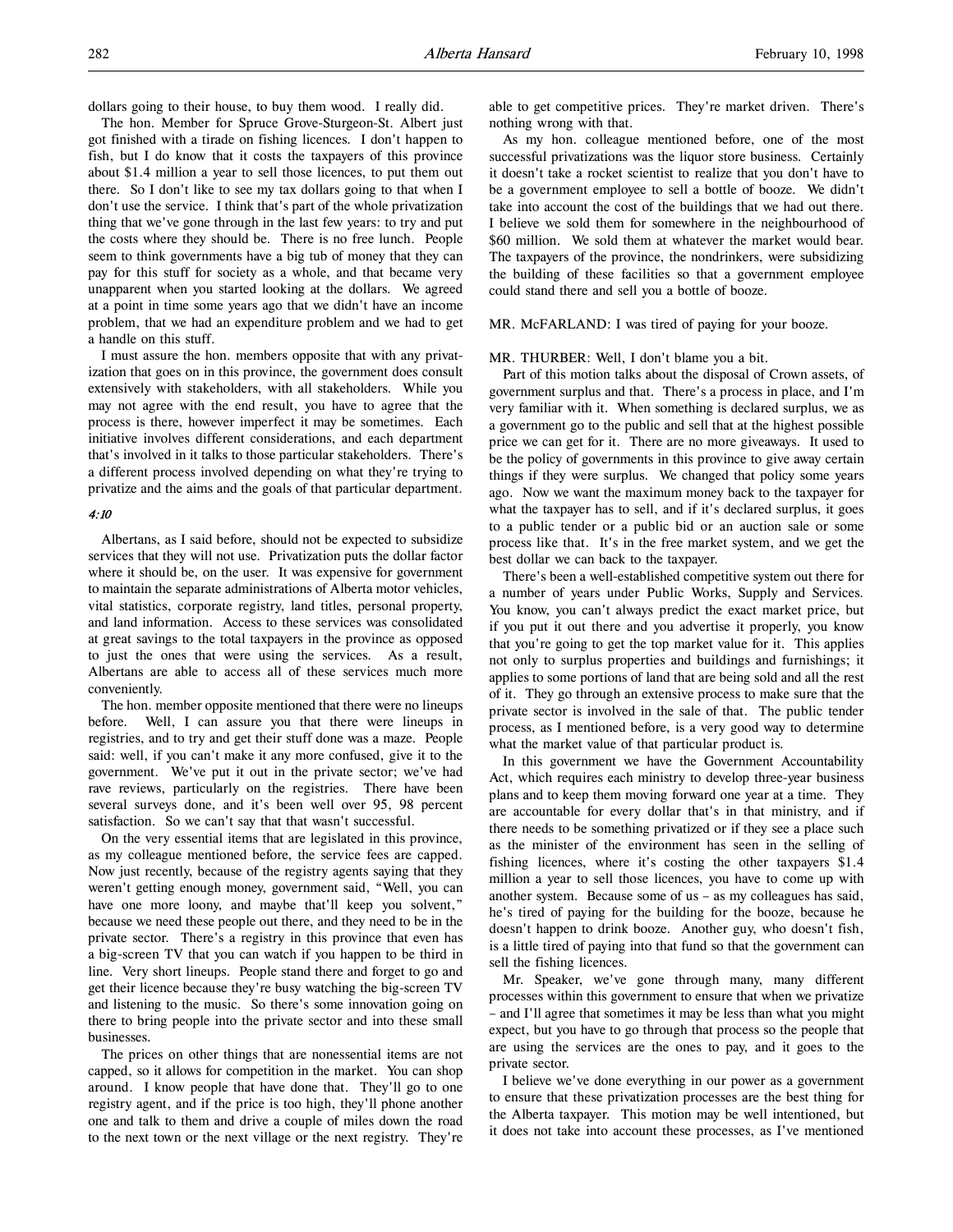before, that are in place and all of the safeguards that we have in place right now when we do privatize or move to the private sector for some sort of service.

I'm sorry, Mr. Speaker; I can't support this motion, and I would hope that other members of the House will follow my lead. Thank you.

THE DEPUTY SPEAKER: The hon. Member for Edmonton-Gold Bar, followed by Calgary-East.

MR. MacDONALD: Thank you, Mr. Speaker. I rise this afternoon to speak in support of Motion 502. This motion urges the government

to prepare . . . cost-benefit analyses detailing cost savings as well

as cost increases in the form of user fees prior to any privatization

of government services or sale of Crown assets.

Motion 502 only begins to recognize that establishing an effective accountability and performance-reporting framework for the privatization, contracting out, and disposition of Crown assets requires follow-up oversight and monitoring procedures. This, Mr. Speaker, has been a major weakness inherent within this government's privatization and contracting-out efforts. We all think of CKUA, the Alberta Tourism Partnership Corporation, Career Designs, and the DAOs, the delegated administrative organizations.

Now, Mr. Speaker, the government strategy on privatization and contracting out in the sale of Crown assets is marked by ad hockery, lack of planning, and these results have been disastrous. The Member for Drayton Valley-Calmar started to talk about giveaways. Well, let's talk about one giveaway, the sale of Gainers' assets. The taxpayers lost \$209 million in this transaction, and the government was required to put \$22 million into the plant just to entice Burns Foods to the company's assets. We know the government also signed a lease agreement with Burns that was subsequently amended, but under that agreement the Gainers plant site was leased to Burns for the sum of a little over \$200,000 per year. That is a giveaway. The lease arrangement, which was continued, as I said before, with Maple Leaf Foods when they took over the operation of the plant – this government will not even release that document to the public. The taxpayers don't have the right. Now, as a result of all of this giveaway, the plant is now sitting empty, there is no equipment inside worth anything, 950 employees in this city are out of work, no prospective buyers have come forward, and the province, the taxpayers again, are on the hook for the environmental cleanup, for the entire cost of this. Who knows what that is?

Now, Mr. Speaker, I would like to talk a little bit on the privatization of the ALCB. The Canadian Centre for Policy Alternatives' study on privatization came to the following conclusions. Evidence of higher prices for consumers. The effect of this government's revenue-neutral tax was to raise the prices of cheaper products. Private retailers admitted that they could not get by on the markup of 6 percent. They needed an average markup of 14 to 17 percent above the wholesale price. This hasn't worked out. Selection has been reduced. There are 48 fewer brands for beer and almost 75 percent fewer brands for wine available to the consumers. It didn't work out for the consumers.

Now, Mr. Speaker, another example of privatization that has gone wrong for the government is the Swan Hills waste treatment plant. In December 1995 the government of Alberta and Bovar signed an agreement that led to the disposition of the province's 40 percent share in Swan Hills and released the province from its liabilities under the joint venture. The cost of the release of the province from the joint venture was 147.5 million taxpayers' dollars. The province is also responsible for site reclamation costs, which have been estimated at anywhere between \$31 million and \$57 million. Bovar can also cease to operate the Swan Hills facility as of December 31, 1998, and could sell it back to the province for the nominal sum of \$1. No one in the province can even buy a fishing licence for \$1. The province is eligible to receive profits from the plant over the next eight years. In 1996 the province received \$23,600. No profit is expected in 1997. The total cost to the taxpayers for the sale of the interest in Swan Hills is \$441 million.

Now, the hon. Member for Drayton Valley-Calmar talks about a free lunch, but I don't know about free speech, because these are issues that are very, very important to the taxpayers of the province. The motion that has been put forward by the hon. Member for Edmonton-Strathcona is a sound one, and it should be considered by all members of this Assembly, Mr. Speaker.

Thank you.

### 4:20

THE DEPUTY SPEAKER: The hon. Member for Calgary-East.

MR. AMERY: Thank you, Mr. Speaker. I rise today to speak to Motion 502, which urges the government to prepare cost-benefit analyses prior to any privatization of government services or the sale of Crown assets. It is a pleasure for me to speak to this motion mostly because it gives me an opportunity to speak of the benefits of privatization and the successes of this government in this area.

#### Speaker's Ruling Decorum

THE DEPUTY SPEAKER: Sorry to interrupt the hon. Member for Calgary-East, but we appear to have two or more of our members who are really enthused about this particular motion or unenthused, whichever the case may be, and are wanting to engage in debate. As you all know, the rule of the House is: one member speaking at a time. So if members on both sides would adhere to that, the one member right now is Calgary-East.

#### Debate Continued

MR. AMERY: Thank you, Mr. Speaker. I realize that the debate over privatization is largely based on philosophy or ideology, but there can be little doubt that in recent years the benefits of privatization have been tremendous in Alberta, in Canada, and throughout the world. Quite simply, in our society there are many services which are provided more efficiently by the private sector than by the government.

Motion 502 proposes that the government prepare cost-benefit analyses before privatization or the sale of Crown assets. The government already evaluates the pros and cons before privatizing government services or selling Crown assets. Under this government, privatization proceeds when and only when it is in the best interests of all Albertans. Mr. Speaker, with respect to the sale of Crown assets, the Department of Public Works, Supply and Services has reliable standards and procedures to determine the costs and benefits of selling Crown assets. When a Crown asset is determined to be surplus, it is sold for the best available price, and current procedures serve this function fairly and efficiently. As I understand this motion, the hon. Member for Edmonton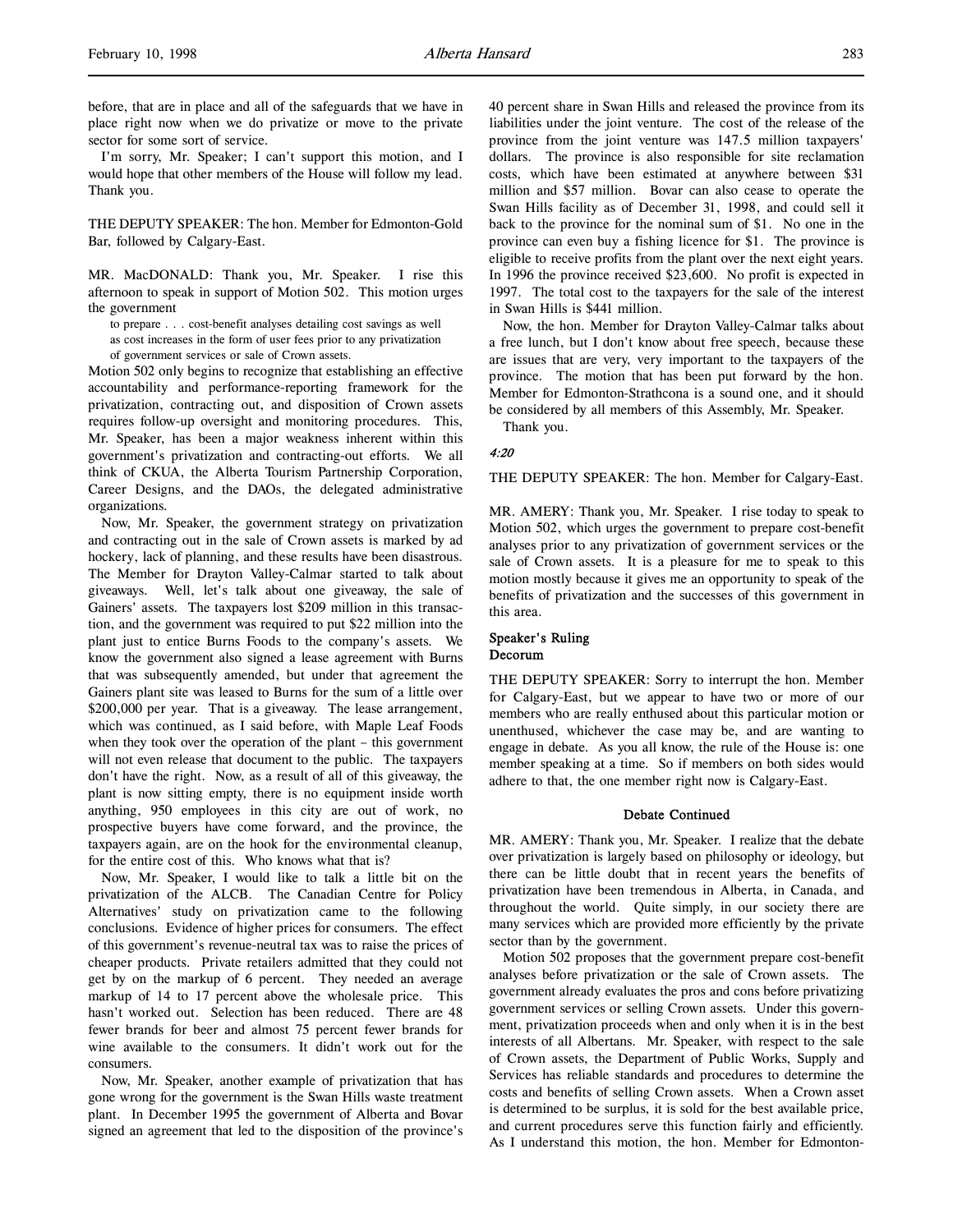Strathcona would like a public cost-benefit analysis prepared every time the government sells a service truck, car, desk, or chair. Surely the cost of such analyses would erase much of the benefit of the sale. I think we can all agree that this makes no economic sense at all.

Mr. Speaker, with respect to the privatization of government services, the outstanding success of recent privatizations in the province is obvious. For example, the privatization of registries has created jobs for Albertans. It has resulted in budget savings for this government. It has given Albertans greater accessibility and choice of service providers. Perhaps most importantly, the privatization of registries has given Albertans more access to government services in communities across the province. While greater availability and access to these services may not be important to some of the hon. members from Edmonton, Mr. Speaker, I can assure you that the residents of small towns and communities in our province are very thankful for these services. These are just a few of the many benefits of registries privatization.

With the privatization of registries a new pricing model was introduced. With the new model, service fees for essential services are capped at a maximum and are regulated by the government. In 1993 the private agent fees were capped at \$4. The \$1 increase which comes into effect on April 1 of this year is the first increase since privatization five years ago. Albertans will still be receiving a valuable service at a very, very reasonable price.

Mr. Speaker, our great country of Canada was founded on the principles of democracy and market economy. I would argue that these institutions have served Canadians extremely well, and no one in Canada values democracy and market economics more than Albertans. Albertans know that private enterprise serves many functions much more efficiently than government. While governments may want public enterprises to be profitable and productive, they often are not inclined to allow commercial aims to take precedence over noncommercial aims.

As noted author Oliver Williamson is fond of saying, politics trumps economics. Mr. Speaker, that is even more true when it comes to left-wing, socialist governments around the world. Except for some services such as utilities and other public works, private enterprises usually provide better service, better value, more choices, and greater efficiency than public enterprises.

Mr. Speaker, to return to the specifics of this motion, the government already has ways of evaluating the costs and benefits of privatization or the sale of Crown assets. If any government department intends to privatize or outsource services or dispose of Crown assets, the department must outline these intentions in their three-year business plan. The Treasurer is also required to prepare a three-year consolidated fiscal plan, and this plan is tabled in the Assembly each fiscal year. This consolidated threeyear plan for the government is included in the annual budget document, and I expect that Albertans will receive yet another good-news budget from this government on February 12.

Finally, Mr. Speaker, annual expenditure estimates for each department are provided by the minister responsible when the budget is delivered to the Assembly and made public. The members of the Assembly can review these estimates and question the minister at that time.

With such things as three-year business plans, the annual budget, and estimates from government departments, the hon. members of the opposition parties have ample opportunity to review government policy and ask specific questions of the

ministers responsible. Mr. Speaker, there is simply no need for the provisions in Motion 502, and I urge all members to vote against it.

Thank you.

[Motion lost]

# head: Government Bills and Orders head: Second Reading Bill 15

# Gaming and Liquor Amendment Act, 1998

THE DEPUTY SPEAKER: The hon. Member for Calgary-Bow.

MRS. LAING: Thank you, Mr. Speaker. I'm pleased to rise today to move second reading of Bill 15, the Gaming and Liquor Amendment Act, 1998.

There are a number of proposals, which I'm going to outline very briefly. The amendments that are being proposed fall into five categories. The first and most significant amendment relates to the separation of the chairman and chief executive officer position into two separate and distinct positions. This change, which is supported by the gaming and liquor industry as well as the charitable organizations, will ensure that the regulatory and enforcement functions, that are the responsibility of the CEO, are separate from the board functions of the chairman, who must sit as part of an impartial quasi-judicial tribunal on these same regulatory and enforcement matters.

### 4:30

The second amendment is an addition to the act which will permit the board to consider government policy when making decisions concerning gaming and liquor matters.

The third amendment involves the definition of a video lottery terminal. The proposed change will ensure that the definition is consistent with the requirements of the Criminal Code and will aid commission inspectors and police forces in charging individuals who are found to be engaging in illegal gaming activities, particularly with respect to the possession, sale, and distribution of contraband VLTs and slot machines.

The fourth amendment provides a more precise definition of "unlawful," and specific legislation is referred to in the act. If you look at page 3, section 66(1)(a), you'll see that it has "Criminal Code (Canada), the Excise Tax Act", and so on, so that it's clearly identified for prosecution benefits.

The fifth amendment will clarify the regulation enabling authority with respect to liquor suppliers, liquor agencies, liquor licensees, and the commission. This will ensure that all segments of the industry will have to comply with the act and the regulation.

I would strongly urge the movement of second reading of this Bill, and I look forward to the comments of my colleagues.

Thank you.

THE DEPUTY SPEAKER: The hon. Member for Calgary-Buffalo.

MR. DICKSON: Mr. Speaker, thanks very much. I'm pleased to have an opportunity to join debate on Bill 15 because there are some curious provisions in Bill 15 that haven't been clarified, at least to my satisfaction, with the comments we've just heard from Calgary-Bow.

Let me start in reverse order, if I can, Mr. Speaker, and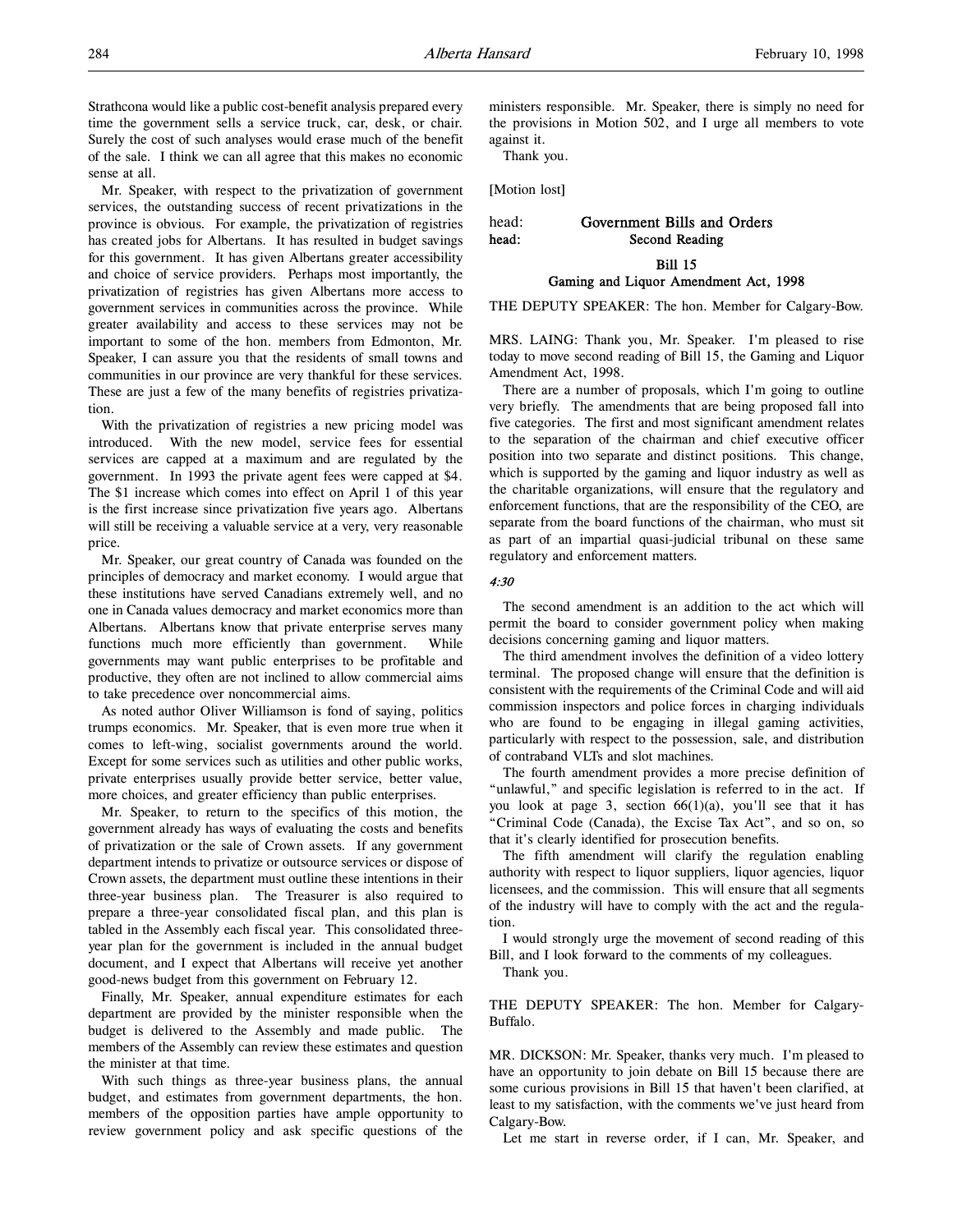highlight the concern I've got with section 10 of the act. Many times members of the opposition have raised our concern with overly expansive regulatory power and an excessive delegation of important matters to regulation. Well, I refer all members to section 10 because there's something of particular concern there. What we now see is that section 126 is going to be expanded. This is the enabling section which allows the Lieutenant Governor in Council to make regulation. It's expanded with the new subsection (n) so that it's section  $126(1)(n)$  which now is going to permit regulations to be made "respecting agreements, activities, and relationships" – now, that's an expansion – "between any 2 or more of the following."

This is where it gets particularly interesting, Mr. Speaker. We deal again with liquor suppliers, liquor agencies, liquor licensees. No change; that's as it was before. But now we've added something really interesting, and it's "affiliates"; that is, affiliates of liquor suppliers, affiliates of liquor agencies, affiliates of liquor licensees. So when I saw the bill, I turned back to the definitions section in the Gaming and Liquor Act because I thought, well, obviously there'll be a definition of it. What I found is that there's no definition of affiliate. Then I flipped over to page 4, and I see that the definition of affiliate is one of those things that can be done by way of regulation. So my reaction is that this is what we might call legislative creep or regulation creep, where you take away what used to be the well-established role of the Legislature to define the parameters of a piece of legislation. We allow regulation to be made pursuant and within that context.

Now what we've done – and this isn't the first example of it, but it's certainly the first one we've seen in this session. Now what happens is that we have given the administrators, the people in a department who don't come in here and answer questions, the power to decide who is going to be an affiliate. And I start thinking: does it mean perhaps a director of a private establishment, of a corporation that runs a private establishment? Well, maybe that's understandable. Is it the wife of a director, a spouse of a director of a liquor supplier? Is it a same-sex partner of a director of a liquor supplier? We then go on. Is it the ex-wife of a director of a liquor supplier, or an ex-husband? Is it the nextdoor neighbour? [interjection] The ever astute Minister of Intergovernmental and Aboriginal Affairs, with his keen legal eye and his experience and background, immediately grasped the difficulty I'm having. I'm hopeful that the minister, before we wind up important debate on second reading, is going to stand perhaps if he doesn't want to do it in a formal, open way, at least privately with the sponsor of the bill – and share the concern that this kind of regulation creep has got to stop.

To every member who talks about the sanctity of the Legislative Assembly, the supremacy, the sovereignty of the Legislative Assembly, this is putting it to the test. The devil is in the detail, and the detail here is that we're going to allow some faceless, nameless bureaucrat sanctioned by the Lieutenant Governor in Council – and we know, when those orders in council go through, how much scrutiny is given to those regulations. I suggest precious little, Mr. Speaker, precious little, because when we look at so many of these regulations that make not good sense, we know they haven't been adequately scrutinized. They certainly haven't been scrutinized by all-party representation. They haven't been scrutinized in this Assembly. They haven't been scrutinized with the media looking over the shoulders of those policymakers.

I know my colleague from Calgary-Fort and the people adjacent to Calgary-Buffalo will also share this concern of regulation creep. I think we have a chance, Member for Calgary-Fort,

through the chair, to make a stand because we think this is important. We think that the work we do, the important work of MLAs, shouldn't be deprecated in the way that is suggested. Regulation creep is something that I think all members – I know the MLA for Calgary-North West is troubled by this. I can see from his demeanour and his keen interest that he also is worried where we're going.

Mr. Speaker, I don't want to belabour the point. I simply wanted to draw to the attention of all members that you cannot go to the Lieutenant Governor in Council, you can't go to your regulation makers and say, "You can make regulations, and oh, by the way, we'll let you expand the area of regulations to cover more Albertans if you think that's appropriate." Well, there's only one forum and one body that should decide who's subject to a law in this province, and it's got to be this body in this Assembly. This has got to be the forum to do it. You can't delegate the power to start roping more and more people in and making them subject to more red tape. If, for example, someone decides an affiliate is going to be the ex-wife of a director, of somebody who runs a liquor supplier business, that would be offensive. Hopefully we'd say that was never the intention of the Legislature in passing Bill 15. But you know something? We have no input and no control over that.

So it is fundamentally wrong to allow regulations to expand their own scope to cover more Albertans than are specified. It's fine when we know who is subject to the act. We can then layer on the regulation that we think is appropriate. But you can't allow bureaucrats to simply expand their scope and the umbrella to encompass a whole lot of people who on reading Bill 15 or, more importantly, on reading the Gaming and Liquor Act could not see that they were covered. The most basic proposition of legislation is that we have to know. An Albertan who reads the statute has to know whether he or she is covered or whether they're not covered by the statute. We'll never know that, and since regulations can be not only passed but can be revised and changed without ever coming back into this Assembly, that's a particularly worrisome matter. A couple of other matters, but I must say that section 10 jumps out at me as one of those things that gives me difficulty.

#### 4:40

The other thing I look at is section 9. Now, if you look at section 107, you find something really curious there in the act. It says:

When a conviction under this Act becomes final, any liquor and containers in respect of which the offence was committed that were seized are, as part of the penalty for the conviction, forfeited to the Crown.

Well, Mr. Speaker, I have some experience working as a standing agent for the federal government involved in narcotic control prosecutions, and we did seizures under that in terms of vehicles and boats and airplanes. This is something that's pretty serious because we're talking about taking away often very expensive equipment owned by operators. We darn well better make sure that we're in the right when we do that, and that means that the section that creates that authority had better be scrutinized very carefully.

What we find in section 107 is: "when a conviction under this Act becomes final." So I'm thinking to myself: now, what the heck does that mean? A conviction is final the minute it's recorded by the clerk of the provincial court. Does it mean after the expiry of the appeal period? Then I thought: it can't possibly mean that, because you can always seek leave to extend or to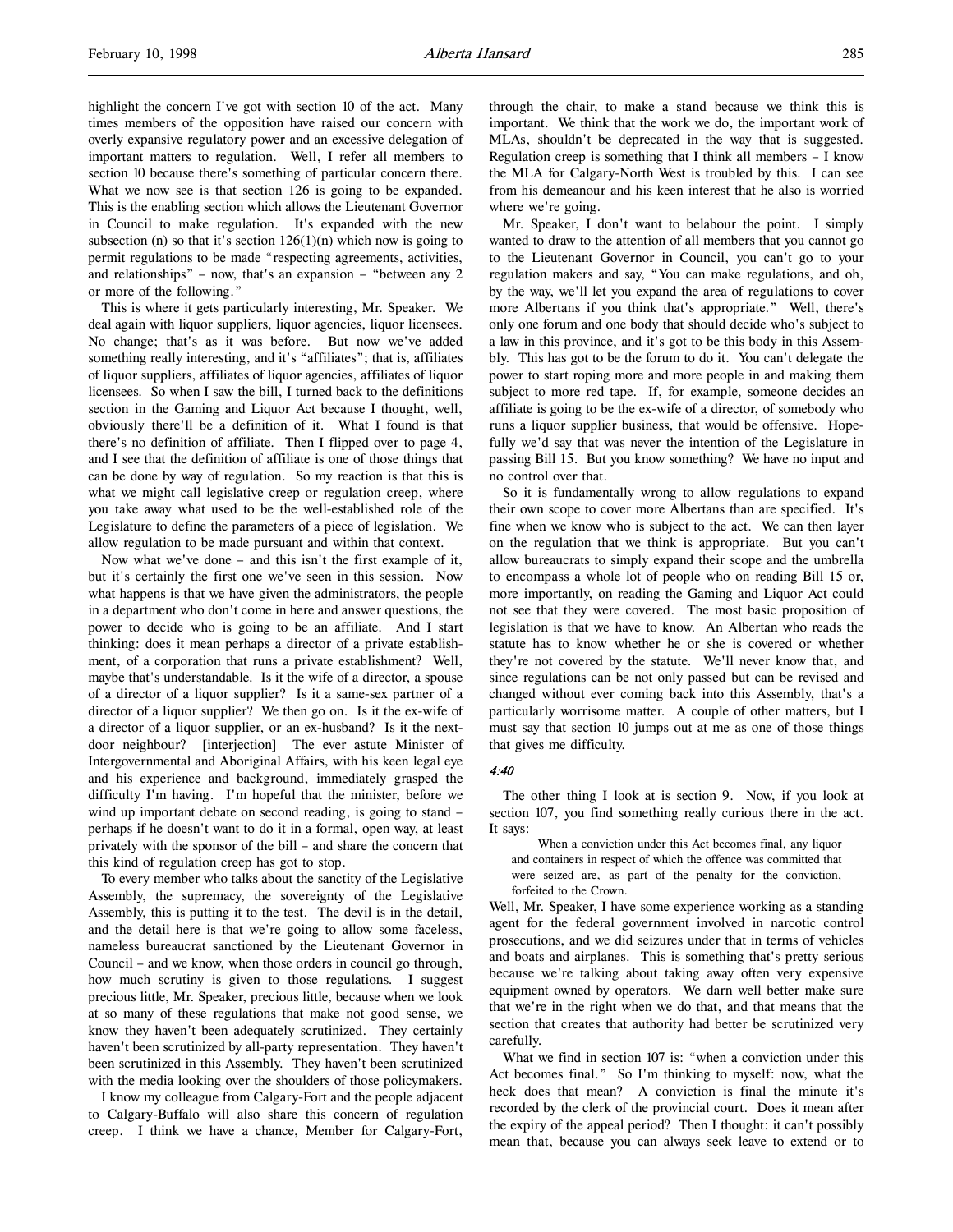enlarge the time to commence an appeal. It's conceivable you could come along a year after a conviction is entered and persuade an appellate court to expand your time to file your appeal. It won't happen very often, but it's possible.

So I don't know what it means when it says "when a conviction under this Act becomes final." That suggests we've got two kinds of convictions under the Gaming and Liquor Act: we have temporary convictions, and we have permanent convictions. Well, I don't know where this legislative draftsman went to law school, Mr. Speaker, but it seems to me a conviction is a conviction at the time it's recorded on the record. There's no such thing as a temporary conviction. If you're convicted, it's permanent. There is that provision for extending the time to appeal, but why don't we say that? Why don't we say that in the act instead of perpetuating what I think is a problematic provision in section 107? I guess the other thing I'd just say is that if other members who are reading more carefully and more thoroughly than I am find there's another section somewhere in this voluminous Gaming and Liquor Act that makes it clear what a final conviction is as opposed to any other kind of conviction, I hope people will draw my attention to that.

The other concern I had, Mr. Speaker, just working back to section 8, is the one that incorporates the opinion of the board, because the previous section 66(1), that's being repealed, required that an offence had to be made out on the facts before the penalties provided for in section 66 would be invited or would apply. It just seems to me here that what we've now done is gone from an unlawful act to allowing the board to make a decision in terms of whether there's been a violation of the Food and Drugs Act, the Criminal Code, the Excise Tax Act, the Young Offenders Act. Maybe an argument can be made that that's appropriate, but I just want to signal to members to recognize that we're doing something different there.

The other concern, then, takes us to the expanded definition of "sell." This is in section 2, and this is the new amendment to the definition section of the Gaming and Liquor Act. Now what we're dealing with is that "`sell' includes barter, keep for sale, expose for sale, display for sale, offer for sale and advertise for sale." I think it's important that all those members in the Assembly who talk about smaller government and less red tape recognize and understand that we're significantly, substantially expanding the scope of what the Gaming and Liquor Commission is able to do.

The question in terms of chief executive officer of the commission I will leave for others to consider whether that's an advantage for Albertans. But I do want to draw attention to the one other concern I had when I just briefly looked through the bill. I only saw the bill just a few minutes ago, Mr. Speaker.

Section 3 of Bill 15 dramatically increases the power of a minister to give direction to the commission. It seems to me it's a bit problematic. Look at all the ways the minister can communicate with the commission in a binding way: policies, principles, standards, and criteria. So we've got sort of four different ways apart from regulation that the commission – the members of the commission, the board of the commission – have to be taking cues and signals from the minister, and it just seems to me that it's a bit sloppy. I mean, I think there should be a specific way that the minister communicates binding instruction to the commission. I think that should be done and it should be provided for in a way that's more consistent, rather than doing it in such a broad and unfocused way. It would strike me, Mr. Speaker, that the minister already must have some way he typically communicates with people on the commission and the board, and I think you create a lot of confusion.

I come back again to that basic principle that the FIGA minister knows so well: that laws should be sufficiently comprehensible that any citizen can look at the statute and know whether they're operating inside or outside the statute, whether they're doing something lawful or something unlawful. I challenge you, Mr. Speaker, with respect, how an Albertan in Turner Valley or in Okotoks, on reading this new section 6.1, is going to know what the mandate is of the commission if they have to first negate: is it a policy, and what are the policies? Is it a principle? What are the principles? Is it a standard, and where are the standards? Is it a criterion? You see, these things aren't kept anyplace. Ministerial orders: we know where to go to find those. We know where to find a regulation. We may know where to go to find a published standard. Where do you go to find a policy? How do you know that a policy is different from a principle, and how is that different from a standard? What if the minister does something that he styles at the top of the page as a guideline?

This wouldn't be a reason to vote against the bill, but I don't have the chance to offer advice to the Lieutenant Governor in Council when they pass regulations. This is my best crack at it. So, Mr. Speaker, while we're dealing with this in second reading, I simply wanted to flag that concern, and I hope that all members press ministers – or in this case the Member for Calgary-Bow or her counterparts on other bills – to make sure, when they bring in a statute, that it's tightly, clearly written, that it admits of no ambiguity, that it will be clear to their constituents and my constituents whether they're violating the law or complying with the law. I don't think that's possible with Bill 15 as it's currently in front of us.

As I say, there may be a definition of "affiliate" tucked somewhere in here. It looks like there isn't, and it looks like that regulation creep is being given a huge launching pad in Bill 15. The Member for Peace River I know is going to make common cause with me on this because he gives lots of speeches about the evils of red tape and regulation, and I've heard some of the other members opposite occasionally make speeches about trying to curb the size of government and trying to reduce red tape. Yet time after time after time we see bills like Bill 15 come forward that do the very thing they profess not to want to be part of. This is also a compelling reason, Mr. Speaker, why we would need all-party oversight on the Standing Committee on Law and Regulations. That would be our chance to make sure that the definition of affiliate isn't abused in the way that I apprehend it possibly could be.

So those are the principal comments I wanted to make with respect to this. I'm looking forward to further explanation from the sponsor of the bill, the Member for Calgary-Bow, and if not directly from her, if there are other members that have answers to the concerns I have expressed, I hope they will share those with us before it comes time for a vote.

Mr. Speaker, thank you very much.

#### 4:50

THE DEPUTY SPEAKER: The hon. Leader of Her Majesty's Loyal Opposition.

MR. MITCHELL: Thank you, Mr. Speaker. I rise to join my colleague from Calgary-Buffalo in the debate on this bill and to share with him my expression of concern about this bill. In fact, it's a bill that has so many possible points of discussion that I hardly know where to begin. I will begin by summarizing what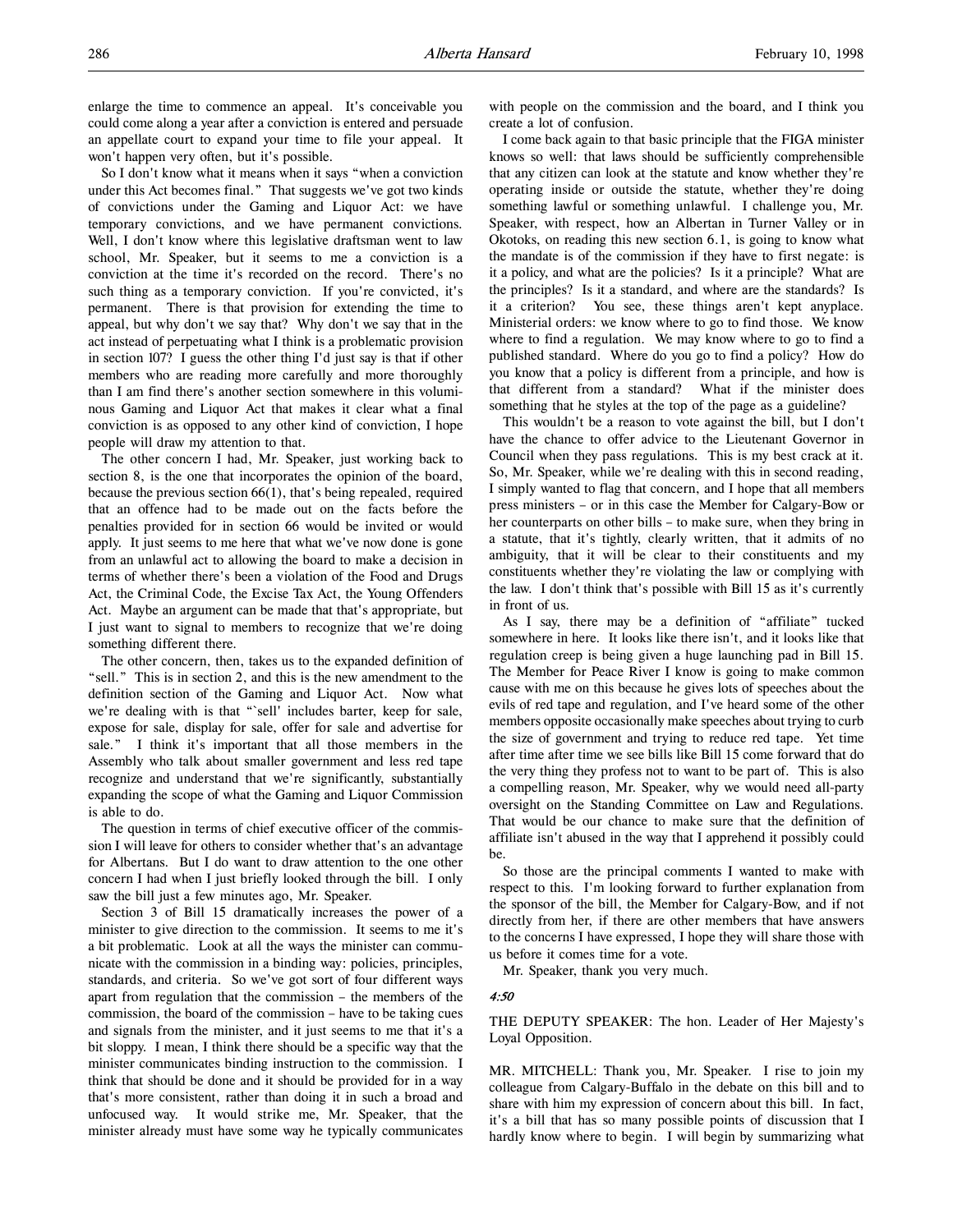I think the bill seems to be doing. I think it does about three, maybe four things. One is that it gives more power to the minister at a time when this government has said that it had privatized liquor and liquor board processes as much as possible under the auspices of the now Minister of Energy, the then minister responsible for this area. It is being reversed, and more power seems to be coming back to a centralized government.

Now, this is not actually a surprise, because of course the Minister of Economic Development is reversing the Minister of Energy's initiative to set up the Alberta tourism group. It isn't as though we can have a great deal of confidence about what the Minister of Energy has implemented, because he so often seems to be overturned by his own government.

DR. WEST: A point of order, Mr. Speaker.

THE DEPUTY SPEAKER: The hon. Minister of Energy is rising on a point of order. Specific citation?

# Point of Order Allegations against Members

DR. WEST: This is the second time I've raised the same point on 23(h), (i), and (j), an allegation of intent or motives or whatever he had just said about the Minister of Energy. I have to clarify once again that I did not set up the Alberta Tourism Partnership. That is not a criticism of it, but I don't have to sit here in the Assembly and watch – that's the second speaker today that has allocated the origin of the Alberta Tourism Partnership to me, and that's not true.

MR. MITCHELL: I am sorry. I should have in fact invoked the example of CKUA. The point's the same; the example is different. If I misled the House about the minister's relationship to Alberta Tourism, I'm very sorry.

I would take this moment now to discuss the similarities, the parallels between this reversal and the reversal of what he did with CKUA, Mr. Speaker, because he seems to . . .

THE DEPUTY SPEAKER: Well, I think the hon. Leader of the Opposition has withdrawn that particular allegation that the minister objected to. Now on to the bill at hand, hon. leader.

### Debate Continued

MR. MITCHELL: Mr. Speaker, to further my point about how this bill may be addressing problems and fixing problems created in the process of privatization, I have to use as further indication the fact that when liquor stores were privatized, the minister responsible, now the Minister of Energy, had said it would only be small entrepreneurs who would be allowed to do it. He said that big stores wouldn't be allowed to do it, but of course he never set that up. He didn't put that in place – he's a free enterpriser – and now there's huge pressure building so that big store chains could do it. Of course, the many mom-and-pop stores that have opened to create liquor stores . . .

DR. WEST: A point of order, Mr. Speaker.

THE DEPUTY SPEAKER: The hon. Minister of Energy is rising on a point of order. The citation would be?

# Point of Order Allegations against Members

DR. WEST: Standing Orders 23(h), (i), and (j). He has just

alleged that I said that only small entrepreneurs could get into the liquor business. I did not say that, and that is not the policy. It was stated how that policy would be implemented as it related to large liquor stores or large areas such as supermarkets or that getting into it. He alleged in his speech that I said that only small entrepreneurs could get into the liquor business. I did not say that, and I want him to retract that statement. That's not true.

MR. MITCHELL: Mr. Speaker, I don't believe this is a point of order. I think this is just the normal give-and-take in debate that speakers probably use. Speakers in the past have ruled often that this is simply a difference of opinion about something that we have each seen or had experience with. I'm not withdrawing anything.

I would like to say that he hasn't risen to challenge my statements about CKUA. I've got a couple of other things he did in the past with respect to privatization that aren't working well, and I'd love to talk about them too.

THE DEPUTY SPEAKER: We're on the point of order, hon. leader.

The hon. Minister of Energy has indicated (h), (i), and (j), being part of Standing Order 23.

- (h) makes allegations against another member;
- (i) imputes false or unavowed motives to another member; [or]
- (j) uses abusive or insulting language of a nature likely to create disorder.

Well, certainly if we go in reverse, I don't recall the use of "abusive or insulting language." If you're saying somebody did something in the context in which the chair was able to hear it, I didn't see (j) being there.

However, on making "allegations against another member," an allegation presumably is of some wrongdoing, and I didn't hear that there was any wrongdoing implied. It was that somebody was doing something, and the person has declared that they did not. So the chair would say that that's a matter of clarification.

Now, with regard to "false or unavowed motives," I don't think there was anything in terms of a motive for the actions that were alleged to have occurred, not that either member has talked about. So at best, a matter of clarification.

We'd ask the hon. Leader of the Opposition to return to the bill.

### Debate Continued

MR. MITCHELL: Thanks, Mr. Speaker. An excellent ruling.

The first point this bill addresses, of course, is that it gives more power to the minister. It seems to be a reversal of what was done in the process of privatization, and I think it reveals something about how that process was done: obviously, not properly.

Secondly, it brings VLTs front and centre into this bill, Mr. Speaker. That has all kinds of implications, and I'd like to talk about those.

Thirdly, it purports to tighten up legislation, I guess, and is consistent or would be seen by this government to be consistent with its slogan of less regulation, less legislation, less government. But I think that as my colleague demonstrated and I am going to further argue, Mr. Speaker, it's very clear that if this bill reduces regulation legislation, it does it in the most frightening and destructive and dangerous way, because it leaves far too much to the whim of a minister by way of regulation.

[The Speaker in the chair]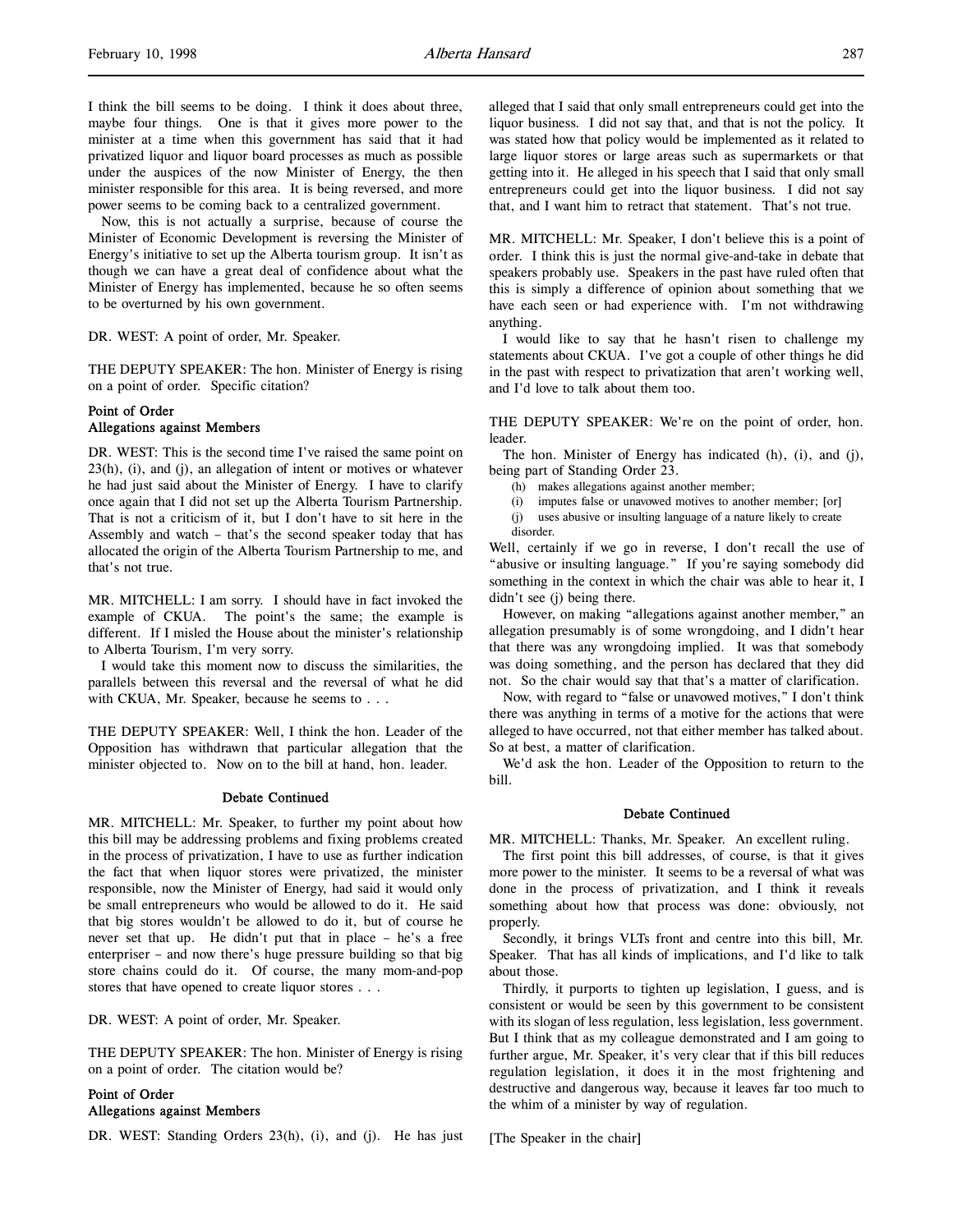My first point, Mr. Speaker, is that the minister will now have the authority, that before rested with the chairman of the board, to create standards, which is one thing, but now "by order" – not brought before this House, but by order in council behind closed doors – "make policies, principles, standards and criteria that must be taken into account by the Commission." What that says is that this government will be exercising more control over the commission than is now the case, and much of that will be done in a nonpublic way and behind closed doors. I again see that as a direct reversal of efforts to privatize and allow more market forces to govern the liquor industry, and I'm surprised to see that that would happen.

#### 5:00

The second issue that I want to address is the question of video slot machines. It's termed in here video lottery terminals, and I will be presenting an amendment in committee to call them what they really are: video slot machines. Video lottery terminals is a euphemistic way to refer to them. They're not terminals. They're not something you find in your family study or your kid's bedroom or in your office where you have a terminal for your computer. It's a video slot machine. Sometimes semantics are chosen to be euphemistic, Mr. Minister of Education. In fact, we'd like to see them called in here exactly what they are.

What is very revealing in this section 2(c) is that reference is made to the Criminal Code of Canada, and this bill is defining its video lottery terminals and implications for them with reference to the Criminal Code. I hearken back I think about 10 days when the Premier said that VLTs, better termed video slot machines, are not illegal. How is it that they're not illegal? They're not illegal because the Criminal Code doesn't define them as being illegal. Therefore, it's okay for the Alberta government to put them into bars and taverns and to have them in this province. He was making the point that it's really the federal government's fault, but if you go back to that Criminal Code section, what you will find is that the federal government has extended the responsibility to determine whether video slot machines are right or wrong within those provincial boundaries to the provincial government.

Now, here is a government that argues long and hard and vehemently that all kinds of powers should be downloaded to the provincial government because that's where the decisions are made. Yet when it comes to something like video slot machines, the Premier is quick to say that it's a federal responsibility despite the fact that it isn't a federal responsibility. So wherever there has been a power that this government could grab, they grab it, except this one. Well, they grabbed it, but they don't want to admit it, Mr. Speaker.

The fact is that the Premier was incorrect when he said that it is a federal responsibility under the jurisdiction of the Criminal Code to establish whether or not VLTs, video slot machines, are legal or illegal. It is a provincial responsibility. How do we know for sure? Because they are defining and putting video lottery terminals into this provincial act. So let's make it very clear. It's been established that the Premier was incorrect in what he said, and his own bill establishes that it's incorrect.

Mr. Speaker, it is very interesting that the question of video slot machines comes up under this Gaming and Liquor Amendment Act. This act is very, very thin and doesn't address the issue really of whether or not of course there should be video slot machines, but an act like this could be used to engender that debate and to have some broad debate in here. I think we'll keep that debate going because we need to talk about video slot machines in this Legislature. Finally they've actually unwittingly,

as I might say, allowed us the chance to do that.

Video slot machines are wrong. They are wrong in this province. There is no justification for them. They tried to justify it on the basis that they were needed to pay community grants, but of course they're not. The Treasurer has established that. Then the Premier rolled to the next justification that the surplus will be less, that we need them to pay off the debt. So which is it, Mr. Premier? Is it that they're necessary because we put them into community grants or they're necessary because we need the money to pay off the debt? Or is the Treasurer the one who's right when he says that the budget wouldn't be shaken at all if we didn't have this money? It's very, very difficult to know. But the fact is that . . .

DR. WEST: Point of order, Mr. Speaker.

THE SPEAKER: Hon. Minister of Energy, citation please.

## Point of Order Allegations against Members

DR. WEST: Standing Order 23(h): "Makes allegations against another member."

In his discussion he has mentioned the Premier saying that the funds are necessary for this and necessary for that and necessary for charitable organizations. That is not the point that the Premier made whatsoever. The Premier was making the point that this is where these dollars go today and that individuals must make acknowledgment of the fact that these dollars from VLTs or any other level of gambling are inside our budget today and have a representation in our lives someplace. He didn't say that they were necessary; he said that you should be aware of where they are. This allegation that he's making against the Premier is not true.

MR. MITCHELL: Mr. Speaker, every time a minister speaks out on video slot machines, they contradict the Premier. We've got yet another contradiction. We know what the Premier said. He said that we justify video slot machines on the basis that the money goes into community grants. That's what he said.

DR. WEST: He didn't say that they were necessary. He said that they went into them.

THE SPEAKER: Well, hon. members, we have before us Bill 15, called the Gaming and Liquor Amendment Act, 1998. We're in second reading of the bill, and at second reading wide latitude is often given to a discussion of the bill and the parameters associated with the bill. Once a bill is opened, it becomes fair game to deal with all matters related to the subject matter contained in the bill.

Now, all hon. members will have ample opportunity to participate in this debate. My understanding is that we've only had several speakers to this point in time, so perhaps for any hon. member who would like to participate in debate, the rules provide for up to 20 minutes of discussion, and we'll certainly recognize the hon. Minister of Energy if he would like to follow.

The hon. Leader of the Official Opposition to continue.

# Debate Continued

MR. MITCHELL: Thank you very much, Mr. Speaker. The point I want to make and I had been making before I was interrupted is that video slot machines are wrong. They're not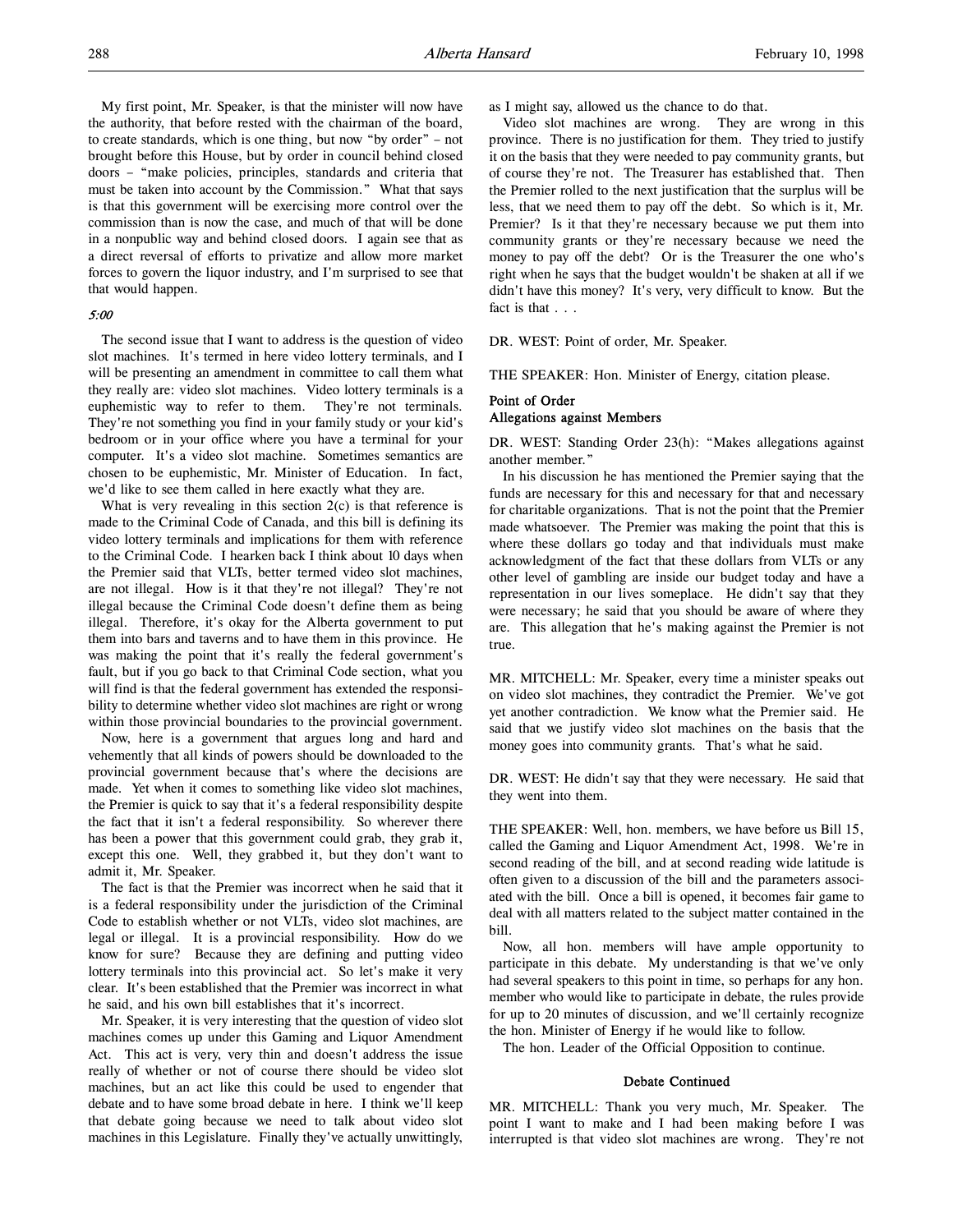justified, because the money doesn't go into community grants. They are in fact not needed. The Treasurer has said that we don't really need the money. I believe that this bill is unsupportable, because if you support this bill, you're advocating and supporting video slot machines, and I think video slot machines should be banned. That would be a major reason why I wouldn't be voting for this bill. It's redundant legislation. If we didn't have video slot machines, we wouldn't need that part of this legislation, and we want less legislation.

The other thing that's very, very predominant in this piece of legislation is that there are a number of amendments contained in this bill, amendments to the Gaming and Liquor Act, that really emphasize the government's focus on toughening up matters of conviction, relating to the Criminal Code. In section 66 they go from the old wording, which is "is unlawful," to specifying all the many and varied ways in which activities relating to liquor and gaming, video slot machines could contravene all those different acts. What they're really doing, Mr. Speaker, is focusing on the things that can go wrong when people use video slot machines, the way that they can be abused.

I list the number of things that can be contravened in an establishment that has video slot machines. You can contravene the Criminal Code, you can contravene the Excise Tax Act, you can contravene the Food and Drug Act, you can contravene the Narcotic Control Act, you can contravene the Young Offenders Act, you can contravene "a federal Act specified in the regulations," and you can contravene "this Act or the regulations under this Act." Again, what this emphasizes is the sordid nature of video slot machines, that a government has to begin to emphasize and reiterate and reinforce the laws, the Criminal Code, those regulations and acts that are there to try and limit this kind of illegal and unlawful and sordid activity related to video slot machines. It's far more than a coincidence that we would see this emphasis in such a small bill and all the things that can be done wrong on premises that have video slot machines.

I must say that at least the government is acknowledging that in so many subtle ways. But the fact exists: video slot machines are wrong. Sordid things happen around them, many sordid and offensive things, and the government is making this finger in the dike to specify those acts that would be contravened or could be contravened. But they're not really standing up and saying: we're going to make sure that these are properly implemented and monitored and policed. No. They're saying:

No liquor licensee or employee or agent of a liquor licensee shall permit any activity in the licensed premises that . . .

do these things.

#### 5:10

But they're even afraid to specify them definitely, and that's where we get to the question of the wrong kind of legislation and the wrong kind of regulation. They say:

Shall permit any activity in the licensed premises that, in the board's opinion

(a) contravenes . . .

That's the point Calgary-Buffalo was making, Mr. Speaker, that they watered down the legislation by allowing more ministerial discretion. They watered down the legislation by leaving things to be determined "in the board's opinion."

Mr. Speaker, there are two kinds of wrongs when it comes to government. There can be too much government, there can be too much legislation, and there can be the wrong kind of government, the wrong kind of legislation and the wrong kind of regulation. Not only are they not reducing government with this bill; they are in fact increasing it. But in the process of increasing it, they are making for regulations and guidelines and policies and

directives "in the board's opinion," that are not specified for citizens of Alberta to be able to understand and know what the parameters of their behaviour can be, given these regulations. That should frighten even the most right-wing of Conservatives who traditionally would be concerned about how the state intervenes in their lives.

If they're really concerned, and if they're true to their ideological obsession of right-wing conservativism, they would look at this bill and they'd say: this is encroaching on our lives in a way that big government should never be allowed to encroach. They should vote against this bill on that basis alone, and then those like the Treasurer who have personal difficulties with gambling, video slot machines, should vote against this bill because it refers to video slot machines and legitimizes them that much more, entrenches them that much more in the statutes, in the laws of this provincial government. It's got to stop, Mr. Speaker. I will be voting against this bill.

THE SPEAKER: The hon. Member for Medicine Hat.

MR. RENNER: Thank you, Mr. Speaker, I have been listening intently to the comments from the members opposite, most recently the Leader of the Opposition. Frankly, I'm perplexed that someone could read as much into a simple piece of legislation as what we've just heard for the last 15 or 20 minutes. This is the most ridiculous argument I have ever heard which the leader has brought forward about this bill. What does this bill do? If you look at the bill, it clarifies a couple of definitions.

We just heard this great rendition about all the terrible things that we're going to be introducing in this bill. Well, what the leader didn't do was read into the record what the existing legislation does. Everything that the leader just referred to, with the exception of one line, stays exactly the same, so how this can be such an injustice to the people of Alberta is entirely beyond me, because under the existing legislation it says:

No liquor licensee or employee or agent of a liquor licensee [may] permit any activity in the licensed premises that . . .

(a) is unlawful.

So we just heard this giant diatribe about changing the term "is unlawful" to defining what is unlawful. It makes a whole lot of sense to me that if there is any question about what is unlawful – well, you asked: what is unlawful now under the new legislation? It "is unlawful" is changed to "contravenes the Criminal Code . . . the Food and Drugs Act . . ." blah, blah, blah. All of that is just explaining what is unlawful, and it also says "in the board's opinion."

So it's very obvious that the board, the employees, have always had the ability to determine what is unlawful. This is actually restricting, this is defining, this is telling them what is unlawful. So I can't see how this can be such an affront to the people of Alberta.

We heard all about the terrible things about VLTs. If you look again at what is being changed, all we're doing is clarifying the definition. VLTs are already included in the existing legislation. It says, "`Video lottery terminal' means a computer, a video device or a slot machine within the meaning of section 198(3) . . ." and all members can certainly read for themselves. I don't have to read the whole thing. That is under the existing legislation.

The new legislation says:

"Video lottery terminal" means

(i) a computer,

(ii) a video device, or